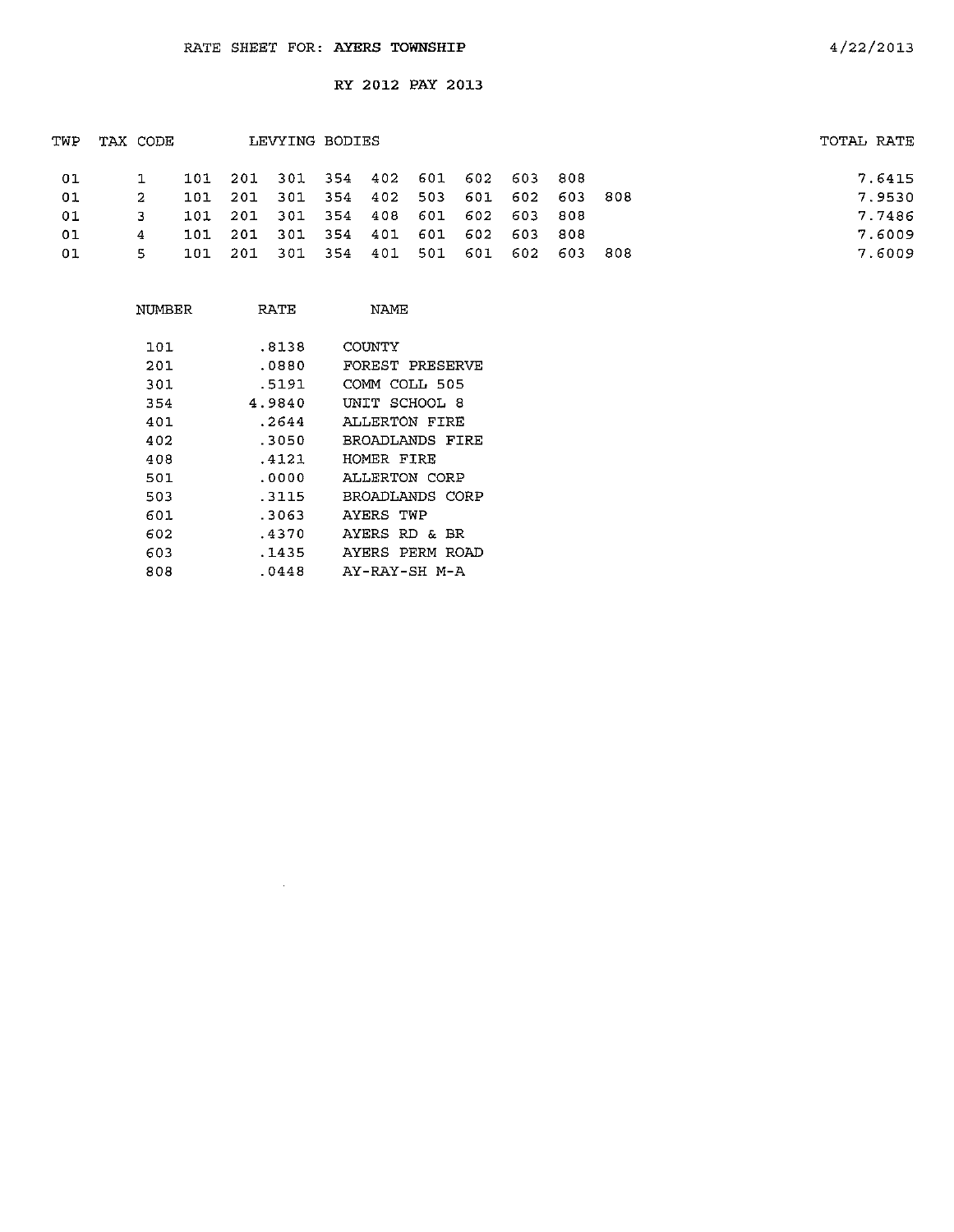| TWP | TAX CODE |       |      | LEVYING BODIES |     |     |     |     |     |         |     | TOTAL RATE |
|-----|----------|-------|------|----------------|-----|-----|-----|-----|-----|---------|-----|------------|
| 02  |          | 101   | -201 | 301            | 356 | 417 | 607 | 608 | 609 | - 946   |     | 8.0149     |
| -02 | 2        | 101   | 201  | 301            | 341 | 417 | 607 | 608 | 609 |         |     | 7.6002     |
| 02  | 3        | 101   | 201  | -301           | 341 | 417 | 509 | 607 | 608 | -609    |     | 7.9399     |
| 02  | 4        | ר סיד | 201  | -301           | 356 | 417 | 510 | 607 | 608 | 609 946 |     | 8.3044     |
| 02  | 53       | 101   | 201  | 301            | 341 | 417 | 509 | 607 | 608 | -609    | 509 | 7.9399     |
| 02  | 54       | 101   | 201  | -301           | 341 | 417 | 509 | 607 | 608 | -609    | 509 | 7.9399     |
| 02  | 56.      | 101   | -201 | -301           | 341 | 417 | 509 | 607 | 608 | -609    | 509 | 7.9399     |
|     |          |       |      |                |     |     |     |     |     |         |     |            |

| NIJMBER | RATE   | NAMF               |
|---------|--------|--------------------|
| 101     | -8138  | COUNTY             |
| 201     | .0880  | FOREST PRESERVE    |
| 301     | .5191  | COMM COLL 505      |
| 341     | 5.1990 | UNIT SCHOOL 1C     |
| 356     | 5.4153 | INIT SCHOOL 5F     |
| 417     | .1434  | SANG VALLY FIRE    |
| 509     | -3397  | FISHER CORP        |
| 510     | .2895  | FOOSLAND CORP      |
| 607     | . 3230 | RROWN TWP          |
| 608     | -3440  | BROWN RD & BR      |
| 609     | .1699  | PERM ROAD<br>BROWN |
| 946     | .1984  | MOYER DIST LIB     |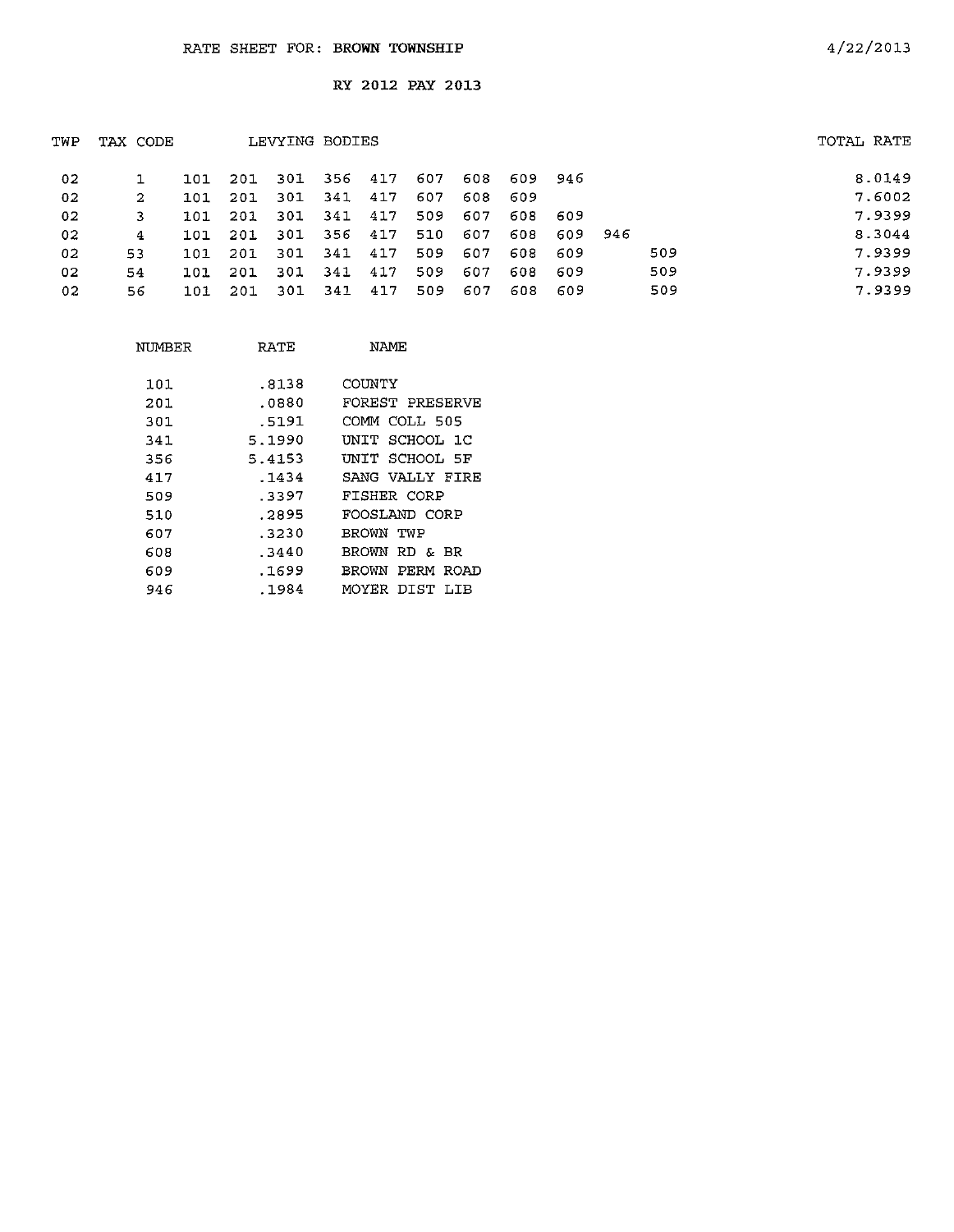| TWP | TAX CODE       |     |     | LEVYING BODIES |     |     |     |     |     |     |     |     | TOTAL RATE                      |
|-----|----------------|-----|-----|----------------|-----|-----|-----|-----|-----|-----|-----|-----|---------------------------------|
| 03  | 2              | 101 | 201 | 301            | 345 | 613 | 614 | 615 |     |     |     |     | 5.8264                          |
| 03  | 2A             | 101 | 201 | 301            | 345 | 613 | 614 | 615 | 911 |     |     |     | 6.5352                          |
| 03  | 2B             | 101 | 201 | 301            | 345 | 422 | 613 | 614 | 615 | 901 |     |     | 6.2264                          |
| 03  | 3              | 101 | 201 | 301            | 345 | 613 | 614 | 615 | 911 | 921 |     |     | 6.8318                          |
| 03  | $\overline{4}$ | 101 | 201 | 301            | 345 | 613 | 614 | 615 | 901 | 921 |     |     | 6.1230                          |
| 03  | 4A             | 101 | 201 | 301            | 345 | 405 | 613 | 614 | 615 | 901 | 921 |     | 6.4971                          |
| 03  | 6              | 101 | 201 | 301            | 345 | 613 | 614 | 615 | 901 | 911 | 921 |     | 6.8318                          |
| 03  | 7              | 101 | 201 | 301            | 345 | 421 | 613 | 614 | 615 | 901 | 921 |     | 6.4879                          |
| 03  | 7A             | 101 | 201 | 301            | 345 | 421 | 613 | 614 | 615 | 901 | 911 | 921 | 7.1967                          |
| 03  | 8              | 101 | 201 | 301            | 345 | 613 | 614 | 615 | 921 |     |     |     | 6.1230                          |
| 03  | 8Λ             | 101 | 201 | 301            | 345 | 422 | 613 | 614 | 615 | 901 | 921 |     | 6.5230                          |
| 03  | 9              | 101 | 201 | 301            | 345 | 525 | 613 | 614 | 615 | 901 | 941 |     | :1<br> 1<br> 1<br> 22<br>6.6731 |
| 03  | 9A             | 101 | 201 | 301            | 345 | 525 | 613 | 614 | 615 | 941 |     |     | 6.6731                          |
| 03  | ${\tt l1}$     | 101 | 201 | 301            | 345 | 613 | 614 | 615 | 901 |     |     |     | 5.8264                          |
| 03  | 13             | 101 | 201 | 301            | 345 | 416 | 613 | 614 | 615 |     |     |     | 6.2264                          |
| 03  | 13A            | 101 | 201 | 301            | 345 | 416 | 613 | 614 | 615 | 921 |     |     | 6.5230                          |
| 03  | $\bf 14$       | 101 | 201 | 301            | 345 | 410 | 613 | 614 | 615 |     |     |     | 5.9624                          |
| 03  | 15             | 101 | 201 | 301            | 345 | 410 | 613 | 614 | 615 | 901 |     |     | 5.9624                          |
| 03  | 15A            | 101 | 201 | 301            | 345 | 410 | 613 | 614 | 615 | 901 | 911 |     | 6.6712                          |
| 03  | 16             | 101 | 201 | 301            | 345 | 410 | 613 | 614 | 615 | 901 | 921 |     | 6.2590                          |
| 03  | $18\,$         | 101 | 201 | 301            | 345 | 525 | 613 | 614 | 615 | 901 | 921 | 941 | 6.9697                          |
| 03  | 19             | 101 | 201 | 301            | 345 | 424 | 613 | 614 | 615 |     |     |     | 6.0963                          |
| 03  | $20\,$         | 101 | 201 | 301            | 344 | 424 | 613 | 614 | 615 |     |     |     | 6.4714                          |
| 03  | $2\,1$         | 101 | 201 | 301            | 345 | 424 | 613 | 614 | 615 | 901 | 921 |     | 6.3929                          |
| 03  | 22             | 101 | 201 | 301            | 345 | 424 | 613 | 614 | 615 | 901 |     |     | 6.0963                          |
| 03  | 23             | 101 | 201 | 301            | 345 | 613 | 614 | 615 | 921 | 922 |     |     | 6.1230                          |
| 03  | 24             | 101 | 201 | 301            | 345 | 613 | 614 | 615 | 922 |     |     |     | 5.8264                          |
| 03  | 25             | 101 | 201 | 301            | 345 | 613 | 614 | 615 | 901 | 921 | 922 |     | 6.1230                          |
| 03  | 26             | 101 | 201 | 301            | 345 | 613 | 614 | 615 | 901 | 922 |     |     | 5.8264                          |
| 03  | 27             | 101 | 201 | 301            | 345 | 410 | 613 | 614 | 615 | 901 | 921 | 922 | 6.2590                          |
| 03  | 28             | 101 | 201 | 301            | 345 | 424 | 613 | 614 | 615 | 921 | 922 |     | 6.3929                          |
| 03  | 29             | 101 | 201 | 301            | 345 | 424 | 613 | 614 | 615 | 922 |     |     | 6.0963                          |
| 03  | 30             | 101 | 201 | 301            | 344 | 424 | 613 | 614 | 615 | 922 |     |     | 6.4714                          |
| 03  | 31             | 101 | 201 | 301            | 345 | 424 | 613 | 614 | 615 | 901 | 921 | 922 | 6.3929                          |
| 03  | 32             | 101 | 201 | 301            | 345 | 424 | 613 | 614 | 615 | 901 | 922 |     | 6.0963                          |
| 03  | 33             | 101 | 201 | 301            | 345 | 410 | 613 | 614 | 615 | 921 | 922 |     | 6.2590                          |
| 03  | 34             | 101 | 201 | 301            | 345 | 410 | 613 | 614 | 615 | 921 |     |     | 6.2590                          |
| 03  | 40             | 101 | 201 | 301            | 345 | 504 | 613 | 614 | 615 | 901 | 911 |     | 7.8504                          |
| 03  | 41             | 101 | 201 | 301            | 345 | 504 | 613 | 614 | 615 | 901 | 911 | 921 | 8.1470                          |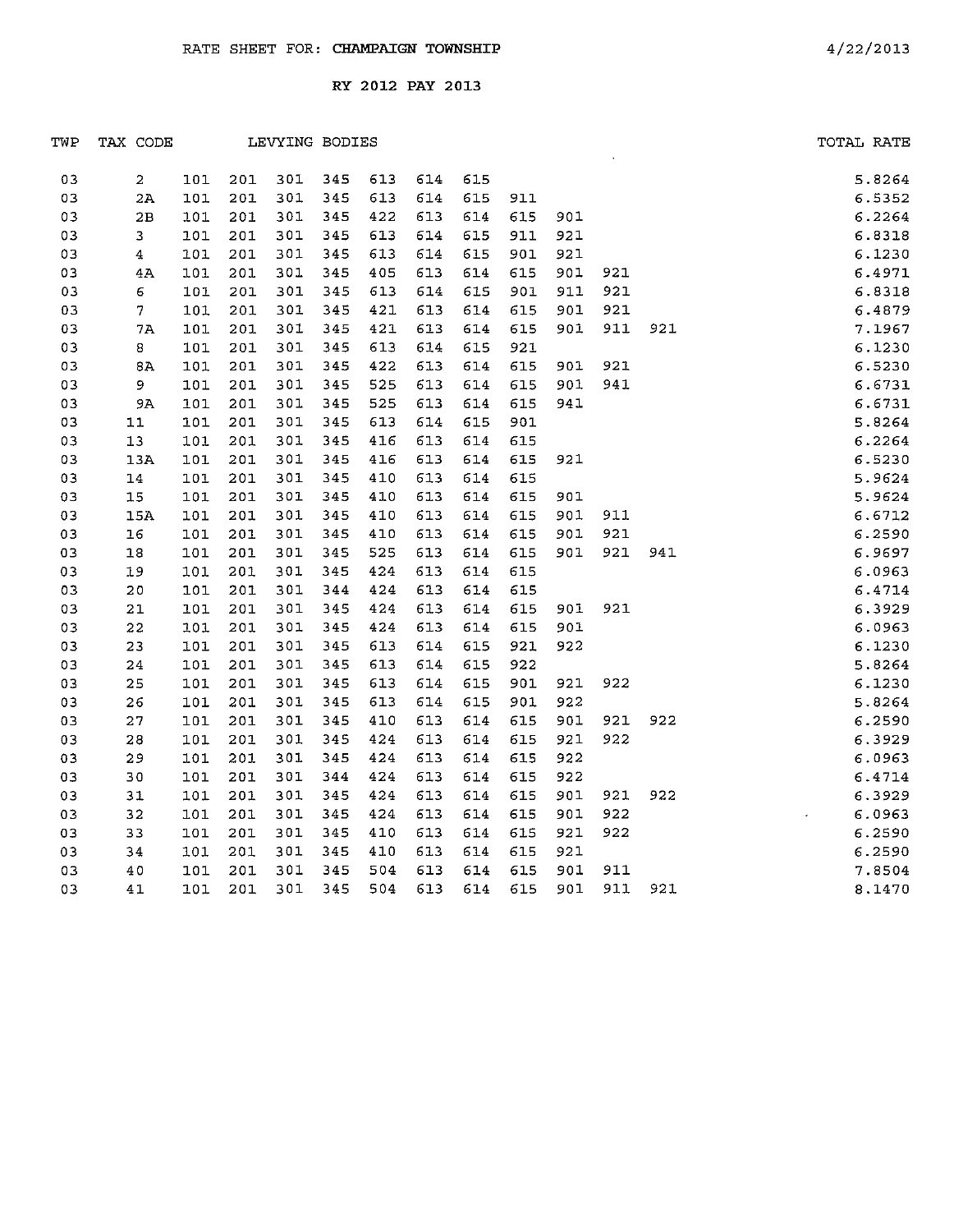| TWP | TAX CODE |     |     | LEVYING BODIES |     |     |     |     |     |     |     |     |     |     | TOTAL RATE |
|-----|----------|-----|-----|----------------|-----|-----|-----|-----|-----|-----|-----|-----|-----|-----|------------|
| 03  | 42       | 101 | 201 | 301            | 345 | 504 | 613 | 614 | 615 | 911 | 921 |     |     |     | 8.1470     |
| 03  | 43       | 101 | 201 | 301            | 345 | 504 | 613 | 614 | 615 | 901 | 911 | 921 | 922 |     | 8.1470     |
| 03  | 44       | 101 | 201 | 301            | 345 | 504 | 613 | 614 | 615 | 901 | 911 | 922 |     |     | 7.8504     |
| 03  | 52       | 101 | 201 | 301            | 345 | 525 | 613 | 614 | 615 | 901 | 941 |     | 525 |     | 6.6731     |
| 03  | 57       | 101 | 201 | 301            | 345 | 525 | 613 | 614 | 615 | 921 | 941 |     | 525 |     | 6.9697     |
| 03  | 58       | 101 | 201 | 301            | 345 | 525 | 613 | 614 | 615 | 901 | 921 | 941 |     | 525 | 6.9697     |
| 03  | 59       | 101 | 201 | 301            | 345 | 525 | 613 | 614 | 615 | 901 | 941 |     | 525 |     | 6.6731     |
| 03  | 59A      | 101 | 201 | 301            | 345 | 525 | 613 | 614 | 615 | 941 |     | 525 |     |     | 6.6731     |
| 03  | 63       | 101 | 201 | 301            | 345 | 613 | 614 | 615 | 901 |     |     |     |     |     | 5.8264     |
| 03  | 64       | 101 | 201 | 301            | 345 | 613 | 614 | 615 | 901 | 921 |     |     |     |     | 6.1230     |
| 03  | 66       | 101 | 201 | 301            | 345 | 613 | 614 | 615 | 901 | 921 | 922 |     |     |     | 6.1230     |
| 03  | 67       | 101 | 201 | 301            | 345 | 424 | 613 | 614 | 615 | 921 | 922 |     |     |     | 6.3929     |

| NUMBER | <b>RATE</b> | <b>NAME</b>             |
|--------|-------------|-------------------------|
|        |             |                         |
| 101    | .8138       | COUNTY                  |
| 201    | .0880       | FOREST PRESERVE         |
| 301    | .5191       | COMM COLL 505           |
| 344    | 4.4936      | SCHOOL 3<br>UNIT        |
| 345    | 4.1185      | SCHOOL 4<br><b>INTT</b> |
| 405    | .3741       | PRAIRIE<br>F.<br>FTRE   |
| 410    | .1360       | LINCLNSHR<br>FIRE       |
| 416    | .4000       | ROLL ACRE<br>FTRE       |
| 421    | .3649       | WINDSOR PK<br>FIRE      |
| 422    | .4000       | CHERRY HIL<br>FIRE      |
| 424    | .2699       | SCOTT FIRE              |
| 504    | 1.3152      | CHAMPAIGN CORP          |
| 525    | .7155       | SAVOY CORP              |
| 613    | .0451       | CHAMPAIGN TWP           |
| 614    | .0734       | CHAMP RD & BR           |
| 615    | .1685       | CHAMP<br>PERM ROAD      |
| 901    | . 0000      | U - C SANTTARY          |
| 911    | 7088        | CHAMPATGN PARK          |
| 921    | .2966       | CU MASS I<br>TRANSIT    |
| 922    | .0000       | SW.<br>MASS<br>TRANSIT  |
| 941    | .1312       | TOLONO PUBL LIB         |
|        |             |                         |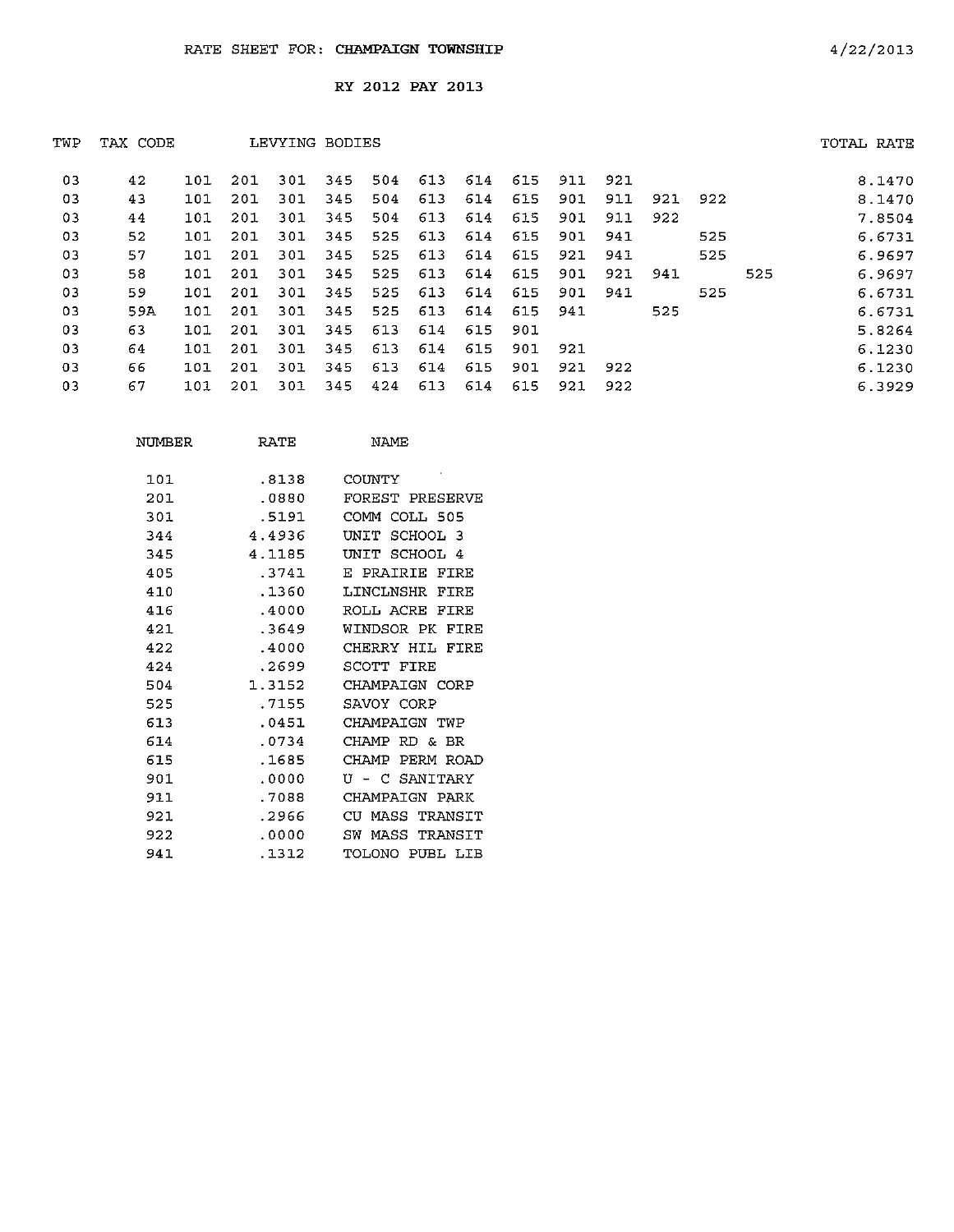| TOTAL RATE |
|------------|
| 7.1738     |
| 7.4429     |
| 5.9681     |
| 6.2662     |
| 7.1448     |
|            |

| NUMBER | RATE   | NAME            |
|--------|--------|-----------------|
| 101    | .8138  | COUNTY          |
| 201    | .0880  | FOREST PRESERVE |
| 301    | .5191  | COMM COLL 505   |
| 348    | 4.5257 | UNIT SCHOOL 7   |
| 349    | 3.3490 | UNIT SCHOOL 25P |
| 409    | .5680  | IVESDALE FIRE   |
| 424    | .2699  | SCOTT FIRE      |
| 425    | .2989  | SADORUS FIRE    |
| 624    | .3488  | COLFAX TWP      |
| 625    | .4363  | COLFAX RD & BR  |
| 626    | .1432  | COLFAX PERM RD  |
| 806    | .0000  | CLFX-SADRS M-A  |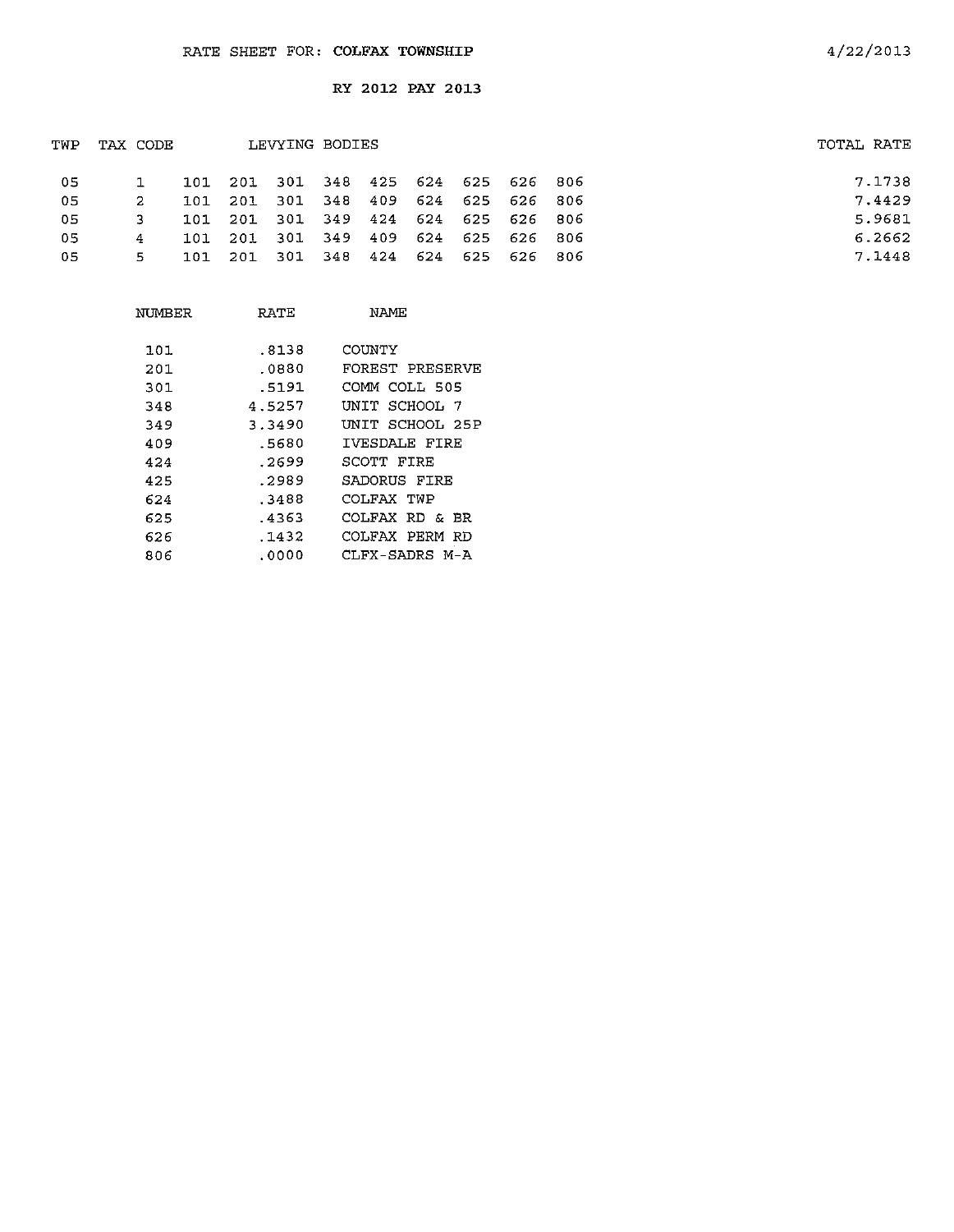| TWP | TAX CODE |     |       | LEVYING BODIES      |             |     |                 |                 |         | TOTAL RATE |        |
|-----|----------|-----|-------|---------------------|-------------|-----|-----------------|-----------------|---------|------------|--------|
| -06 |          | 101 | 201   | 301 315 331 407     |             |     |                 | 630 631 632 804 |         |            | 8.3587 |
| 06  | 4        | 101 | -201  | 301 315 331 407     |             |     |                 | 511 630 631     | 632 804 |            | 8.8960 |
| 06  | 5        | 101 | - 201 | 302 315 332 413     |             |     |                 | 630 631 632 804 |         |            | 8.0615 |
| 06  | 6        | 101 |       | 201 302 315 332 407 |             |     |                 | 630 631 632 804 |         |            | 8.2760 |
| 06  | 11       | 101 | 201   | 302                 | 332 358 413 |     | 630 631 632 804 |                 |         |            | 8.0949 |
| 06  | 12       | 101 | -201  | -301                | 331 358     | 407 |                 | 630 631 632 804 |         |            | 8.3921 |
|     |          |     |       |                     |             |     |                 |                 |         |            |        |

| NUMBER | RATE   | NAME.              |
|--------|--------|--------------------|
| 101    | .8138  | COUNTY             |
| 201    | .0880  | FOREST PRESERVE    |
| 301    | .5191  | COMM COLL 505      |
| 302    | .6293  | COMM COLL 507      |
| 315    | 2.7678 | SCHOOL DIST 188    |
| 331    | 2.7248 | HIGH SCHOOL 193    |
| 332    | 2.5319 | HIGH SCHOOL 225    |
| 358    | 2.8012 | SCHOOL DIST 197    |
| 407    | .4172  | GIFFORD FIRE       |
| 413    | .2027  | OGDN/ROYAL FIRE    |
| 511    | .5373  | GIFFORD CORP       |
| 630    | .4441  | COMPROMISE TWP     |
| 631    | .3762  | COMPR RD & BR      |
| 632    | .1738  | COMPR PERM<br>-RD  |
| 804    | .0339  | HWD KER M-A<br>COM |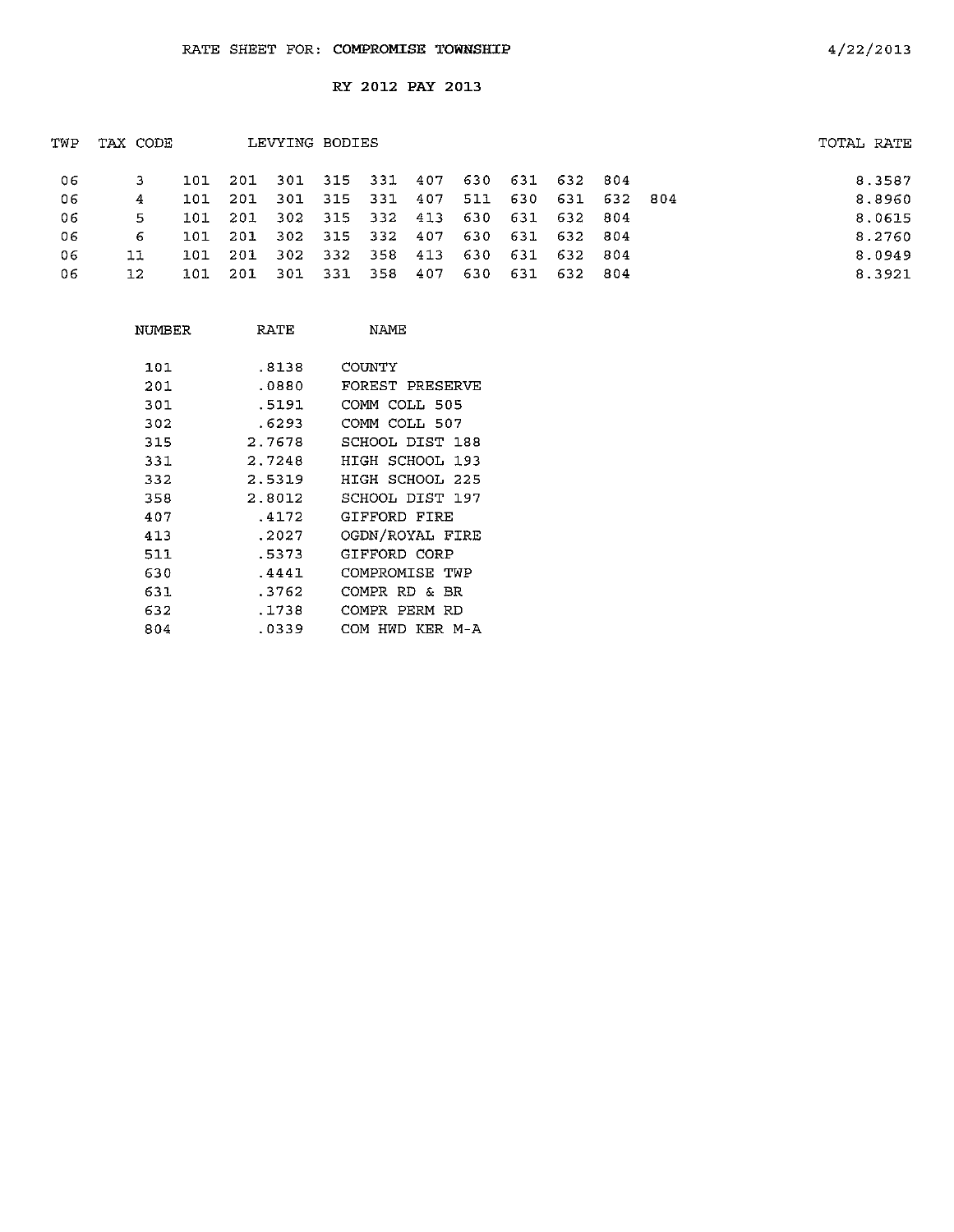| 636 637<br>07<br>341<br>417<br>638 802<br>301<br>-201<br>101<br>509<br>636<br>417<br>- 637<br>638 802<br>07<br>341<br>301<br>2<br>201<br>101<br>637<br>638<br>341<br>420<br>636<br>07<br>-301<br>802<br>201<br>3<br>101<br>$-331$<br>07<br>311<br>636 637<br>420<br>638 802<br>301<br>201<br>4<br>ומר<br>331 417<br>636 637<br>07<br>311<br>638 802<br>5.<br>301<br>-201<br>101<br>312 331<br>420<br>636 637<br>07<br>802<br>301<br>638<br>-201<br>6<br>101<br>07<br>312<br>-331<br>301<br>417<br>636 637<br>802<br>638<br>201<br>7<br>101<br>802<br>509<br>417<br>509<br>636 637<br>341<br>638<br>07<br>301<br>52.<br>201<br>101 | TUP | TAX CODE |  | LEVYING BODIES |  |  |  |  | TOTAL RATE |
|-----------------------------------------------------------------------------------------------------------------------------------------------------------------------------------------------------------------------------------------------------------------------------------------------------------------------------------------------------------------------------------------------------------------------------------------------------------------------------------------------------------------------------------------------------------------------------------------------------------------------------------|-----|----------|--|----------------|--|--|--|--|------------|
|                                                                                                                                                                                                                                                                                                                                                                                                                                                                                                                                                                                                                                   |     |          |  |                |  |  |  |  | 7.6159     |
|                                                                                                                                                                                                                                                                                                                                                                                                                                                                                                                                                                                                                                   |     |          |  |                |  |  |  |  | 7.9556     |
|                                                                                                                                                                                                                                                                                                                                                                                                                                                                                                                                                                                                                                   |     |          |  |                |  |  |  |  | 7.7996     |
|                                                                                                                                                                                                                                                                                                                                                                                                                                                                                                                                                                                                                                   |     |          |  |                |  |  |  |  | 7.9533     |
|                                                                                                                                                                                                                                                                                                                                                                                                                                                                                                                                                                                                                                   |     |          |  |                |  |  |  |  | 7.7696     |
|                                                                                                                                                                                                                                                                                                                                                                                                                                                                                                                                                                                                                                   |     |          |  |                |  |  |  |  | 9.5882     |
|                                                                                                                                                                                                                                                                                                                                                                                                                                                                                                                                                                                                                                   |     |          |  |                |  |  |  |  | 9.4045     |
|                                                                                                                                                                                                                                                                                                                                                                                                                                                                                                                                                                                                                                   |     |          |  |                |  |  |  |  | 7.9556     |

| NIMBER | RATE   | NAME                |
|--------|--------|---------------------|
| 101    | .8138  | COUNTY              |
| 201    | .0880  | FOREST PRESERVE     |
| 301    | .5191  | COMM COLL 505       |
| 311    | 2.6279 | SCHOOL DIST 130     |
| 312    | 4.2628 | SCHOOL DIST 137     |
| 331    | 2.7248 | HIGH SCHOOL 193     |
| 341    | 5.1990 | UNIT SCHOOL 1C      |
| 417    | .1434  | SANG VALLY FIRE     |
| 420    | .3271  | THOMASBORO FIRE     |
| 509    | .3397  | FISHER CORP         |
| 636    | .2533  | CONDIT TWP          |
| 637    | .4037  | CONDIT RD & BR      |
| 638    | .1696  | CONDIT PERM RD      |
| 802    | .0260  | EB HE NE M-A<br>CN. |
|        |        |                     |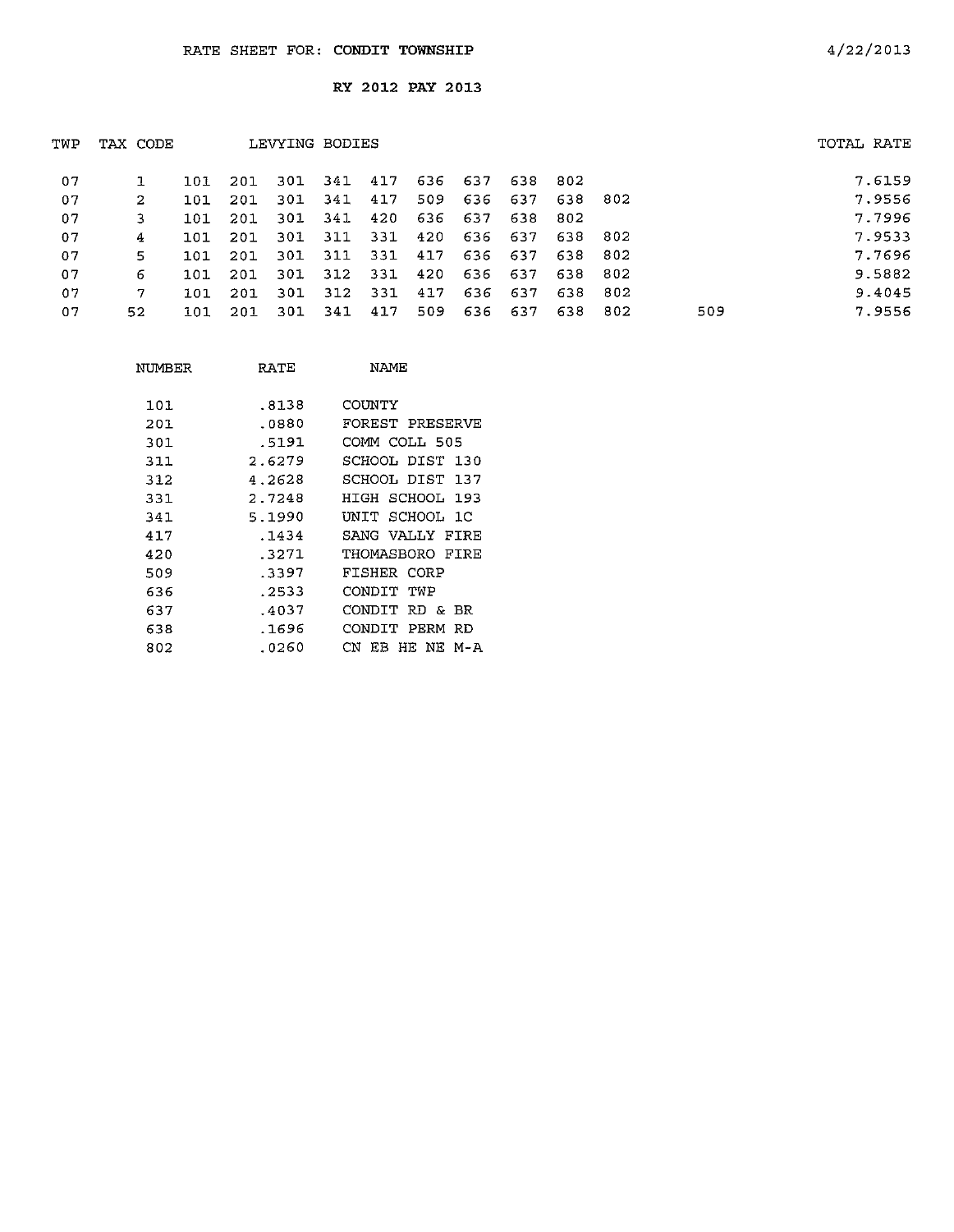| TVP | TAX CODE |            |      | LEVYING BODIES                  |  |  |         |  | TOTAL RATE |
|-----|----------|------------|------|---------------------------------|--|--|---------|--|------------|
| -08 |          | 101        | 201  | 301 348 426 642 643 644 807     |  |  |         |  | 7.1855     |
| -08 | -2       | 101        | -201 | 301 348 414 642 643 644 807     |  |  |         |  | 7.2117     |
| 08  |          | 101        | 201  | 301 348 415 642 643 644 807     |  |  |         |  | 7.1545     |
| 08  | 4        | <b>101</b> | 201  | 301 353 415 642 643 644 807 943 |  |  |         |  | 7.1650     |
| 08  | 5.       | 101        | 201  | 301 353 402 642 643 644 807 943 |  |  |         |  | 7.2470     |
| 08  | 6        | 101        | 201  | 301 353 414 642 643 644 807 943 |  |  |         |  | 7.2222     |
| 08  |          | 101        | -201 | 301 353 642 643 644             |  |  | 807 943 |  | 6.9420     |
|     |          |            |      |                                 |  |  |         |  |            |

| NUMBER | RATE   | NAME                  |
|--------|--------|-----------------------|
| 101    | .8138  | COUNTY                |
| 201    | .0880  | FOREST PRESERVE       |
| 301    | .5191  | COMM COLL 505         |
| 348    | 4.5257 | INIT SCHOOL 7         |
| 353    | 4.2776 | INIT SCHL 302D        |
| 402    | -3050  | BROADLANDS FIRE       |
| 414    | .2802  | PESOTUM FIRE          |
| 415    | . 2230 | PHILO FIRE            |
| 426    | . 2540 | TOLONO FIRE           |
| 642    | .4900  | CRITTENDEN TWP        |
| 643    | 3376   | אם גם הידידות         |
| 644    | . 1392 | CRTTT<br>PERM<br>ROAD |
| 807    | .0181  | CRITT-PESOT M-A       |
| 943    | .2586  | CAMARGO LIB<br>DIS    |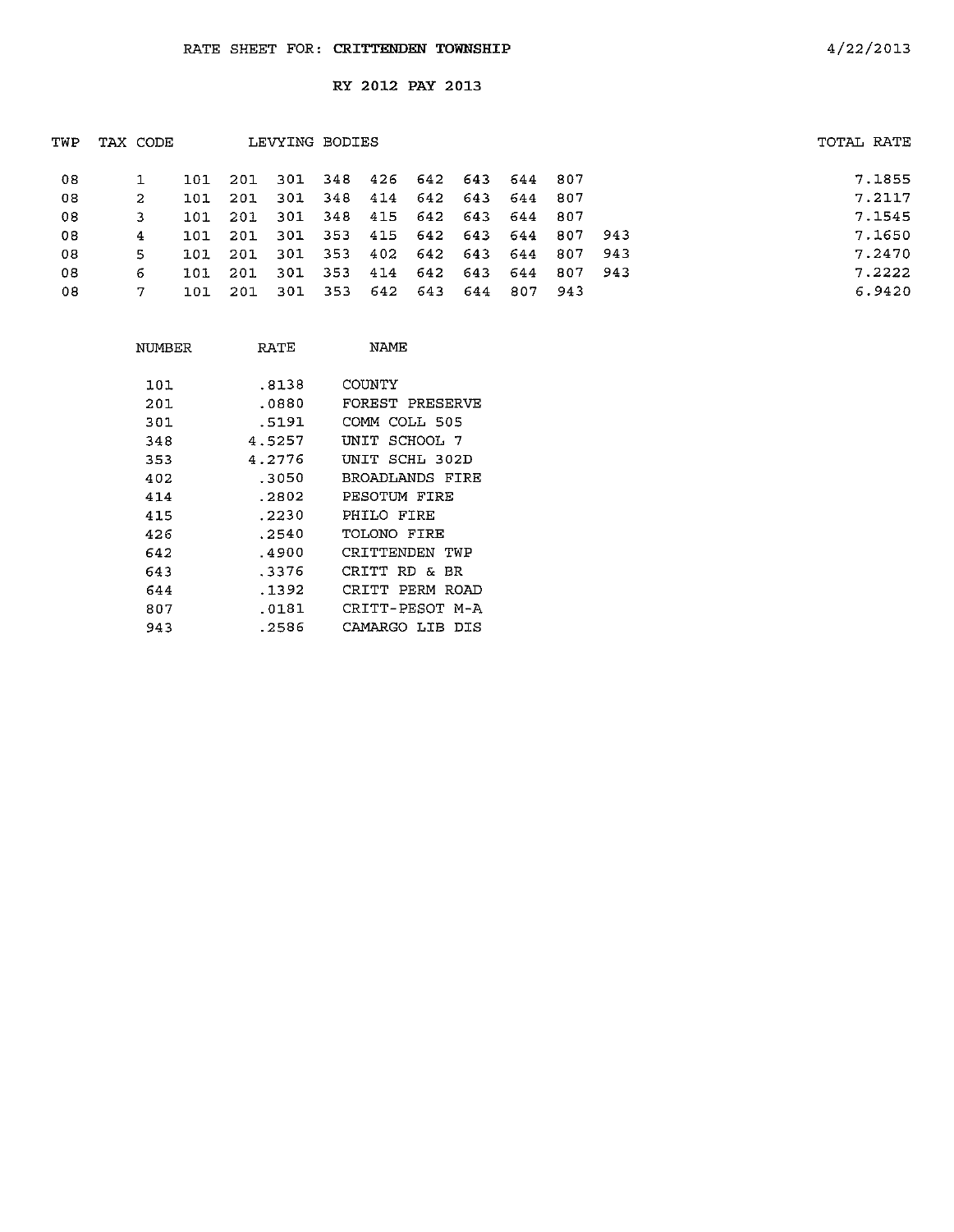| TWP | TAX CODE |     |      | LEVYING BODIES |         |     |     |     |         |             |       |     | TOTAL RATE |
|-----|----------|-----|------|----------------|---------|-----|-----|-----|---------|-------------|-------|-----|------------|
| 10  |          | 101 | 20I  | 301            | 341 417 |     | 653 | 654 | 655 802 |             |       |     | 7.6027     |
| 10  | 2        | 101 | 201  | 301            | 341     | 417 | 509 | 653 |         | 654 655 802 |       |     | 7.9424     |
| 10  | 3        | 101 | 301  | 341            | 417     | 653 | 654 | 655 | 802     |             |       |     | 7.5147     |
| 10  | 4        | 101 | 201  | 301            | 312 331 |     | 417 | 653 |         | 654 655 802 |       |     | 9.3913     |
| 10  | 5.       | 101 | 201. | -301           | 356     | 417 | 653 | 654 | 655.    | 802 946     |       |     | 8.0174     |
| 10  | 52       | 101 | 201  | 301            | -341    | 417 | 509 | 653 | 654     | 655 802     |       | 509 | 7.9424     |
| 10  | 54       | 101 | -201 | -301           | 341     | 417 | 509 | 653 | 654     | 655         | - 802 | 509 | 7.9424     |
|     |          |     |      |                |         |     |     |     |         |             |       |     |            |

| NUMBER | RATE   | NAMF.                   |
|--------|--------|-------------------------|
| 101    | .8138  | COUNTY                  |
| 201    | .0880  | FOREST PRESERVE         |
| 301    | .5191  | COMM COLL 505           |
| 312    | 4.2628 | SCHOOL DIST 137         |
| 331    | 2.7248 | HIGH SCHOOL 193         |
| 341    | 5.1990 | INIT SCHOOL 1C          |
| 356    | 5.4153 | UNIT SCHOOL 5F          |
| 417    | .1434  | SANG VALLY FIRE         |
| 509    | .3397  | FISHER CORP             |
| 653    | .3080  | RAST BEND TWP           |
| 654    | .3460  | RD & BR<br>BEND -<br>E. |
| 655    | .1594  | BEND PERM<br>RD<br>F.   |
| 802    | .0260  | CN EB HE NE M-A         |
| 946    | .1984  | MOYER DIST LIB          |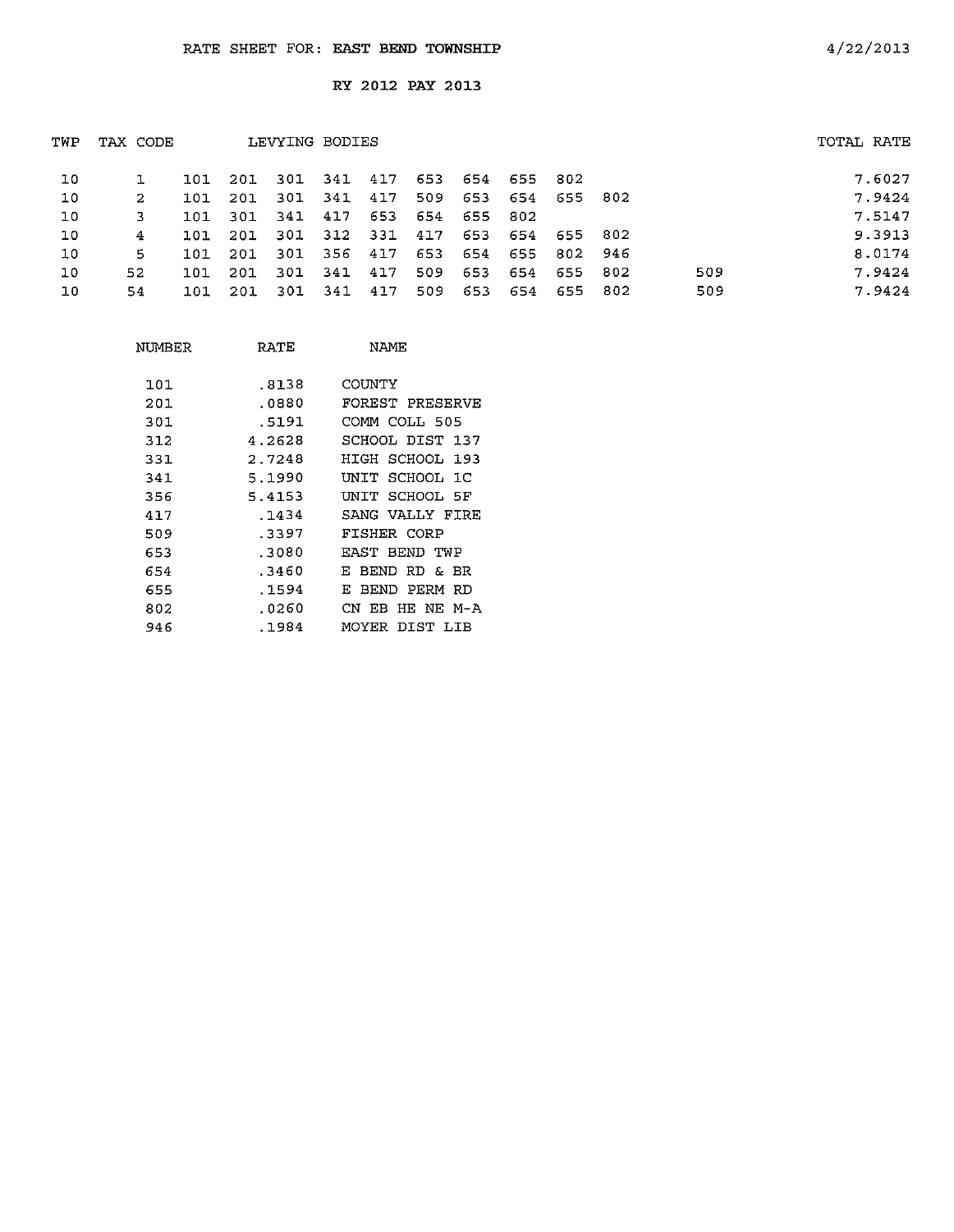| TWP | TAX CODE |     |      | LEVYING BODIES |     |      |     |      |         |         |     |     | TOTAL RATE |
|-----|----------|-----|------|----------------|-----|------|-----|------|---------|---------|-----|-----|------------|
| 11  |          | 101 | -201 | 301            | 355 | 411  | 659 | 660  | 661 804 |         |     |     | 8.4224     |
| 11  | 2        | 101 | 201  | 301            | 355 | 407  | 659 | 660. | 661     | 804     |     |     | 8.3292     |
| 11  | 3        | 101 | 201  | 301            | 313 | 331  | 659 | 660  | 661     | 804     |     |     | 9.1086     |
| 11  | 4        | 101 | 201  | 301            | 313 | 331  | 411 | 659  | 660     | 661 804 |     |     | 9.6190     |
| 11  | 5        | 101 | 201  | 301            | 315 | -331 | 407 | 659  | 660     | 661     | 804 |     | 8,6208     |
| 11  | 6        | 101 | 201  | 302            | 315 | -332 | 407 | 659  | 660     | 661     | 804 |     | 8.5381     |
| 11  | 7        | 101 | -201 | 302            | 315 | -332 | 411 | 659  | 660     | 661 804 |     |     | 8.6313     |
| 11  | 8        | 101 | 201  | 301            | 313 | 331  | 407 | 659  | 660     | 661     | 804 |     | 9.5258     |
| 11  | 9        | 101 | 201  | 301            | 315 | -331 | 407 | 511  | 659     | 660     | 661 | 804 | 9.1581     |

| NUMBER | RATE   | NAME                   |
|--------|--------|------------------------|
| 101    | .8138  | COUNTY                 |
| 201    | .0880  | FOREST PRESERVE        |
| 301    | .5191  | COMM COLL 505          |
| 302    | .6293  | COMM COLL 507          |
| 313    | 3.6728 | SCHOOL DIST<br>142     |
| 315    | 2.7678 | SCHOOL DIST<br>188     |
| 331    | 2.7248 | HIGH SCHOOL<br>193     |
| 332    | 2.5319 | SCHOOL 225<br>HIGH     |
| 355    | 5.2010 | UNIT SCHOOL 10F        |
| 407    | .4172  | GIFFORD FIRE           |
| 411    | .5104  | LUDLOW FIRE            |
| 511    | .5373  | GIFFORD CORP           |
| 659    | .3316  | HARWOOD<br>TWP         |
| 660    | .7287  | HARWOOD<br>RD &<br>BR  |
| 661    | .1959  | HARWOOD<br>PERM<br>RD  |
| 804    | .0339  | HWD.<br>KER M-A<br>COM |

 $\sim$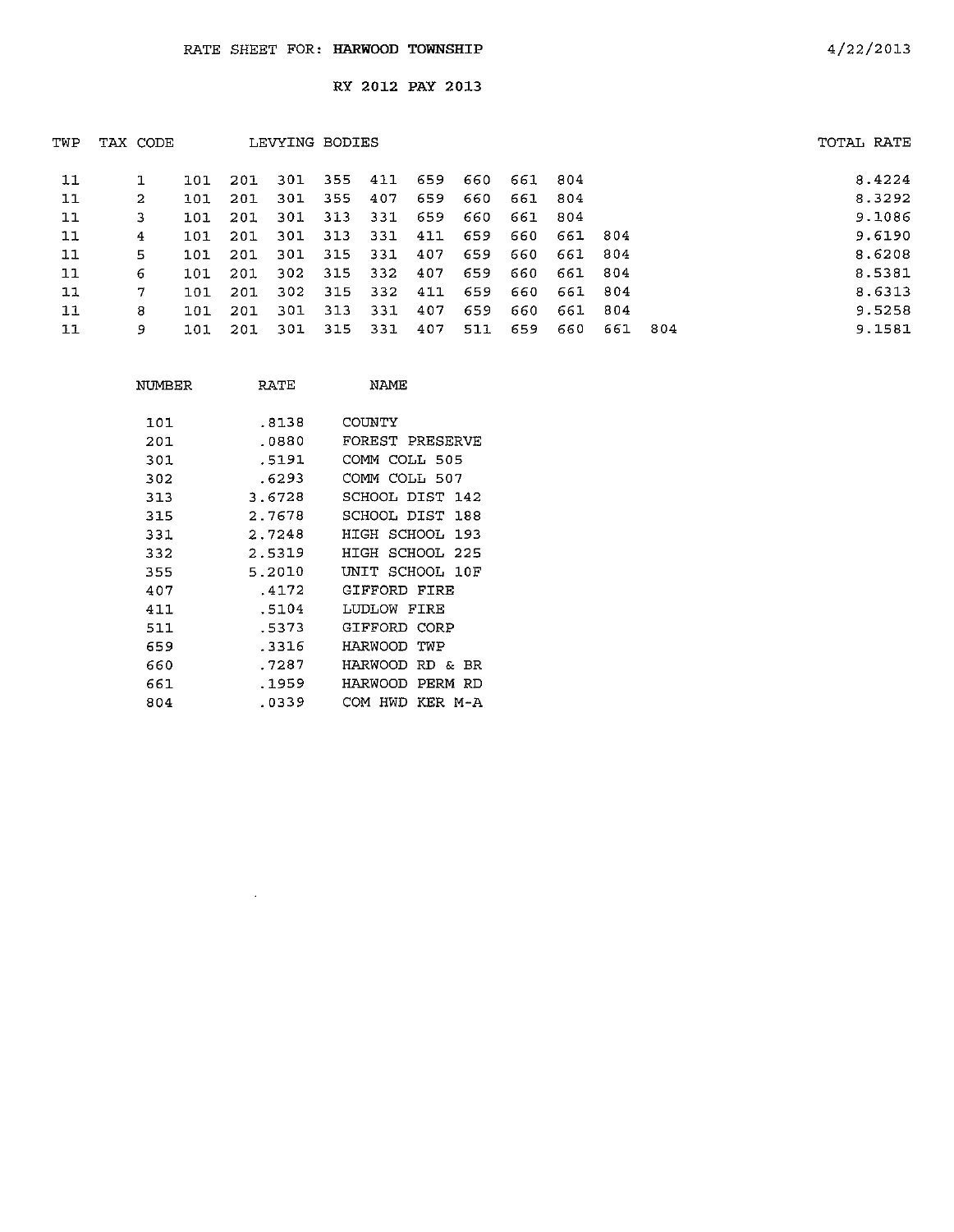| TWP | TAX CODE |     |     | LEVYING BODIES |     |     |     |     |     |     |     |     |     | TOTAL RATE |
|-----|----------|-----|-----|----------------|-----|-----|-----|-----|-----|-----|-----|-----|-----|------------|
| 12  | 1        | 101 | 201 | 301            | 345 | 665 | 666 | 667 | 802 | 901 |     |     |     | 6.3159     |
| 12  | 2        | 101 | 201 | 301            | 345 | 665 | 666 | 667 | 802 |     |     |     |     | 6.3159     |
| 12  | 2A       | 101 | 201 | 301            | 345 | 405 | 665 | 666 | 667 | 802 |     |     |     | 6.6900     |
| 12  | 3        | 101 | 201 | 301            | 345 | 420 | 665 | 666 | 667 | 802 |     |     |     | 6.6430     |
| 12  | 4        | 101 | 201 | 301            | 345 | 405 | 665 | 666 | 667 | 802 | 901 | 921 |     | 6.9866     |
| 12  | 6A       | 101 | 201 | 301            | 345 | 405 | 665 | 666 | 667 | 802 | 921 |     |     | 6.9866     |
| 12  | 7        | 101 | 201 | 301            | 344 | 404 | 665 | 666 | 667 | 802 |     |     |     | 7.0578     |
| 12  | 8        | 101 | 201 | 301            | 345 | 405 | 665 | 666 | 667 | 802 | 901 | 911 | 921 | 7.6954     |
| 12  | 9        | 101 | 201 | 301            | 345 | 404 | 665 | 666 | 667 | 802 |     |     |     | 6.6827     |
| 12  | 10       | 101 | 201 | 301            | 345 | 665 | 666 | 667 | 802 | 901 | 921 |     |     | 6.6125     |
| 12  | $11$     | 101 | 201 | 301            | 345 | 424 | 665 | 666 | 667 | 802 |     |     |     | 6.5858     |
| 12  | 12       | 101 | 201 | 301            | 344 | 417 | 665 | 666 | 667 | 802 |     |     |     | 6.8344     |
| 12  | 13       | 101 | 201 | 301            | 344 | 404 | 516 | 665 | 666 | 667 | 802 |     |     | 7.9214     |
| 12  | 14       | 101 | 201 | 301            | 345 | 665 | 666 | 667 | 802 | 921 |     |     |     | 6.6125     |
| 12  | 15       | 101 | 201 | 301            | 345 | 420 | 665 | 666 | 667 | 802 | 901 |     |     | 6.6430     |
| 12  | 16       | 101 | 201 | 301            | 345 | 405 | 665 | 666 | 667 | 802 | 901 |     |     | 6.6900     |
| 12  | 17       | 101 | 201 | 301            | 345 | 404 | 665 | 666 | 667 | 802 | 901 |     |     | 6.6827     |
| 12  | 50       | 101 | 201 | 301            | 344 | 404 | 516 | 665 | 666 | 667 | 802 |     | 516 | 7.9214     |
|     |          |     |     |                |     |     |     |     |     |     |     |     |     |            |

 $\sim 10^{-1}$ 

| NUMBER | RATE   | NAMF                    |
|--------|--------|-------------------------|
| 101    | .8138  | COUNTY                  |
| 201    | . 0880 | FOREST PRESERVE         |
| 301    | .5191  | COMM COLL 505           |
| 344    | 4.4936 | UNTT<br>SCHOOL 3        |
| 345    | 4.1185 | SCHOOL 4<br>INTT.       |
| 404    | -3668  | CORNBELT FIRE           |
| 405    | .3741  | E PRATRIE FIRE          |
| 417    | .1434  | SANG VALLY<br>FTRE      |
| 420    | .3271  | THOMASBORO FIRE         |
| 424    | .2699  | SCOTT FIRE              |
| 516    | .8636  | MAHOMET CORP            |
| 665    | .1796  | HENSLEY<br>TWP          |
| 666    | -3986  | HENSLEY.<br>RD &<br>BR. |
| 667    | .1723  | HENSLEY<br>PERM<br>RD   |
| 802    | .0260  | HE NE M-A<br>ΩV.<br>FB. |
| 901    | . 0000 | SANTTARY<br>T٦<br>┌     |
| 911    | .7088  | CHAMPAIGN<br>PARK       |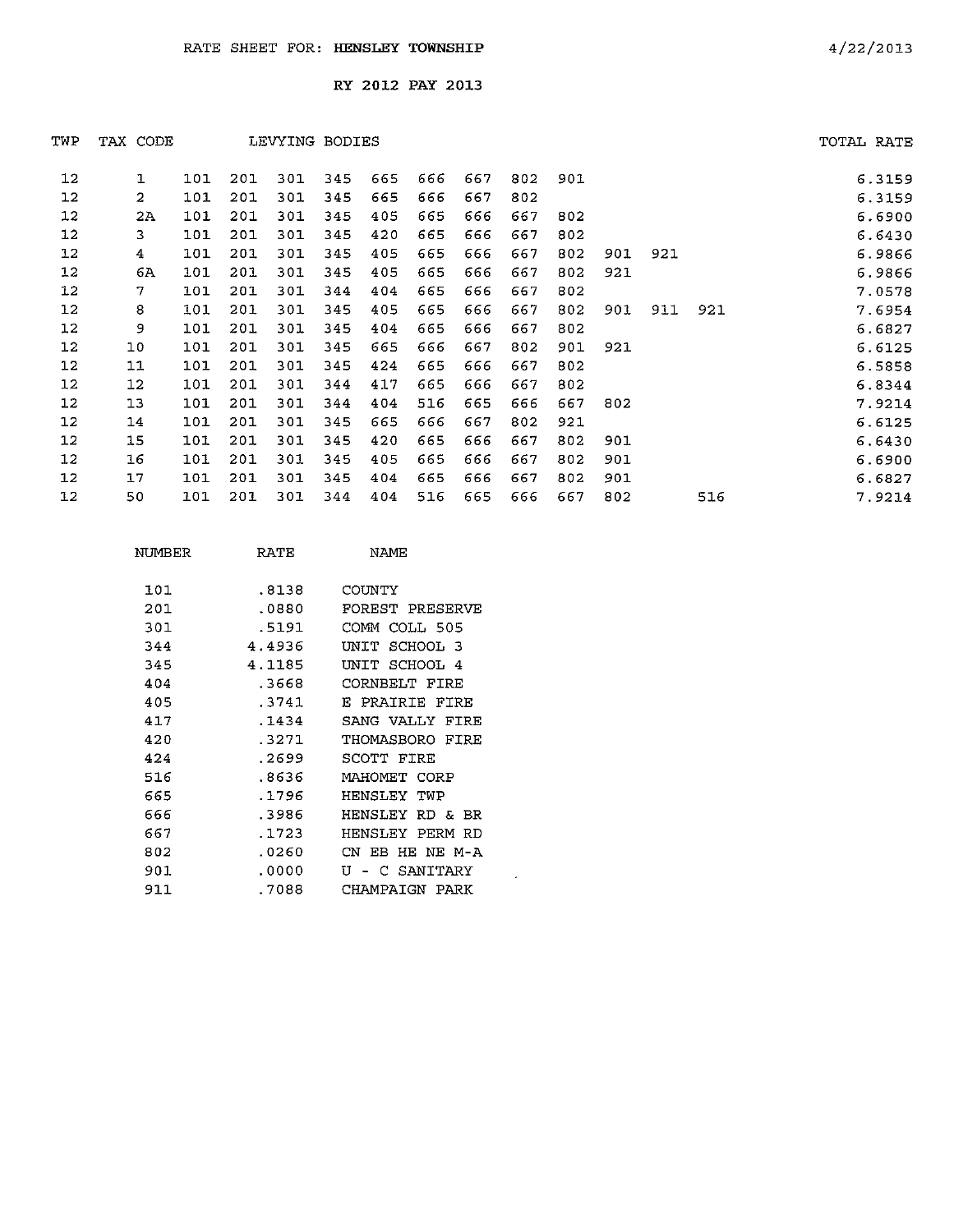|  |  | RATE SHEET FOR: HENSLEY TOWNSHIP | 4/22/2013 |
|--|--|----------------------------------|-----------|
|  |  | RY 2012 PAY 2013                 |           |
|  |  |                                  |           |

| TWP | TAX CODE | LEVYING BODIES |                       | TOTAL RATE |  |
|-----|----------|----------------|-----------------------|------------|--|
|     | 921      |                | .2966 CU MASS TRANSIT |            |  |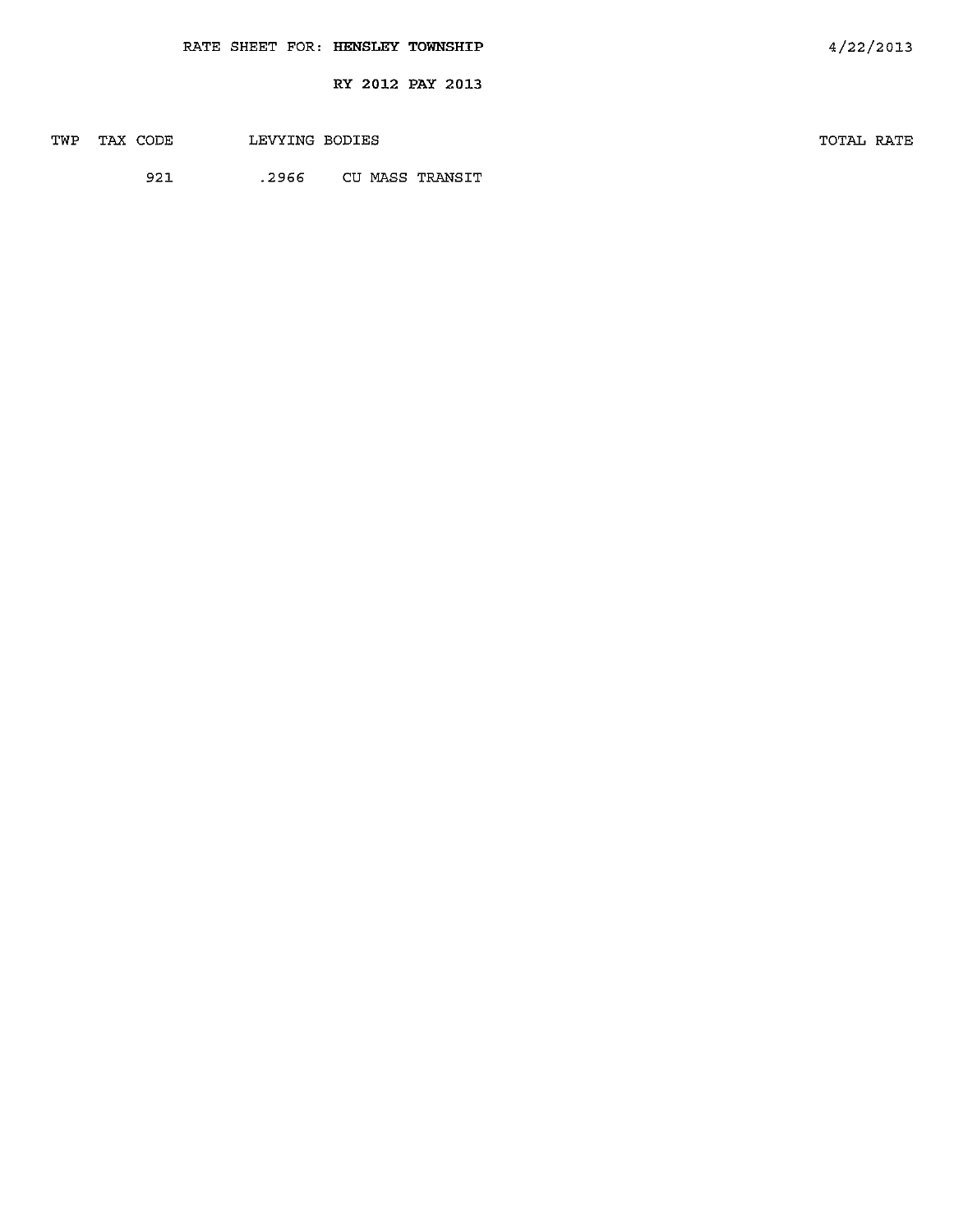| TWP             | TAX CODE |       |  | LEVYING BODIES                          |  |  |  | TOTAL RATE |
|-----------------|----------|-------|--|-----------------------------------------|--|--|--|------------|
| $\overline{13}$ |          | 2     |  | 101 201 302 315 332 407 671 672 673 804 |  |  |  | 8.3280     |
| -13             |          | 4     |  | 101 201 302 320 332 407 671 672 673 804 |  |  |  | 8.5823     |
| 13              |          | $5 -$ |  | 101 201 301 355 407 671 672 673 804     |  |  |  | 8.1191     |
| 13              |          | 6     |  | 101 201 301 315 331 407 671 672 673 804 |  |  |  | 8.4107     |

| NUMBER | RATE   | NAME               |
|--------|--------|--------------------|
| 101    | .8138  | COUNTY             |
| 201    | .0880  | FOREST PRESERVE    |
| 301    | .5191  | COMM COLL 505      |
| 302    | .6293  | COMM COLL 507      |
| 315    | 2.7678 | SCHOOL DIST 188    |
| 320    | 3.0221 | SCHOOL DIST 61V    |
| 331    | 2.7248 | HIGH SCHOOL<br>193 |
| 332    | 2.5319 | SCHOOL 225<br>HIGH |
| 355    | 5.2010 | UNIT SCHOOL 10F    |
| 407    | .4172  | GIFFORD FIRE       |
| 671    | .3717  | KERR TWP           |
| 672    | .4779  | KERR<br>RD & BR    |
| 673    | .1965  | PERM ROAD<br>KERR  |
| 804    | .0339  | HWD KER M-A<br>COM |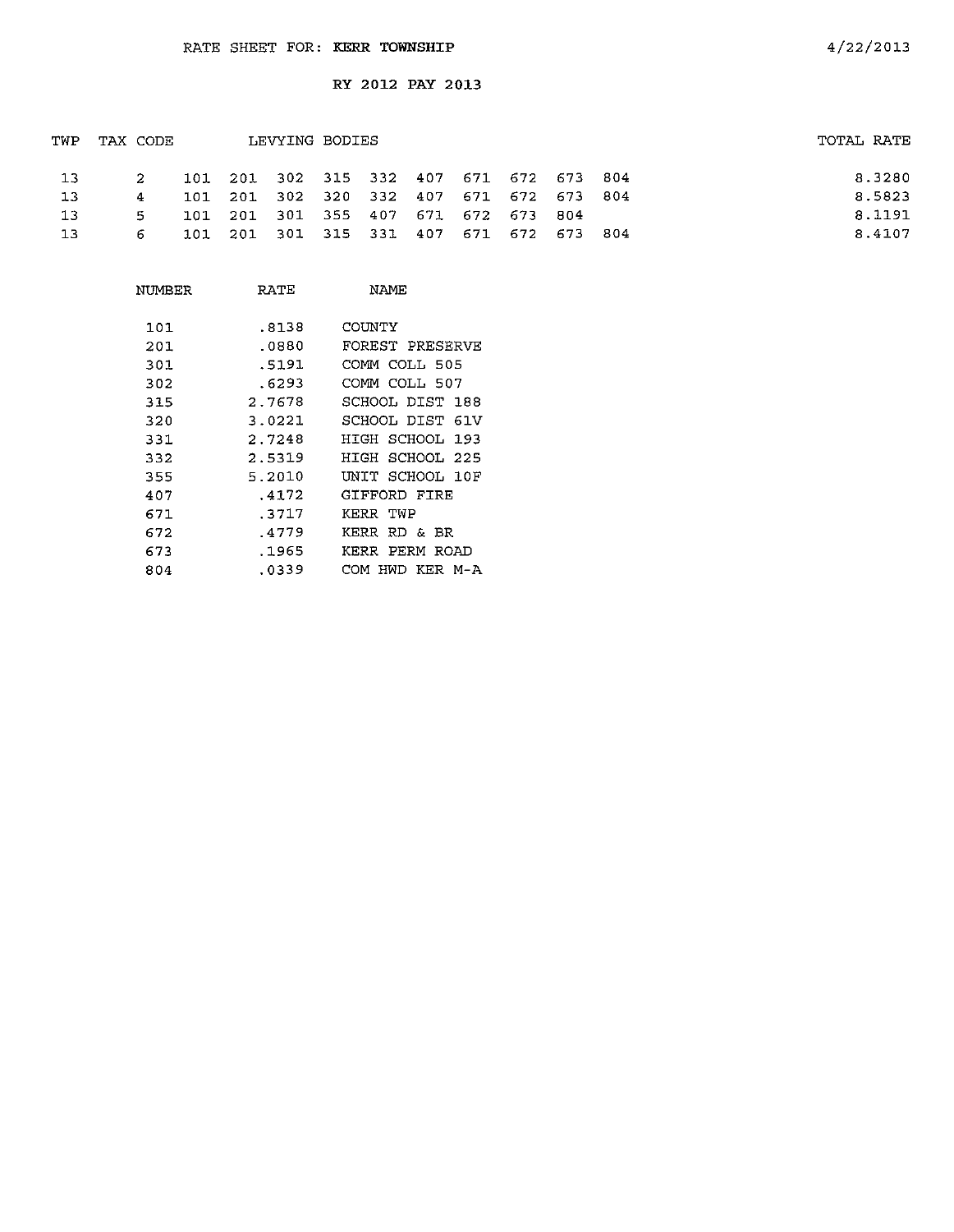| TWP | TAX CODE |     |     | LEVYING BODIES |     |     |     |     |     |     |     |     |     |     | TOTAL RATE |
|-----|----------|-----|-----|----------------|-----|-----|-----|-----|-----|-----|-----|-----|-----|-----|------------|
| 14  |          | 101 | 301 | 355            | 411 | 677 | 678 | 679 | 803 | 961 |     |     |     |     | 7.8856     |
| 14  | 2        | 101 | 201 | 301            | 355 | 411 | 677 | 678 | 679 | 803 | 961 |     |     |     | 7.9736     |
| 14  | 3        | 101 | 201 | 301            | 312 | 331 | 677 | 678 | 679 | 803 | 912 | 961 |     |     | 9.4823     |
| 14  | 4        | 101 | 201 | 301            | 312 | 331 | 677 | 678 | 679 | 803 | 961 |     |     |     | 9.2498     |
| 14  | 5        | 101 | 201 | 301            | 312 | 331 | 520 | 677 | 678 | 679 | 803 | 912 | 961 |     | 10.7842    |
| 14  | 6        | 101 | 201 | 301            | 312 | 331 | 520 | 677 | 678 | 679 | 803 | 961 |     |     | 10.5517    |
| 14  | 8        | 101 | 301 | 313            | 331 | 411 | 677 | 678 | 679 | 803 | 961 |     |     |     | 9.0822     |
| 14  | 9        | 101 | 201 | 301            | 313 | 331 | 411 | 677 | 678 | 679 | 803 | 961 |     |     | 9.1702     |
| 14  | 10       | 101 | 201 | 301            | 313 | 331 | 411 | 515 | 677 | 678 | 679 | 803 | 961 |     | 9.4386     |
| 14  | 11       | 101 | 201 | 301            | 313 | 331 | 677 | 678 | 679 | 803 | 961 |     |     |     | 8.6598     |
| 14  | 50       | 101 | 201 | 301            | 312 | 331 | 520 | 677 | 678 | 679 | 803 | 961 |     | 520 | 10.5517    |
| 14  | 60       | 101 | 201 | 301            | 312 | 331 | 520 | 677 | 678 | 679 | 803 | 912 | 961 |     | 10.7842    |

| NUMBER | RATE   | NAMF            |
|--------|--------|-----------------|
| 101    | 8138   | COUNTY          |
| 201    | .0880  | FOREST PRESERVE |
| 301    | .5191  | COMM COLL 505   |
| 312    | 4.2628 | SCHOOL DIST 137 |
| 313    | 3.6728 | SCHOOL DIST 142 |
| 331    | 2.7248 | HIGH SCHOOL 193 |
| 355    | 5.2010 | UNIT SCHOOL 10F |
| 411    | .5104  | LUDLOW FIRE     |
| 515    | .2684  | LUDLOW CORP     |
| 520    | 1.3019 | RANTOUL CORP    |
| 677    | .2456  | LUDLOW TWP      |
| 678    | .2665  | LUDLOW RD & BR  |
| 679    | .2230  | LUDLOW PERM RD  |
| 803    | .0382  | RANTL-LUDL M-A  |
| 912    | .2325  | RANTOUL PARK    |
| 961    | .0680  | RANT/LUD CEM    |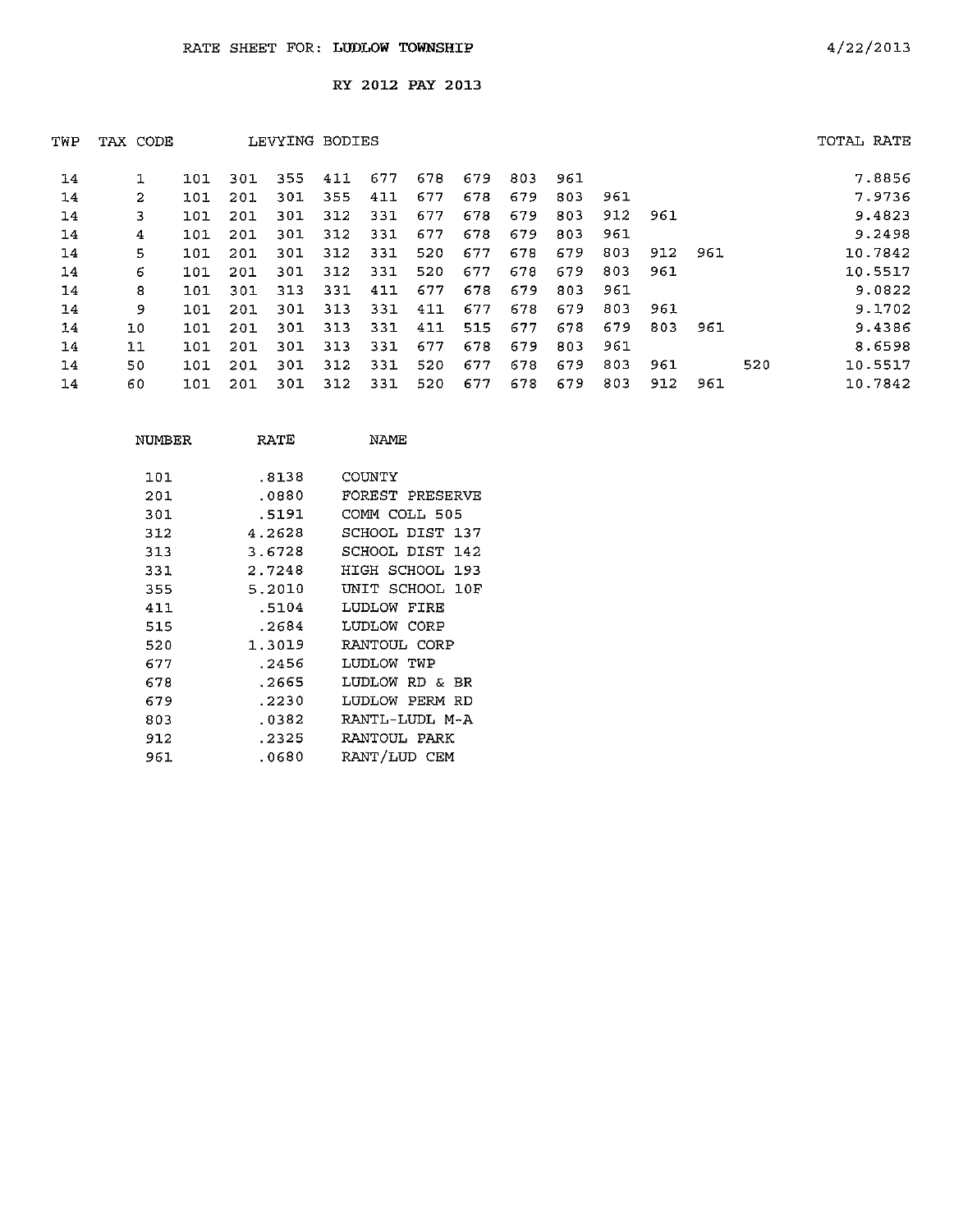| TWP | TAX CODE |      |                                         | LEVYING BODIES |     |     |         |                             |             |     | TOTAL RATE |        |
|-----|----------|------|-----------------------------------------|----------------|-----|-----|---------|-----------------------------|-------------|-----|------------|--------|
| -15 |          |      | 101 201 301 344 404 683 684 685 944     |                |     |     |         |                             |             |     |            | 7.0603 |
| 15  |          |      | 101 201 301 344 404 516 683 684 685 944 |                |     |     |         |                             |             |     |            | 7.9239 |
| -15 | 3.       |      | 101 201 301 344 412 683 684 685 944     |                |     |     |         |                             |             |     |            | 6.9833 |
| 15  | 5.       | 101  | - 201                                   |                |     |     |         | 301 344 424 683 684 685 944 |             |     |            | 6.9634 |
| 15  | 50.      | 101. | - 201                                   | - 301          | 344 | 404 | 516 683 |                             | 684 685 944 | 516 |            | 7.9239 |
|     |          |      |                                         |                |     |     |         |                             |             |     |            |        |

| NUMBER | RATE   | NAME                  |
|--------|--------|-----------------------|
| 101    | .8138  | COUNTY                |
| 201    | .0880  | FOREST PRESERVE       |
| 301    | .5191  | COMM COLL 505         |
| 344    | 4.4936 | UNIT SCHOOL 3         |
| 404    | .3668  | CORNBELT FIRE         |
| 412    | .2898  | NO PIATT FIRF         |
| 424    | .2699  | SCOTT FIRE            |
| 516    | .8636  | MAHOMET CORP          |
| 683    | .1247  | MAHOMET TWP           |
| 684    | .1844  | MAHOMET RD & BR       |
| 685    | . 1547 | PERM<br>MAHOMET<br>RD |
| 944    | . 3152 | МАНОМЕТ<br>PUB<br>LIB |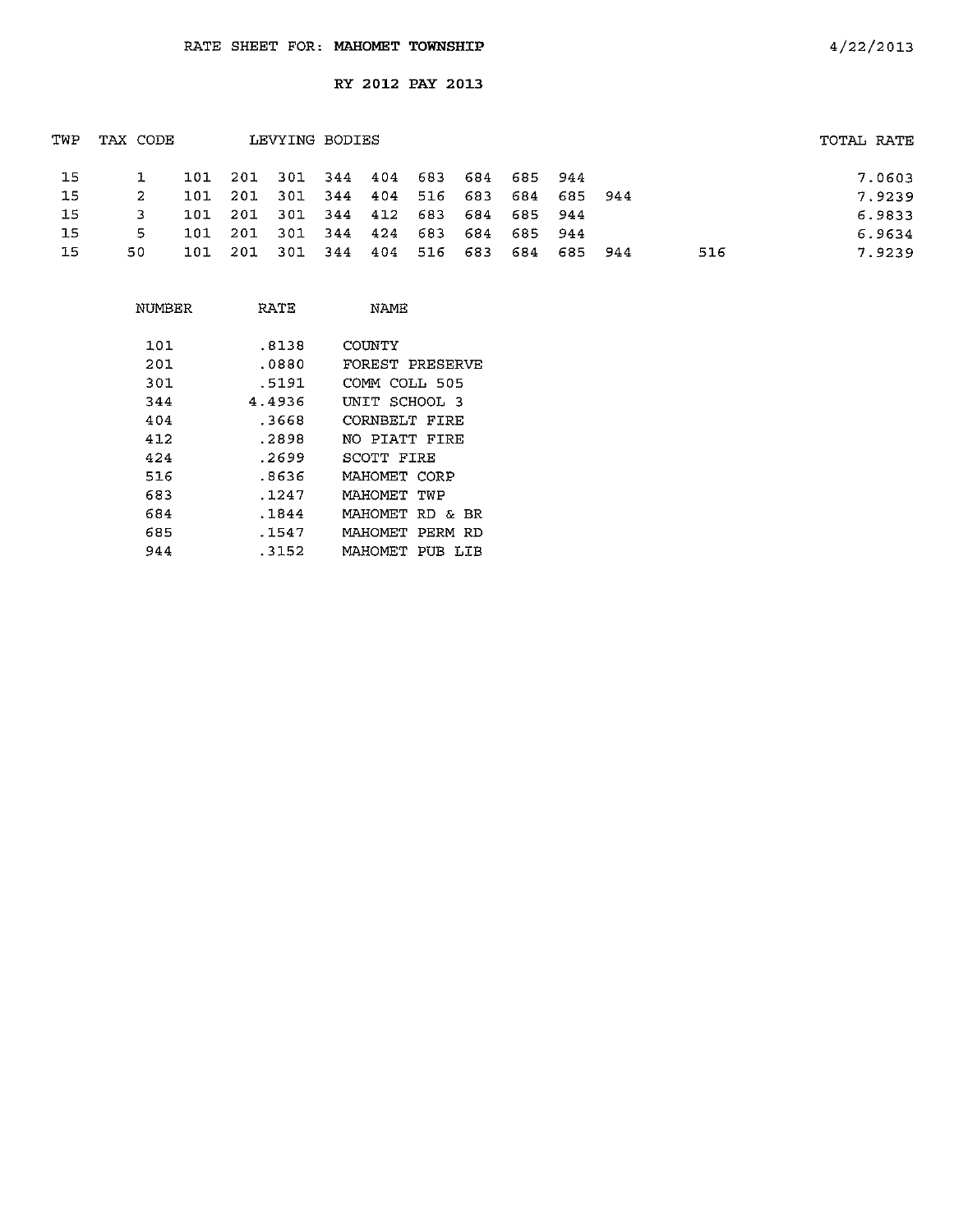| TWP | TAX CODE |   |     |     | LEVYING BODIES |     |     |     |     |     |      |      |     | TOTAL RATE |        |
|-----|----------|---|-----|-----|----------------|-----|-----|-----|-----|-----|------|------|-----|------------|--------|
| 16  |          |   | 101 | 201 | 301            | 341 | 417 | 689 | 690 | 691 | -802 |      |     |            | 7.5549 |
| 16  |          | 2 | 101 | 201 | 301            | 341 | 412 | 689 | 690 | 691 | 802  |      |     |            | 7.7013 |
| 16  |          | з | 101 | 201 | 301            | 344 | 404 | 689 | 690 | 691 | 802  |      |     |            | 7.0729 |
| 16  |          | 4 | 101 | 201 | 301            | 344 | 412 | 689 | 690 | 691 | 802  |      |     |            | 6.9959 |
| 16  |          | 5 | 101 | 201 | 301            | 341 | 417 | 509 | 689 | 690 | 691  | -802 |     |            | 7.8946 |
| 16  |          | 6 | 101 | 201 | 301            | 344 | 417 | 689 | 690 | 691 | 802  |      |     |            | 6.8495 |
| 16  |          | 7 | 101 | 201 | 301            | 344 | 404 | 516 | 689 | 690 | 691  | -802 |     |            | 7.9365 |
| 16  |          | 8 | 101 | 201 | 301            | 341 | 404 | 689 | 690 | 691 | 802  |      |     |            | 7.7783 |
| 16  | 55       |   | 101 | 201 | 301            | 341 | 417 | 509 | 689 | 690 | 691  | 802  | 509 |            | 7.8946 |
| 16  | 56       |   | 101 | 201 | 301            | 341 | 417 | 509 | 689 | 690 | 691  | 802  | 509 |            | 7.8946 |

| NUMBER | RATE   | NAME            |
|--------|--------|-----------------|
| 101    | .8138  | COUNTY          |
| 201    | .0880  | FOREST PRESERVE |
| 301    | .5191  | COMM COLL 505   |
| 341    | 5.1990 | UNIT SCHOOL 1C  |
| 344    | 4.4936 | UNIT SCHOOL 3   |
| 404    | .3668  | CORNBELT FIRE   |
| 412    | .2898  | NO PIATT FIRE   |
| 417    | .1434  | SANG VALLY FIRE |
| 509    | .3397  | FISHER CORP     |
| 516    | .8636  | MAHOMET CORP    |
| 689    | .2864  | NEWCOMB TWP     |
| 690    | .3170  | NEWCOMB RD & BR |
| 691    | .1622  | NEWCOMB PERM RD |
| 802    | .0260  | CN EB HE NE M-A |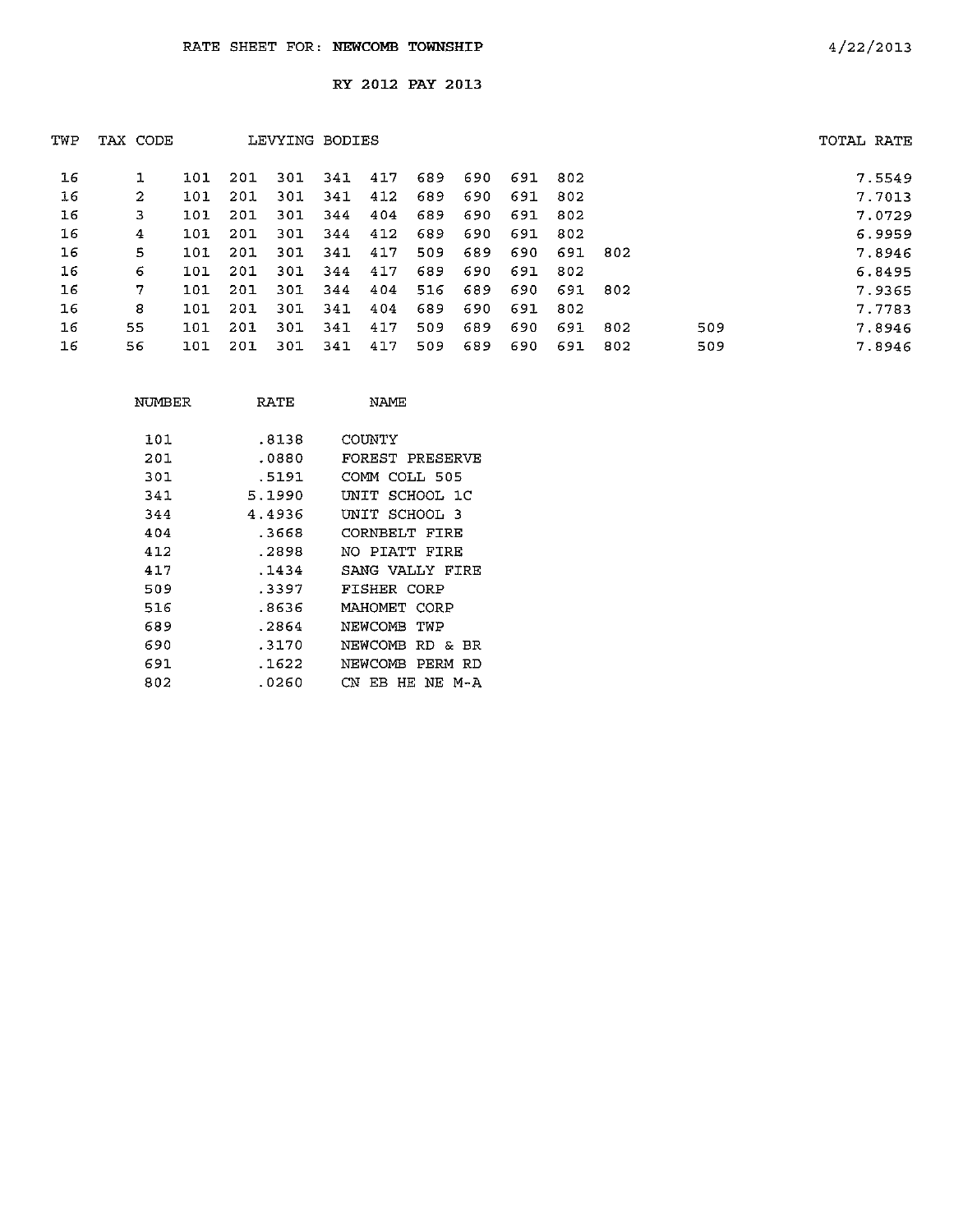| 17<br>201 301 314 333 419 695 696 697 805<br>101                  | 7.0082                       |
|-------------------------------------------------------------------|------------------------------|
| 357<br>413<br>695 696 697<br>17<br>-301<br>201<br>8<br>101        | 7.3418<br>-805               |
| 17<br>301 333 358 413<br>695 696 697 805<br>201<br>9<br>101       | 7.1519                       |
| 17<br>301 333<br>358 419<br>695<br>696 697<br>201<br>101.<br>J.O. | 7.1402<br>805                |
| 17<br>333<br>358<br>413<br>301<br>517<br>201<br>71<br>101         | 7.8202<br>695 696 697<br>805 |
| 17<br>301 333 358<br>413<br>522 695 696 697<br>201<br>12.<br>101  | 7.2127<br>-805               |

| NUMBER | RATE   | NAME                  |
|--------|--------|-----------------------|
| 101    | .8138  | COUNTY                |
| 201    | .0880  | FOREST PRESERVE       |
| 301    | .5191  | COMM COLL 505         |
| 314    | 2.6692 | SCHOOL DIST 169       |
| 333    | 1.9346 | HIGH SCHOOL 305       |
| 357    | 4.9257 | UNIT SCHOOL 76V       |
| 358    | 2.8012 | SCHOOL DIST 197       |
| 413    | .2027  | OGDN/ROYAL FIRE       |
| 419    | .1910  | S JOE STAN FIRE       |
| 517    | .6683  | OGDEN CORP            |
| 522    | .0608  | ROYAL CORP            |
| 695    | .3563  | OGDEN TWP             |
| 696    | .2353  | OGDEN RD & BR         |
| 697    | .1610  | OGDEN<br>PERM<br>ROAD |
| 805    | .0399  | OGDN-STNTN M-A        |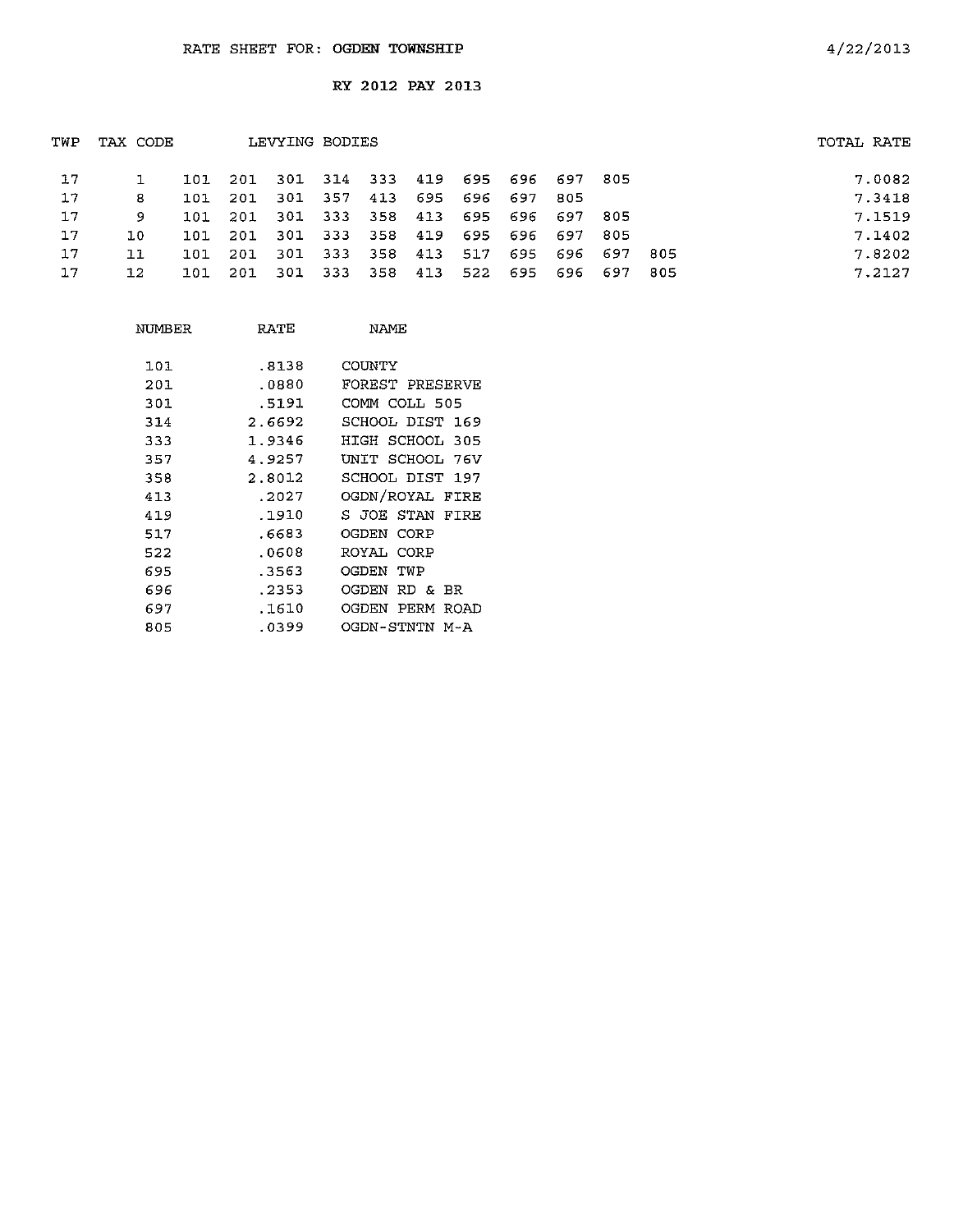| TWP | TAX CODE |       |                                     | LEVYING BODIES              |  |  |                                         | TOTAL RATE |        |
|-----|----------|-------|-------------------------------------|-----------------------------|--|--|-----------------------------------------|------------|--------|
| 18  |          |       | 101 201 301 348 414 701 702 703 807 |                             |  |  |                                         |            | 7.0115 |
| 18  | 2        | 101   | 201                                 |                             |  |  | 301 348 414 518 701 702 703 807         |            | 7.2668 |
| 18  | 3.       | 101   | 201 301 352 414 701 702 703 807     |                             |  |  |                                         |            | 7.3643 |
| 18  | 4        |       |                                     |                             |  |  | 101 201 301 353 414 701 702 703 807 943 |            | 7.0220 |
| 18  | 5.       | 101 I | 201                                 | 301 348 426 701 702 703 807 |  |  |                                         |            | 6.9853 |
| 18  | 6        |       | 101 201 301 348 425 701 702 703 807 |                             |  |  |                                         |            | 7.0302 |
|     |          |       |                                     |                             |  |  |                                         |            |        |

| NIMBER | RATE   | NAMF               |
|--------|--------|--------------------|
| 101    | 8138   | COUNTY             |
| 201    | .0880  | FOREST PRESERVE    |
| 301    | .5191  | COMM COLL 505      |
| 348    | 4.5257 | SCHOOL 7<br>UNIT   |
| 352    | 4.8785 | UNIT<br>SCHL 301D  |
| 353    | 4.2776 | SCHL 302D<br>UNIT  |
| 414    | .2802  | PESOTUM FIRE       |
| 425    | .2989  | SADORUS FIRE       |
| 426    | .2540  | TOLONO FIRE        |
| 518    | .2553  | PESOTUM CORP       |
| 701    | .2781  | PESOTUM TWP        |
| 702    | .3451  | PESOTIM RD & BR    |
| 703    | .1434  | PESOTUM PERM RD    |
| 807    | .0181  | CRITT-PESOT M-A    |
| 943    | .2586  | CAMARGO LIB<br>פדת |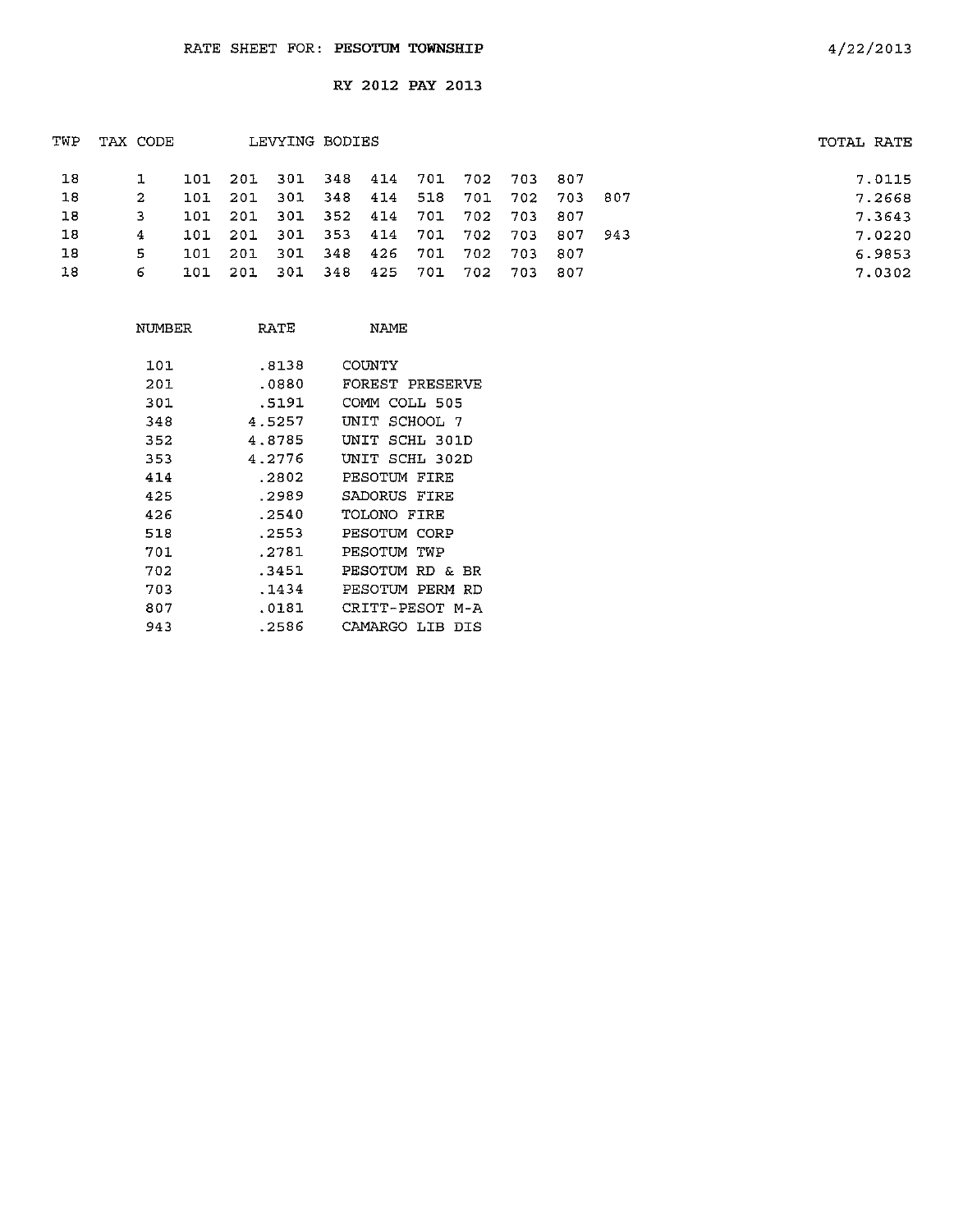|           |                                 |  |  |                |  |                                                                            | TOTAL RATE                              |
|-----------|---------------------------------|--|--|----------------|--|----------------------------------------------------------------------------|-----------------------------------------|
|           |                                 |  |  |                |  |                                                                            | 7.3768                                  |
|           |                                 |  |  |                |  |                                                                            | 7.7565                                  |
|           |                                 |  |  |                |  |                                                                            | 7.4078                                  |
| <b>19</b> | TAX CODE<br>2<br>$\overline{3}$ |  |  | LEVYING BODIES |  | 101 201 301 348 415 707 708 709 942<br>101 201 301 348 426 707 708 709 942 | 101 201 301 348 415 519 707 708 709 942 |

| NUMBER | RATE   | <b>NAME</b>     |
|--------|--------|-----------------|
| 101    | .8138  | COUNTY          |
| 201    | .0880  | FOREST PRESERVE |
| 301    | .5191  | COMM COLL 505   |
| 348    | 4 5257 | UNIT SCHOOL 7   |
| 415    | .2230  | PHILO FIRE      |
| 426    | .2540  | TOLONO FIRE     |
| 519    | .3797  | PHILO CORP      |
| 707    | .2424  | PHILO TWP       |
| 708    | .6177  | PHILO RD & BR   |
| 709    | .1558  | PHILO PERM ROAD |
| 942    | .1913  | PHILO LIBRARY   |

 $\sim$   $\sim$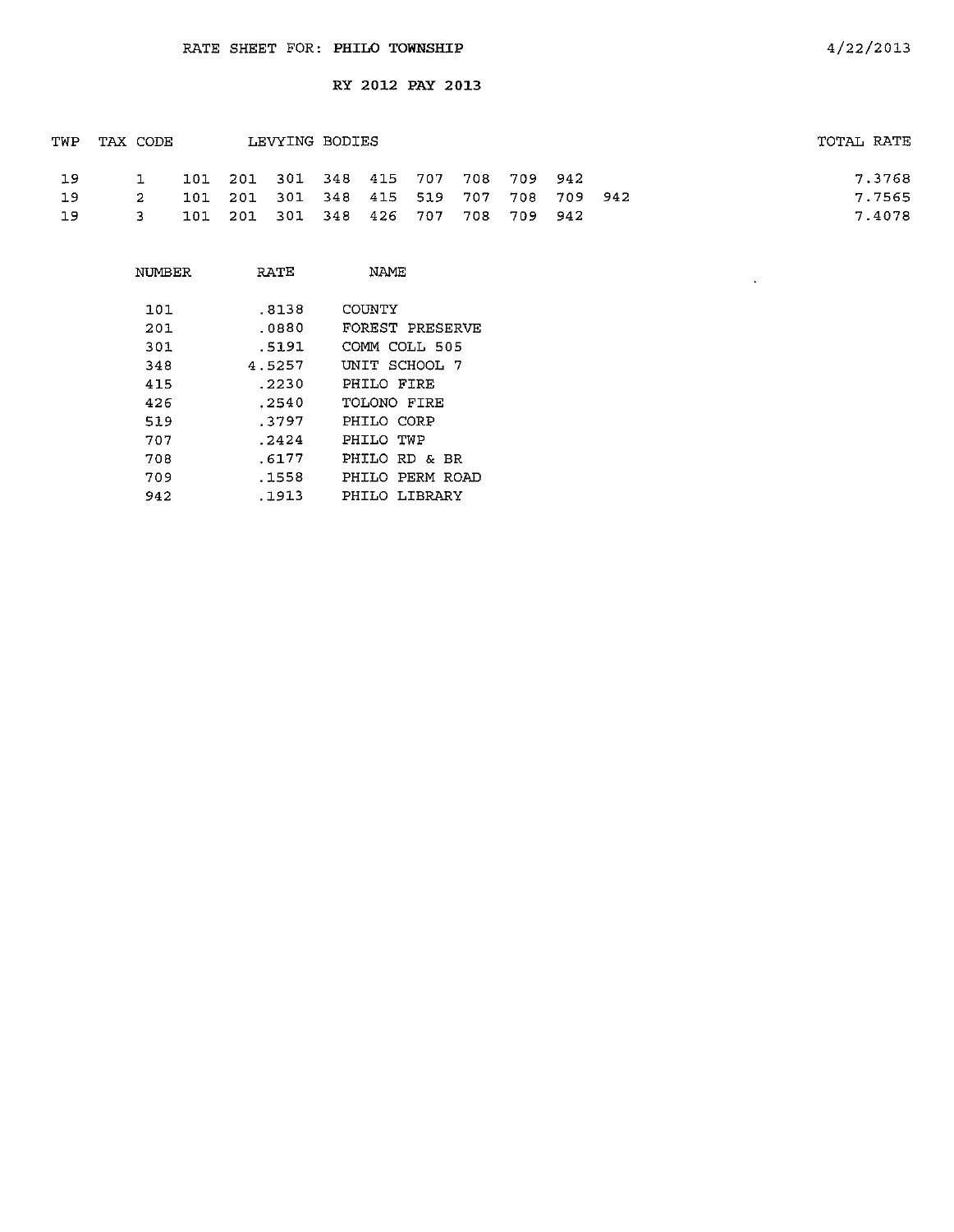| TWP | TAX<br>CODE |     |     | LEVYING BODIES |     |     |     |     |     |     |     |     |     |     |     | TOTAL RATE |
|-----|-------------|-----|-----|----------------|-----|-----|-----|-----|-----|-----|-----|-----|-----|-----|-----|------------|
| 20  | 1           | 101 | 201 | 301            | 311 | 331 | 420 | 713 | 714 | 715 | 803 | 961 |     |     |     | 7.8036     |
| 20  | 2           | 101 | 201 | 301            | 311 | 331 | 420 | 527 | 713 | 714 | 715 | 803 | 961 |     |     | 8.6175     |
| 20  | 3           | 101 | 201 | 301            | 312 | 331 | 713 | 714 | 715 | 803 | 961 |     |     |     |     | 9.1114     |
| 20  | 4           | 101 | 201 | 301            | 312 | 331 | 520 | 713 | 714 | 715 | 803 | 961 |     |     |     | 10.4133    |
| 20  | 5           | 101 | 201 | 301            | 312 | 331 | 520 | 713 | 714 | 715 | 803 | 912 | 961 |     |     | 10.6458    |
| 20  | 7           | 101 | 201 | 301            | 315 | 331 | 713 | 714 | 715 | 803 | 961 |     |     |     |     | 7.6164     |
| 20  | 8           | 101 | 201 | 301            | 311 | 331 | 520 | 713 | 714 | 715 | 803 | 912 | 961 |     |     | 9.0109     |
| 20  | 9           | 101 | 201 | 301            | 311 | 331 | 713 | 714 | 715 | 803 | 961 |     |     |     |     | 7.4765     |
| 20  | 10          | 101 | 201 | 301            | 312 | 331 | 420 | 713 | 714 | 715 | 803 | 961 |     |     |     | 9.4385     |
| 20  | 11          | 101 | 201 | 301            | 315 | 331 | 407 | 713 | 714 | 715 | 803 | 961 |     |     |     | 8.0336     |
| 20  | 12          | 101 | 201 | 301            | 311 | 331 | 520 | 713 | 714 | 715 | 803 | 961 |     |     |     | 8.7784     |
| 20  | 13          | 101 | 201 | 301            | 331 | 358 | 420 | 713 | 714 | 715 | 803 | 961 |     |     |     | 7.9769     |
| 20  | 14          | 101 | 201 | 301            | 312 | 331 | 713 | 714 | 715 | 803 | 912 | 961 |     |     |     | 9.3439     |
| 20  | 51          | 101 | 201 | 301            | 312 | 331 | 520 | 713 | 714 | 715 | 803 | 912 | 961 |     | 520 | 10.6458    |
| 20  | 52          | 101 | 201 | 301            | 312 | 331 | 520 | 713 | 714 | 715 | 803 | 961 |     | 520 |     | 10.4133    |
| 20  | 55          | 101 | 201 | 301            | 312 | 331 | 520 | 713 | 714 | 715 | 803 | 912 | 961 |     | 520 | 10.6458    |
| 20  | 58          | 101 | 201 | 301            | 311 | 331 | 520 | 713 | 714 | 715 | 803 | 912 | 961 |     | 520 | 9.0109     |
| 20  | 60          | 101 | 201 | 301            | 312 | 331 | 520 | 713 | 714 | 715 | 803 | 912 | 961 |     |     | 10.6458    |
|     |             |     |     |                |     |     |     |     |     |     |     |     |     |     |     |            |

| NUMBER | RATE   | NAMF                   |  |  |  |  |  |
|--------|--------|------------------------|--|--|--|--|--|
| 101    | .8138  | COUNTY                 |  |  |  |  |  |
| 201    | .0880  | FOREST PRESERVE        |  |  |  |  |  |
| 301    | .5191  | COMM COLL 505          |  |  |  |  |  |
| 311    | 2.6279 | SCHOOL DIST<br>130     |  |  |  |  |  |
| 312    | 4.2628 | SCHOOL DIST 137        |  |  |  |  |  |
| 315    | 2.7678 | SCHOOL DIST 188        |  |  |  |  |  |
| 331    | 2.7248 | HIGH SCHOOL<br>193     |  |  |  |  |  |
| 358    | 2.8012 | SCHOOL DIST 197        |  |  |  |  |  |
| 407    | .4172  | GIFFORD FIRE           |  |  |  |  |  |
| 420    | .3271  | THOMASBORO FIRE        |  |  |  |  |  |
| 520    | 1.3019 | RANTOUL CORP           |  |  |  |  |  |
| 527    | .8139  | THOMASBORO CORP        |  |  |  |  |  |
| 713    | .1572  | RANTOUL TWP            |  |  |  |  |  |
| 714    | .2359  | RANTOUL.<br>RD &<br>ΒR |  |  |  |  |  |
| 715    | .2036  | PERM<br>RANTOUL.<br>RD |  |  |  |  |  |
| 803    | .0382  | RANTI - LIDI, M-A      |  |  |  |  |  |
| 912    | .2325  | RANTOUL PARK           |  |  |  |  |  |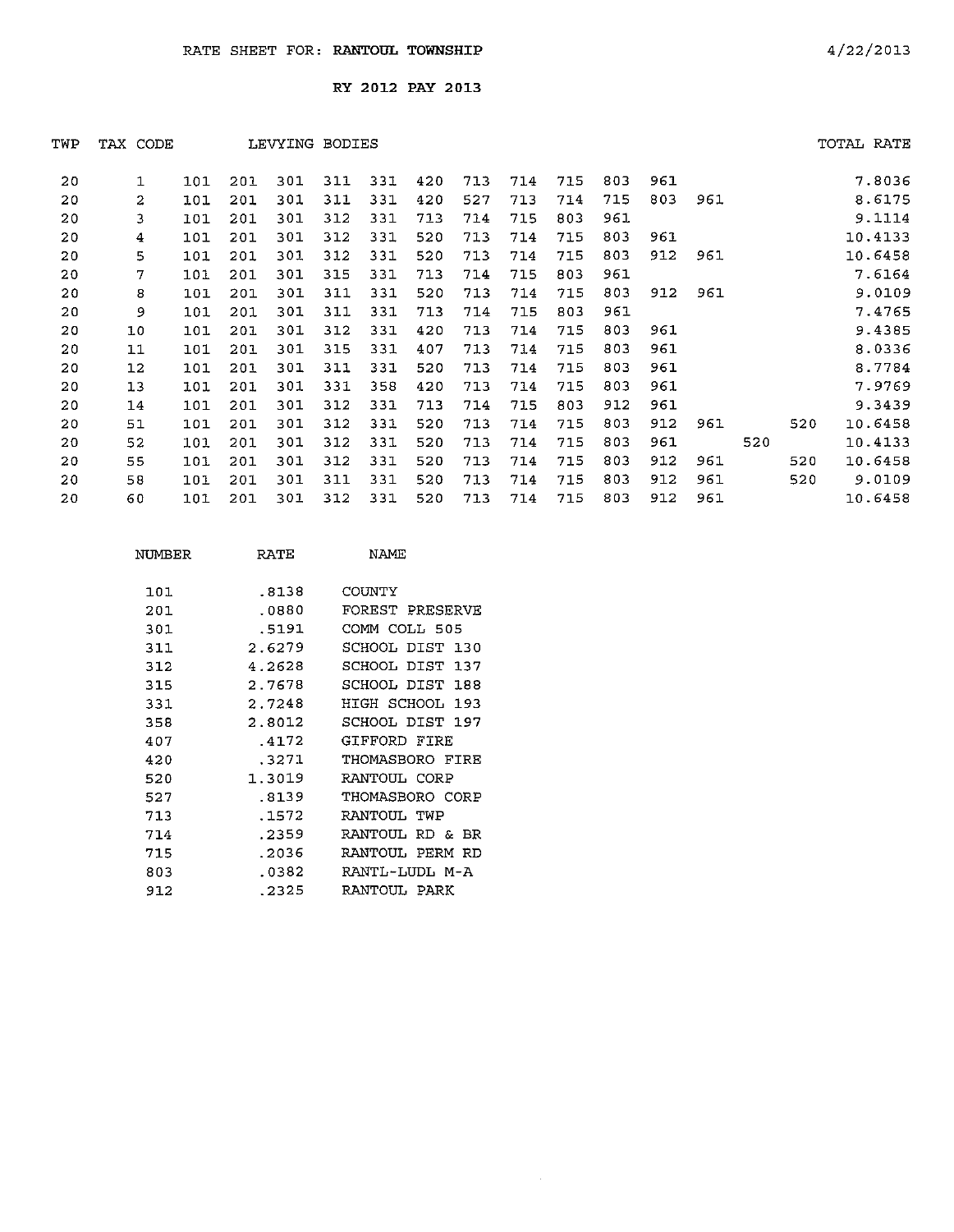|  | RATE SHEET FOR: RANTOUL TOWNSHIP |                  | 4/22/2013 |  |
|--|----------------------------------|------------------|-----------|--|
|  |                                  | RY 2012 PAY 2013 |           |  |

TWP TAX CODE LEVYING BODIES TOTAL RATE

96l .0680 RANT/LUD CEM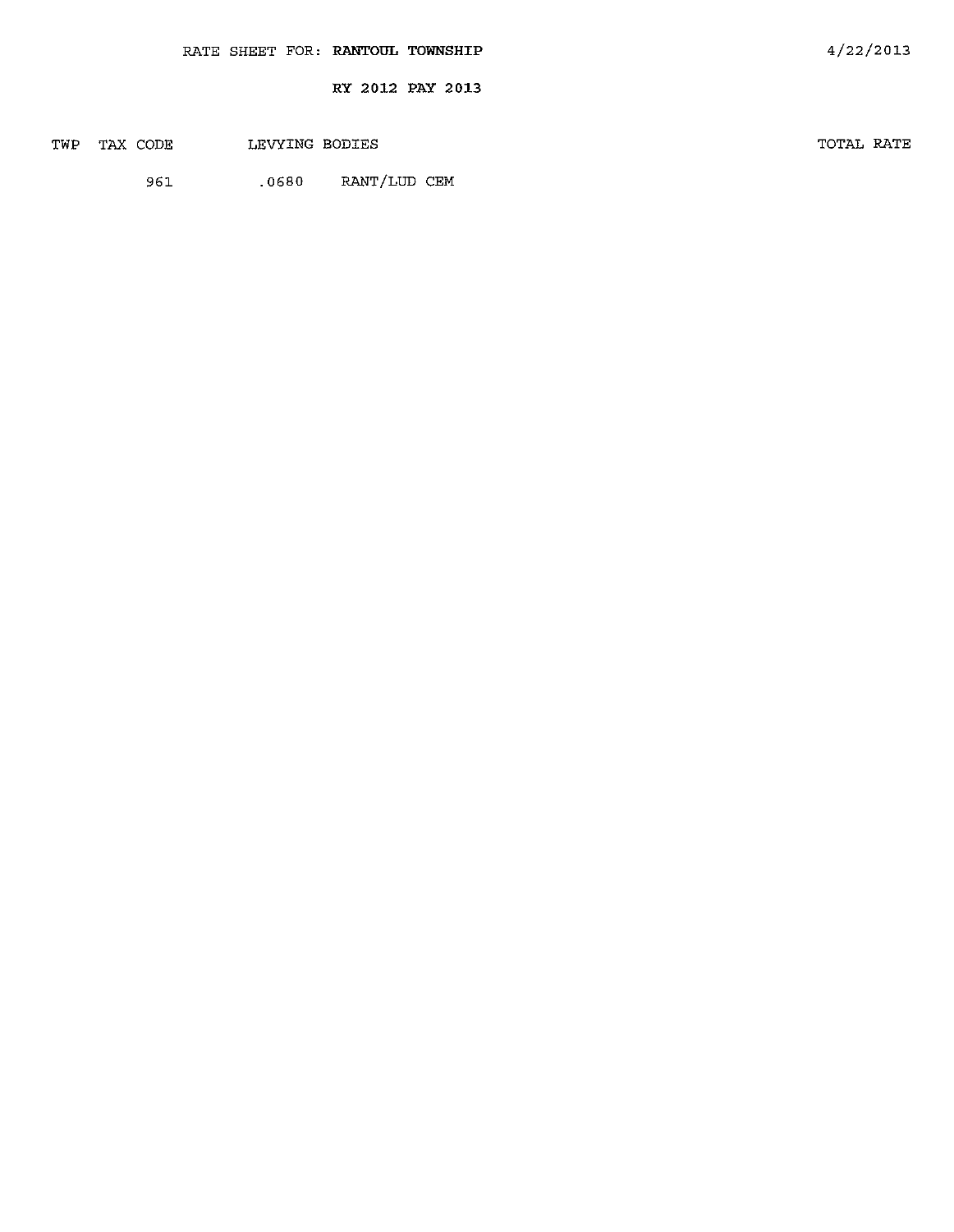|    |            |          |      |                            |                |             |                                |                        |                                               | TOTAL RATE                         |
|----|------------|----------|------|----------------------------|----------------|-------------|--------------------------------|------------------------|-----------------------------------------------|------------------------------------|
|    |            |          |      |                            |                |             |                                |                        |                                               | 7.6518                             |
| 2  | 101.       | 201      |      |                            |                |             |                                | 721                    |                                               | 8.8257                             |
|    | <b>101</b> |          |      |                            |                |             |                                |                        |                                               | 7.2040                             |
| 4  | ากา        | 201      | -301 |                            |                |             |                                |                        |                                               | 7.9104                             |
| 5. | 101        |          |      |                            |                |             |                                | 808                    |                                               | 6.9454                             |
|    |            | TAX CODE | 101  | 201 301 353<br>201 301 353 | LEVYING BODIES | 354 402 719 | 301 354 402 514 719<br>402 719 | 720<br>402 719 720 721 | 201 301 354 402 719 720 721 808<br>720<br>721 | -808<br>720 721 808 943<br>808 943 |

| NUMBER | RATE   | NAME               |
|--------|--------|--------------------|
| 101    | .8138  | COUNTY             |
| 201    | .0880  | FOREST PRESERVE    |
| 301    | .5191  | COMM COLL 505      |
| 353    | 4.2776 | SCHL 302D<br>UNIT  |
| 354    | 4.9840 | UNIT SCHOOL 8      |
| 402    | .3050  | BROADLANDS FIRE    |
| 514    | 1.1739 | LONGVTEW CORP      |
| 719    | -3905  | RAYMOND TWP        |
| 720    | .3656  | RAYMOND RD & BR    |
| 721    | .1410  | RAYMOND PERM RD    |
| 808    | . 0448 | AY-RAY-SH M-A      |
| 943    | .2586  | CAMARGO LIB<br>DIS |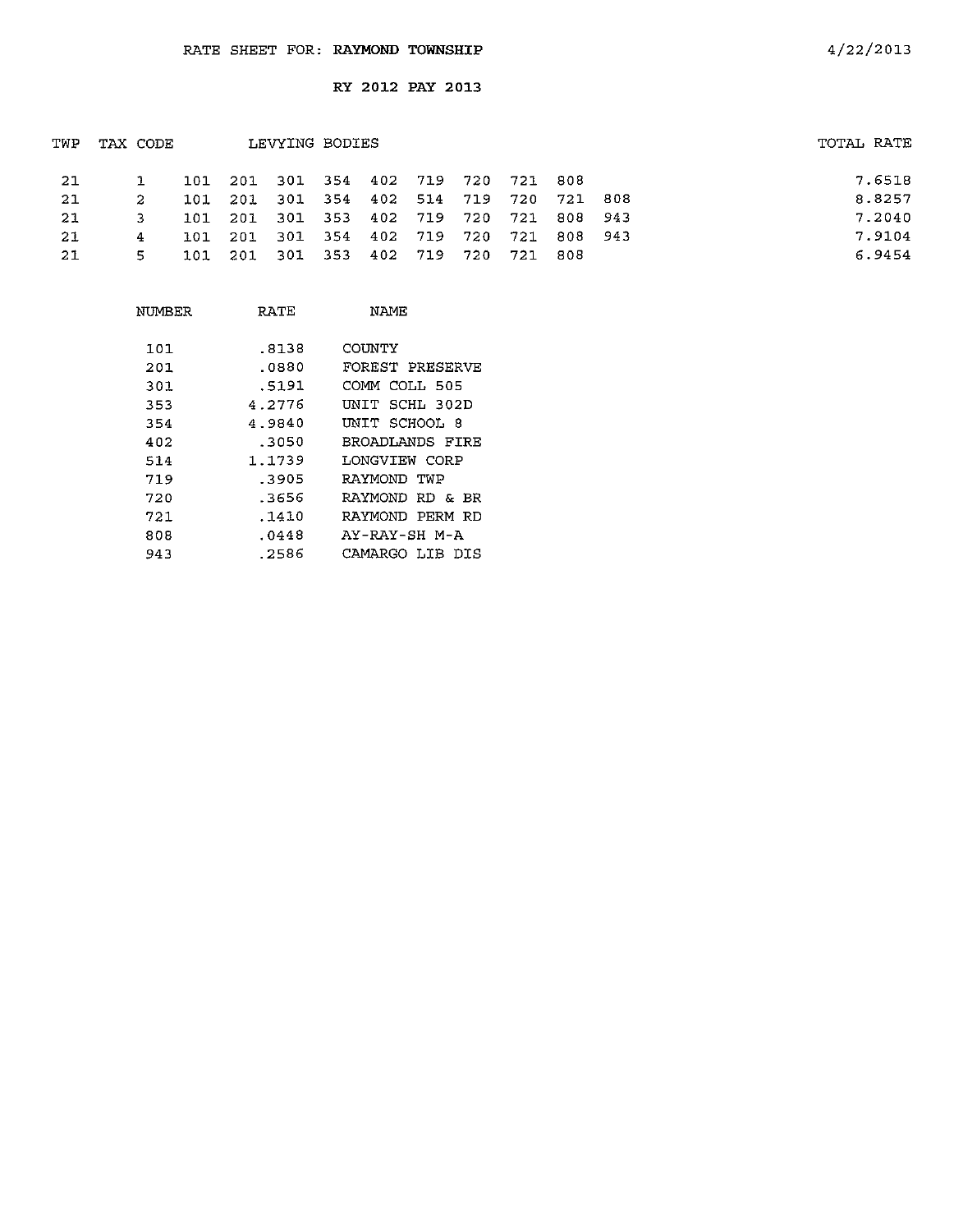| TWP     | TAX CODE |     |     | LEVYING BODIES |     |     |      |     |     |     |      |     | TOTAL RATE |
|---------|----------|-----|-----|----------------|-----|-----|------|-----|-----|-----|------|-----|------------|
| $22 \,$ |          | 101 | 201 | 301            | 348 | 425 | -725 | 726 | 727 | 806 |      |     | 7.4507     |
| 22      | 2        | 101 | 201 | 301            | 348 | 409 | 725  | 726 | 727 | 806 |      |     | 7.7198     |
| 22      | 3        | 101 | 201 | 301            | 348 | 425 | 523  | 725 | 726 | 727 | 806  | 941 | 7.9046     |
| 22      | 3В.      | 101 | 201 | 301            | 348 | 425 | 523  | 725 | 726 | 727 | 806  |     | 7.7734     |
| 22      | 4        | 101 | 201 | 301            | 346 | 409 | 725  | 726 | 727 | 806 | -945 |     | 8.2828     |
| 22      | 5        | 101 | 201 | 301            | 346 | 409 | 513  | 725 | 726 | 727 | 806  | 945 | 8.7809     |
| 22      | 6        | 101 | 201 | 301            | 350 | 409 | 725  | 726 | 727 | 806 |      |     | 7.4638     |
| 22      | 7        | 101 | 201 | 301            | 352 | 425 | 725  | 726 | 727 | 806 |      |     | 7.8035     |
| 22      | 8        | 101 | 201 | 301            | 352 | 409 | 725  | 726 | 727 | 806 |      |     | 8.0726     |
| 22      | 9        | 101 | 201 | 301            | 348 | 414 | 725  | 726 | 727 | 806 |      |     | 7.4320     |

| NUMBER | RATE   | NAME.                        |
|--------|--------|------------------------------|
| 101    | .8138  | COUNTY                       |
| 201    | .0880  | FOREST PRESERVE              |
| 301    | .5191  | COMM COLL 505                |
| 346    | 4.8715 | SCHOOL 5P<br>UNTT            |
| 348    | 4.5257 | INIT.<br>SCHOOL 7            |
| 350    | 4.2697 | SCHOOL 39P<br>UNIT           |
| 352    | 4.8785 | SCHL 301D<br>TNTT.           |
| 409    | .5680  | IVESDALE FIRE                |
| 414    | .2802  | PESOTUM FIRE                 |
| 425    | .2989  | SADORUS<br>FIRE              |
| 513    | .4981  | IVESDALE CORP                |
| 523    | .3227  | SADORUS<br>CORP              |
| 725    | .3909  | SADORUS<br>TWP               |
| 726    | .6589  | SADORUS<br>RD &<br><b>BR</b> |
| 727    | .1554  | SADORUS PERM RD              |
| 806    | .0000  | CLFX-SADRS M-A               |
| 94 1   | .1312  | PUBL LIB<br>TOLONO           |
| 945    | .2172  | BEMENT<br>PUB LIBR           |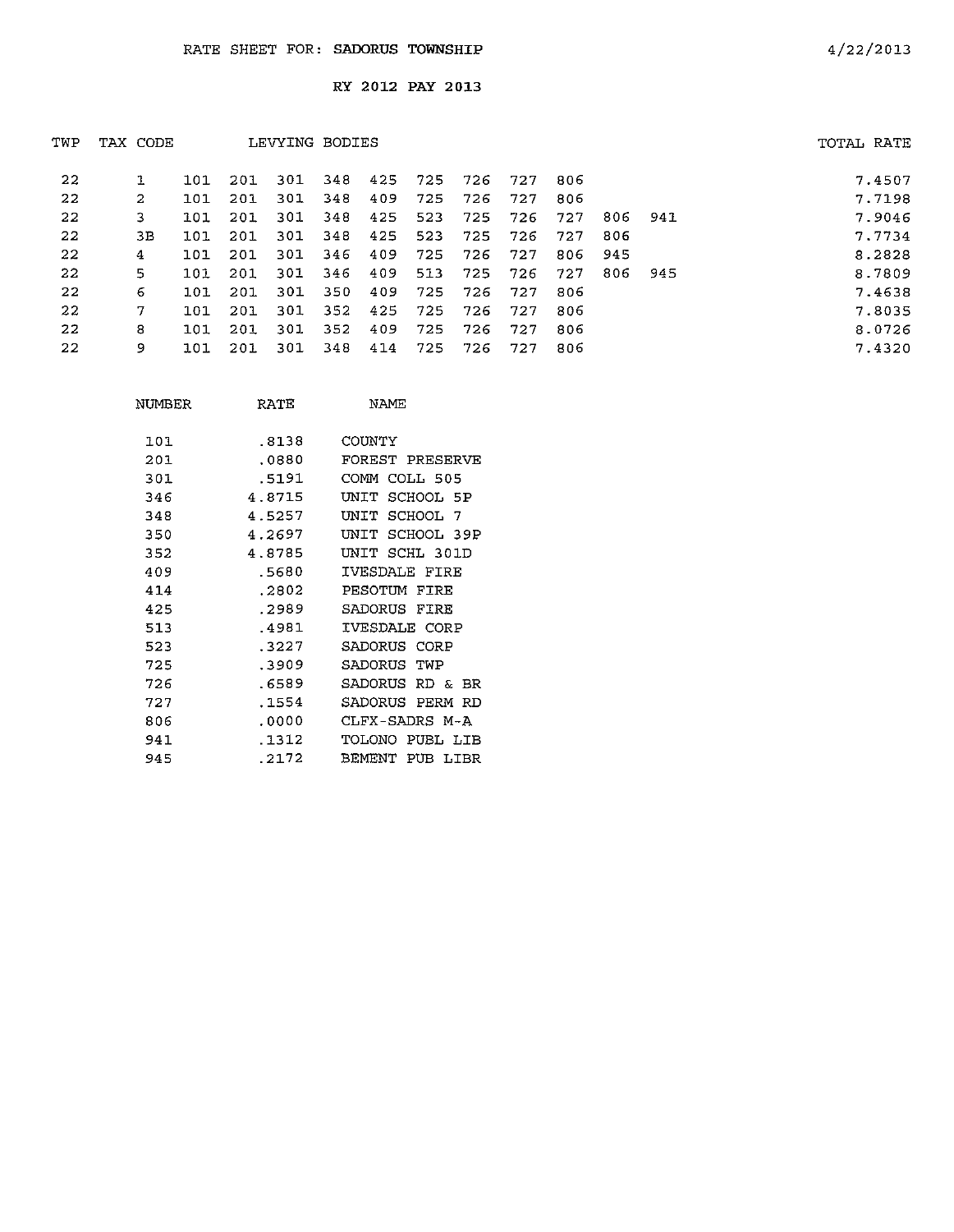| TOTAL RATE |
|------------|
| 6.8511     |
| 6.4760     |
| 5.7065     |
| 6.9480     |
| 6.7104     |
|            |

| NUMBER | RATE   | NAME                  |
|--------|--------|-----------------------|
| 101    | .8138  | COUNTY                |
| 201    | .0880  | FOREST PRESERVE       |
| 301    | .5191  | COMM COLL 505         |
| 344    | 4.4936 | UNIT SCHOOL 3         |
| 345    | 4.1185 | UNIT SCHOOL 4         |
| 349    | 3.3490 | UNIT SCHOOL 25P       |
| 404    | .3668  | CORNBELT FIRE         |
| 424    | .2699  | SCOTT FIRE            |
| 502    | .2344  | BONDVILLE CORP        |
| 731    | .2590  | SCOTT TWP             |
| 732    | .2498  | SCOTT RD & BR         |
| 733    | .1579  | SCOTT<br>PERM<br>ROAD |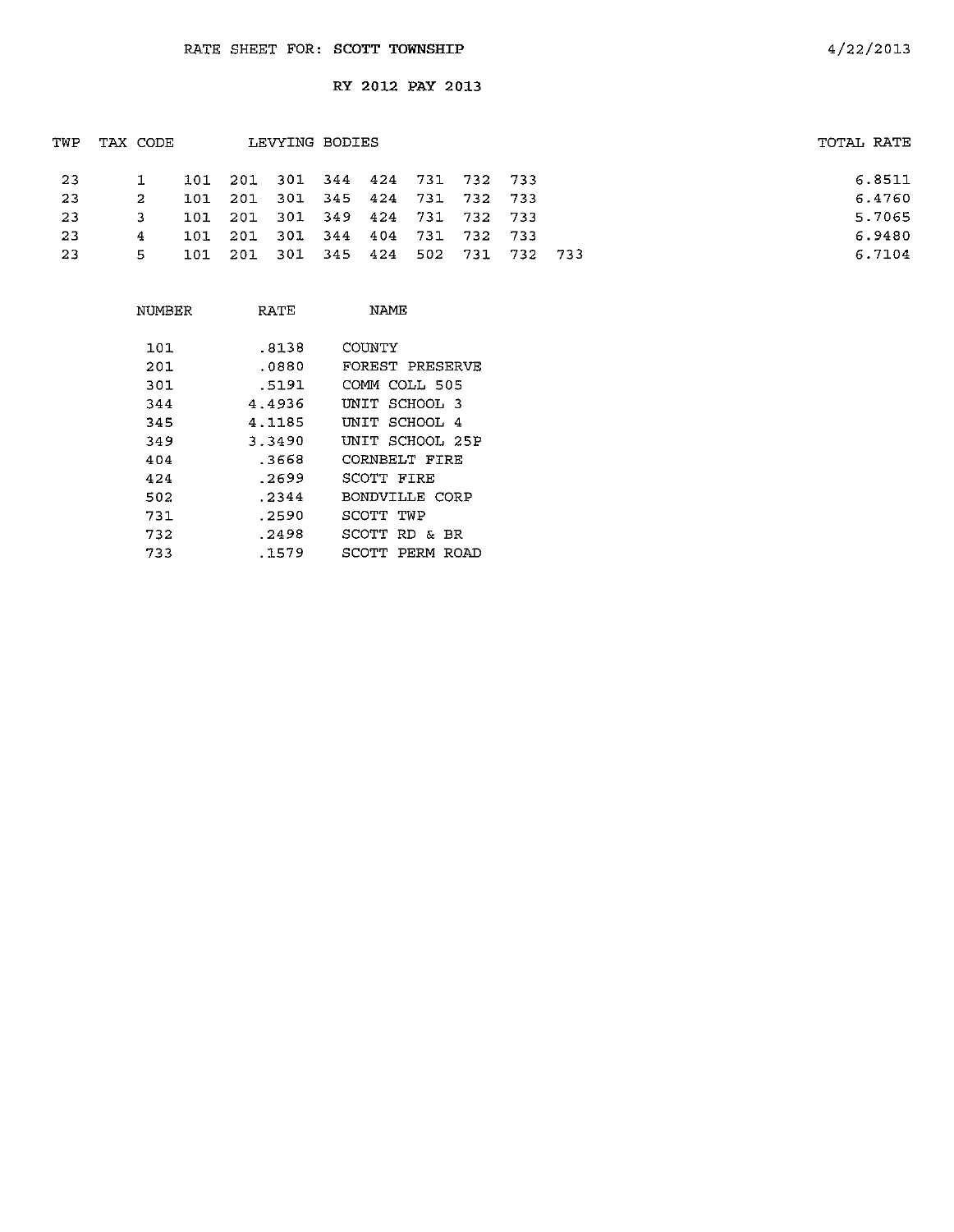| TWP | TAX CODE     |  | LEVYING BODIES                          |  |  |  | TOTAL RATE |
|-----|--------------|--|-----------------------------------------|--|--|--|------------|
| -24 |              |  | 101 201 301 348 418 737 738 739 740     |  |  |  | 6.8646     |
| -24 | 2            |  | 101 201 301 348 418 526 737 738 739 740 |  |  |  | 7.2147     |
| 24  | $\mathbf{3}$ |  | 101 201 301 354 418 737 738 739 740     |  |  |  | 7.3229     |

| NUMBER | RATE   | NAMF               |
|--------|--------|--------------------|
| 101    | .8138  | COINTY             |
| 201.   | . 0880 | FOREST PRESERVE    |
| 301    | .5191  | COMM COLL 505      |
| 348    | 4.5257 | UNIT SCHOOL 7      |
| 354    | 4.9840 | UNIT SCHOOL 8      |
| 418    | .2188  | SIDNEY FIRE        |
| 526    | .3501  | SIDNEY CORP        |
| 737    | .2582  | STDNEY TWP         |
| 738    | .2851  | SIDNEY RD & BR     |
| 739    | .1559  | SIDNEY PERM<br>-RD |
| 740    | .0000  | CEMETERY<br>SIDNEY |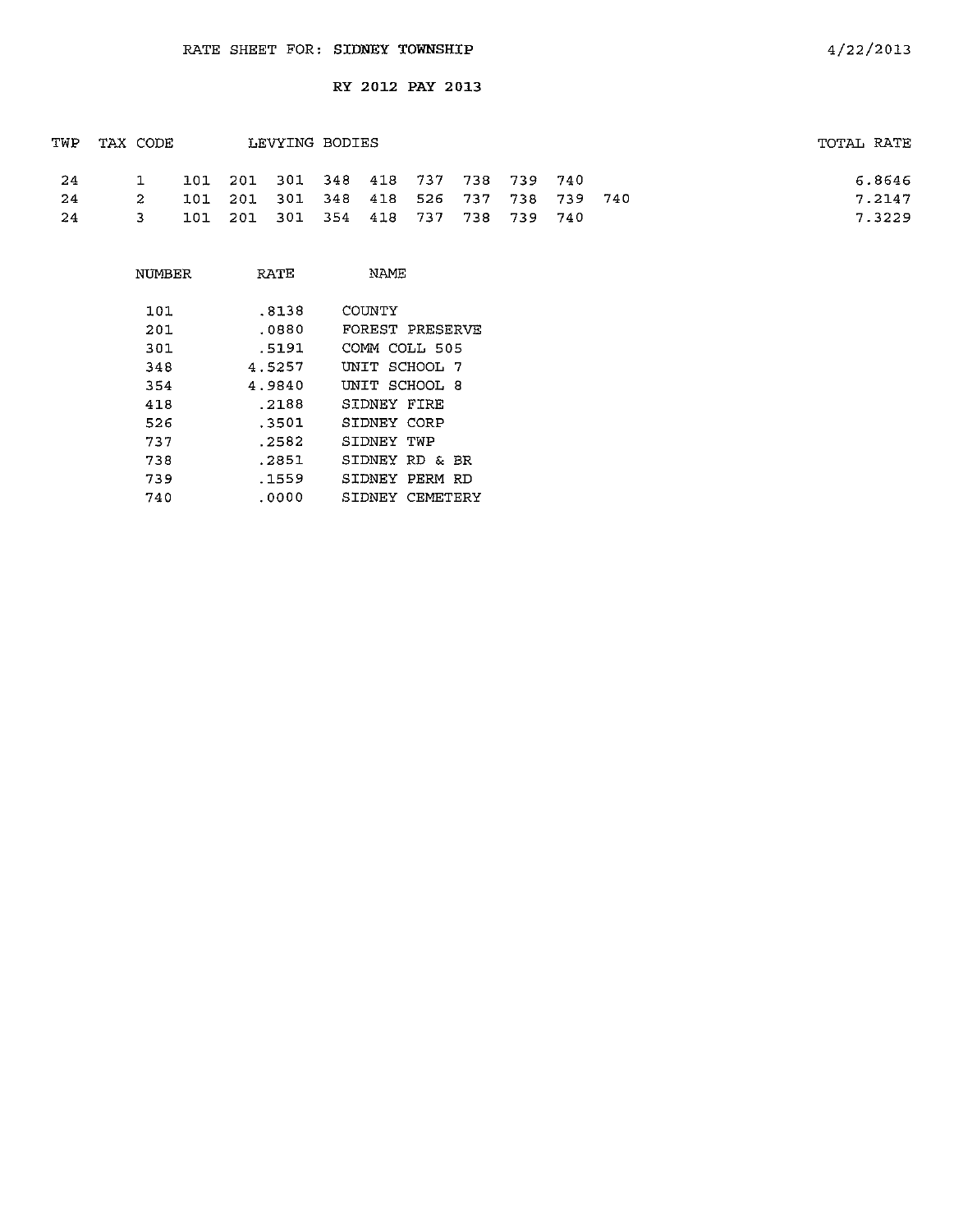| TWP | TAX CODE |     |     |     | LEVYING BODIES |     |     |     |     |     |     | TOTAL RATE |
|-----|----------|-----|-----|-----|----------------|-----|-----|-----|-----|-----|-----|------------|
| 25  | 1        | 101 | 201 | 30I | 351            | 403 | 743 | 744 | 745 | 901 |     | 7.1393     |
| 25  | 1A       | 101 | 201 | 301 | 345            | 405 | 743 | 744 | 745 |     |     | 6.4005     |
| 25  | 2        | 101 | 201 | 301 | 351            | 403 | 743 | 744 | 745 |     |     | 7.1393     |
| 25  | 2A       | 101 | 201 | 301 | 351            | 405 | 743 | 744 | 745 |     |     | 7.2357     |
| 25  | 3        | 101 | 201 | 301 | 311            | 333 | 420 | 743 | 744 | 745 |     | 6.7975     |
| 25  | 4        | 101 | 201 | 301 | 314            | 333 | 403 | 743 | 744 | 745 |     | 6.7894     |
| 25  | 5        | 101 | 201 | 301 | 311            | 331 | 420 | 743 | 744 | 745 |     | 7.5877     |
| 25  | 7        | 101 | 201 | 301 | 345            | 420 | 743 | 744 | 745 |     |     | 6.3535     |
| 25  | 8        | 101 | 201 | 301 | 351            | 420 | 743 | 744 | 745 |     |     | 7.1887     |
| 25  | 9        | 101 | 201 | 301 | 345            | 405 | 743 | 744 | 745 | 901 |     | 6.4005     |
| 25  | 10       | 101 | 201 | 301 | 314            | 333 | 419 | 743 | 744 | 745 |     | 6.7027     |
| 25  | 11       | 101 | 201 | 301 | 351            | 405 | 743 | 744 | 745 | 901 |     | 7.2357     |
| 25  | 12       | 101 | 201 | 301 | 345            | 405 | 743 | 744 | 745 | 901 | 921 | 6.6971     |
| 25  | 13       | 101 | 201 | 301 | 333            | 358 | 420 | 743 | 744 | 745 |     | 6.9708     |
| 25  | 62       | 101 | 201 | 301 | 345            | 405 | 743 | 744 | 745 | 901 | 921 | 6.6971     |
| 25  | 69       | 101 | 201 | 301 | 345            | 405 | 743 | 744 | 745 | 901 |     | 6.4005     |

| NUMBER | RATE   | NAME                   |
|--------|--------|------------------------|
| 1.01.  | .8138  | COUNTY                 |
| 201    | .0880  | FOREST PRESERVE        |
| 301    | .5191  | COMM COLL 505          |
| 311    | 2.6279 | SCHOOL DIST<br>130     |
| 314    | 2.6692 | SCHOOL DIST<br>169     |
| 331    | 2.7248 | HIGH<br>SCHOOL<br>193  |
| 333    | 1.9346 | SCHOOL 305<br>HIGH     |
| 345    | 4.1185 | SCHOOL<br>ידותו<br>4   |
| 351    | 4.9537 | SCHOOL<br>דדותז<br>116 |
| 358    | 2.8012 | SCHOOL DIST<br>197     |
| 403    | .2777  | CARROLL FIRE           |
| 405    | .3741  | PRAIRIE FIRE<br>F.     |
| 419    | .1910  | S JOE STAN<br>FTRE     |
| 420    | - 3271 | THOMASBORO<br>FTRE     |
| 743    | -1228  | SOMER<br>TWP           |
| 744    | .2089  | SOMER<br>RD & BR       |
| 745    | . 1553 | SOMER<br>PERM<br>ROAD  |
| 901    | . 0000 | SANITARY<br>τT<br>C    |
| 921    | .2966  | MASS TRANSIT<br>CH     |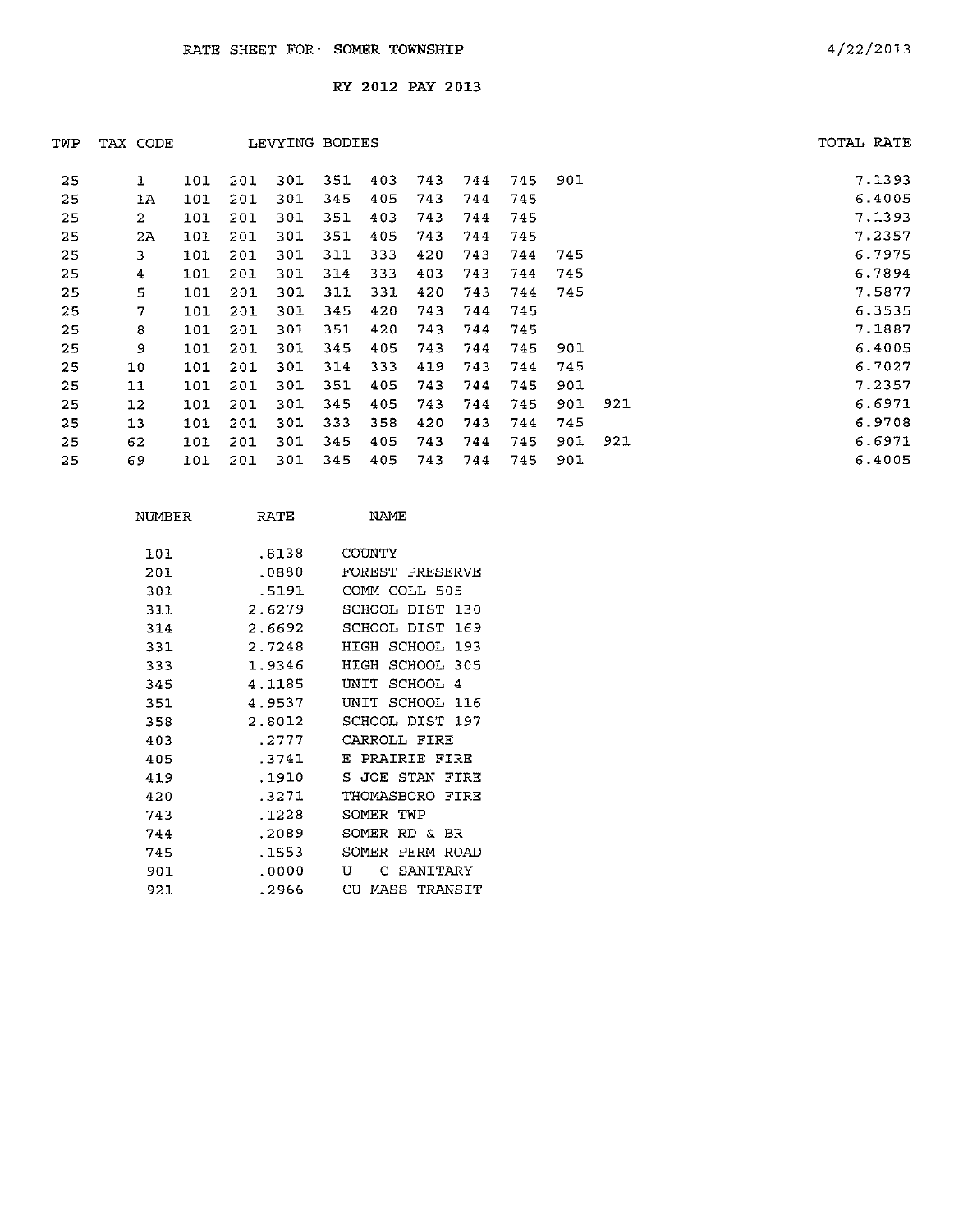TWP TAX CODE LEVYING BODIES

TOTAL RATE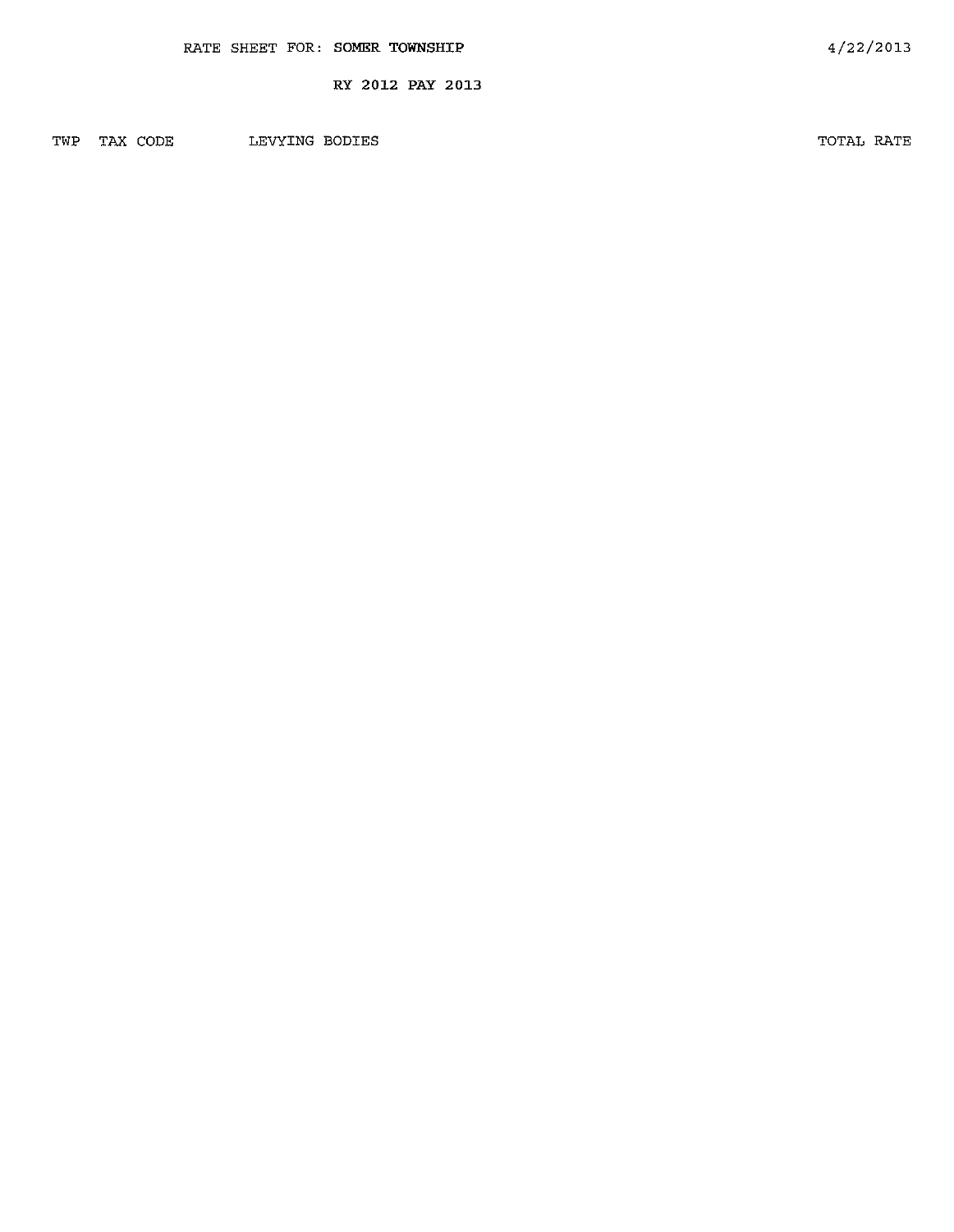| TAX CODE |      |     |     |     |         |                              |     |                                   |     |                                                                                   | TOTAL RATE |
|----------|------|-----|-----|-----|---------|------------------------------|-----|-----------------------------------|-----|-----------------------------------------------------------------------------------|------------|
|          | 101  |     |     |     |         |                              |     |                                   |     |                                                                                   | 7.1027     |
| 2        | 101  |     |     |     |         |                              |     |                                   |     |                                                                                   | 8.6622     |
|          |      | 201 |     |     |         |                              | 751 | 808                               |     |                                                                                   | 7.4829     |
| 5        | 101. | 201 |     |     |         |                              |     |                                   | 808 |                                                                                   | 7.2347     |
| 50.      | 101  | 201 | 301 |     | 408     | 512                          | 750 | 751                               | 808 | 512                                                                               | 8.6622     |
|          |      |     | 101 | 301 | 301 333 | LEVYING BODIES<br>358<br>354 |     | 354 408 749 750<br>408 749<br>749 | 750 | 201 301 314 333 408 749 750 751 808<br>201 301 354 408 512 749 750 751 808<br>751 |            |

| NUMBER | RATE   | NAME                |
|--------|--------|---------------------|
| 101    | .8138  | COUNTY              |
| 201    | .0880  | FOREST PRESERVE     |
| 301    | .5191  | COMM COLL 505       |
| 314    | 2.6692 | SCHOOL DIST 169     |
| 333    | 1.9346 | HIGH SCHOOL 305     |
| 354    | 4.9840 | UNIT SCHOOL 8       |
| 358    | 2.8012 | SCHOOL DIST 197     |
| 408    | .4121  | HOMER FIRE          |
| 512    | 1.1793 | HOMER CORP          |
| 749    | .2634  | SOUTH HOMER TWP     |
| 750    | .2009  | HOMER RD & BR<br>S. |
| 751    | .1568  | S HOMER PERM RD     |
| 808    | .0448  | AY-RAY-SH M-A       |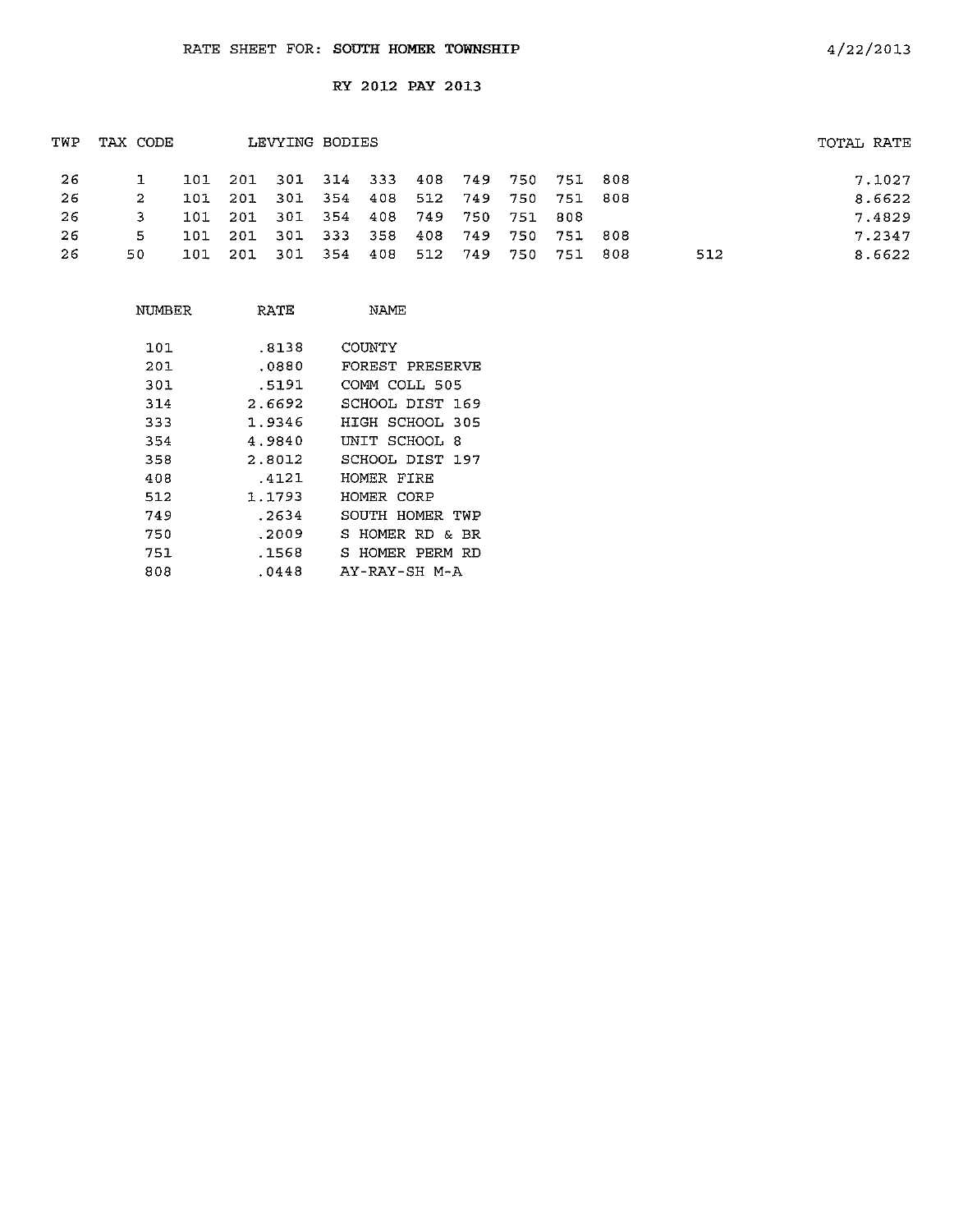| TWP | TAX CODE    |  | LEVYING BODIES                          |  |  |  | TOTAL RATE |
|-----|-------------|--|-----------------------------------------|--|--|--|------------|
| -27 | $2^{\circ}$ |  | 101 201 301 314 333 419 755 756 757 805 |  |  |  | 7.0648     |
| -27 | -7.         |  | 101 201 301 333 358 413 755 756 757 805 |  |  |  | 7.2085     |
| -27 | 8.          |  | 101 201 301 333 358 419 755 756 757 805 |  |  |  | 7.1968     |
| -27 | 9.          |  | 101 201 301 333 358 420 755 756 757 805 |  |  |  | 7.3329     |

| NUMBER | RATE   | NAME               |
|--------|--------|--------------------|
| 101    | .8138  | COUNTY             |
| 201    | .0880  | FOREST PRESERVE    |
| 301    | .5191  | COMM COLL 505      |
| 314    | 2.6692 | SCHOOL DIST 169    |
| 333    | 1.9346 | HIGH SCHOOL 305    |
| 358    | 2.8012 | SCHOOL DIST 197    |
| 413    | .2027  | OGDN/ROYAL FIRE    |
| 419    | .1910  | S JOE STAN FIRE    |
| 420    | .3271  | THOMASBORO FIRE    |
| 755    | .3611  | STANTON TWP        |
| 756    | .2970  | STANTON RD & BR    |
| 757    | .1511  | STANTON PERM<br>RD |
| 805    | .0399  | OGDN-STNTN M-A     |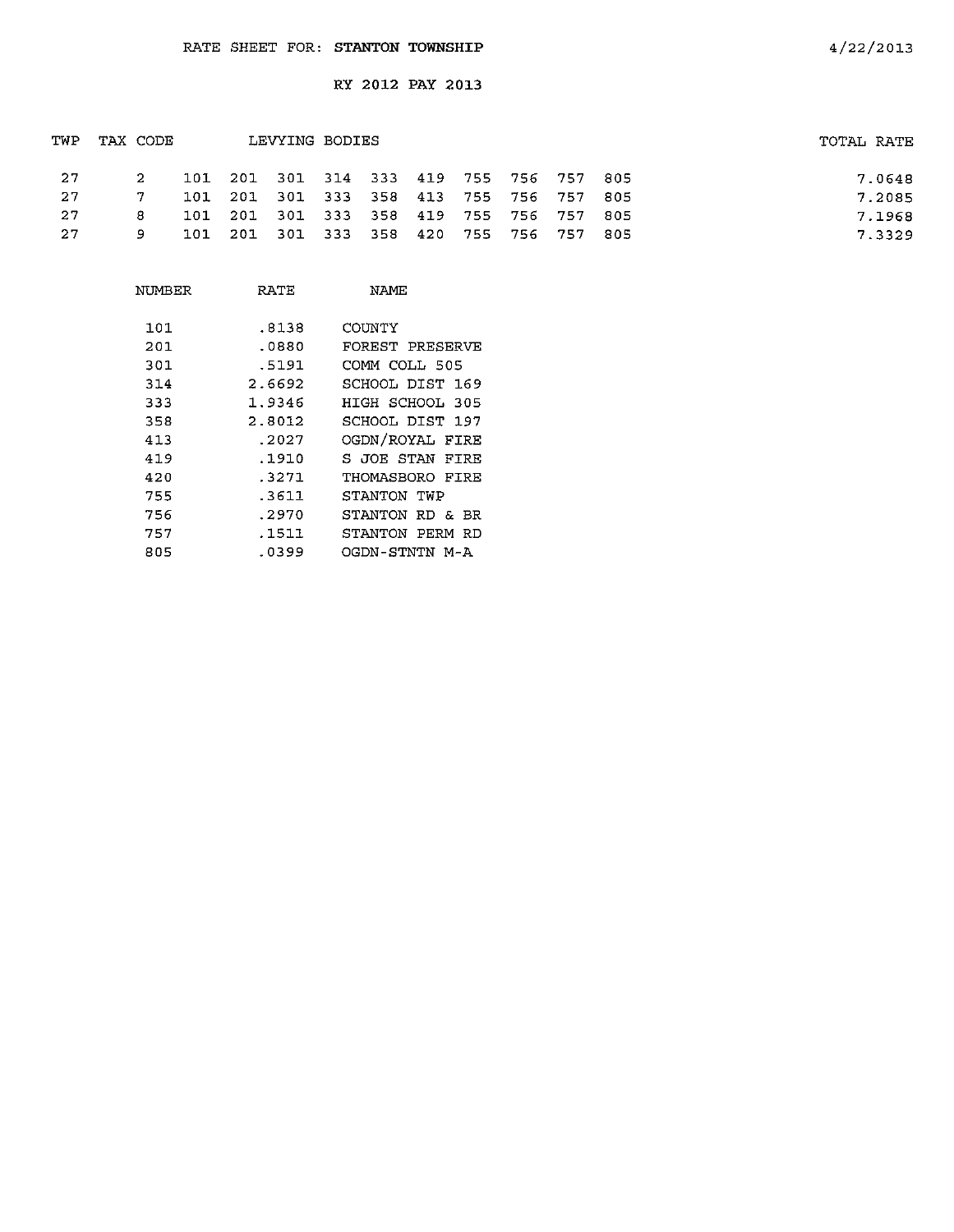| TWP | TAX CODE      |  | TOTAL RATE                              |  |  |  |  |        |
|-----|---------------|--|-----------------------------------------|--|--|--|--|--------|
| -28 |               |  | 101 201 301 314 333 419 761 762 763     |  |  |  |  | 6.8126 |
| -28 | $\mathcal{R}$ |  | 101 201 301 314 333 419 524 761 762 763 |  |  |  |  | 7.2434 |
| -28 | 65.           |  | 101 201 301 314 333 419 524 761 762 763 |  |  |  |  | 7.2434 |

| NUMBER | RATE   | <b>NAME</b>           |
|--------|--------|-----------------------|
| 101    | .8138  | <b>COUNTY</b>         |
| 201    | .0880  | FOREST PRESERVE       |
| 301    | .5191  | COMM COLL 505         |
| 314    | 2.6692 | SCHOOL DIST 169       |
| 333    | 1.9346 | HIGH SCHOOL 305       |
| 419    | . 1910 | S JOE STAN FIRE       |
| 524    | .4308  | ST JOE CORP           |
| 761    | .2843  | ST JOSEPH TWP         |
| 762    | .1577  | ST JOE RD & BR        |
| 763    | .1549  | PERM<br>S JOF<br>ROAD |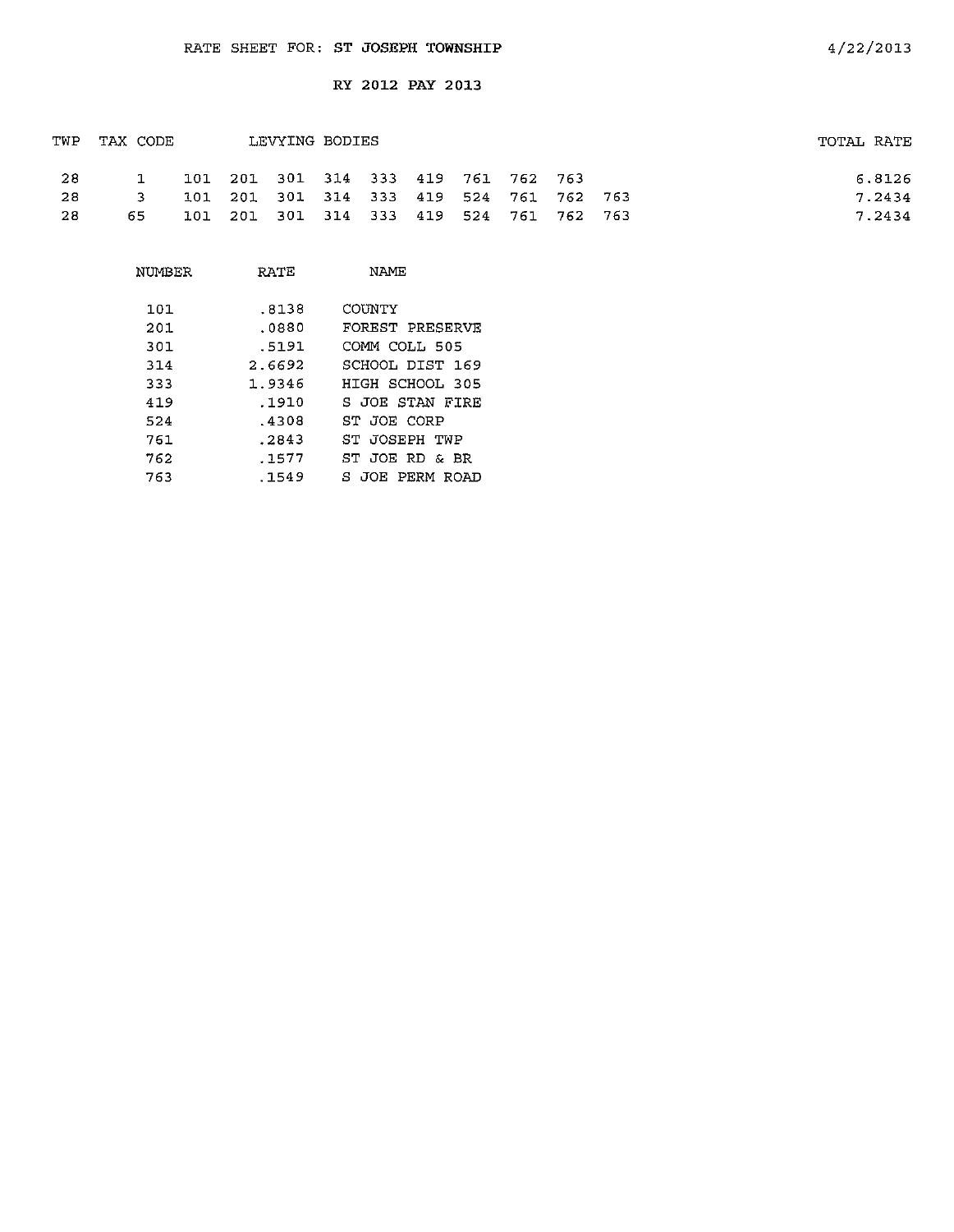| TWP | TAX CODE       |     |     |     | LEVYING BODIES |     |     |     |     |     |     |     |     |     | TOTAL RATE |
|-----|----------------|-----|-----|-----|----------------|-----|-----|-----|-----|-----|-----|-----|-----|-----|------------|
| 29  | 1              | 101 | 201 | 301 | 345            | 767 | 768 | 769 | 941 |     |     |     |     |     | 6.2325     |
| 29  | $\overline{c}$ | 101 | 201 | 301 | 348            | 426 | 767 | 768 | 769 | 941 |     |     |     |     | 6.8937     |
| 29  | 3              | 101 | 201 | 301 | 348            | 426 | 528 | 767 | 768 | 769 | 913 | 941 |     |     | 7.5541     |
| 29  | ЗA             | 101 | 201 | 301 | 348            | 426 | 528 | 767 | 768 | 769 | 941 |     |     |     | 7.3189     |
| 29  | 4              | 101 | 201 | 301 | 348            | 425 | 523 | 767 | 768 | 769 | 941 |     |     |     | 7.2613     |
| 29  | 5              | 101 | 201 | 301 | 345            | 525 | 767 | 768 | 769 | 901 | 941 |     |     |     | 6.9480     |
| 29  | 6              | 101 | 201 | 301 | 345            | 767 | 768 | 769 | 901 | 941 |     |     |     |     | 6.2325     |
| 29  | 7              | 101 | 201 | 301 | 348            | 424 | 767 | 768 | 769 | 941 |     |     |     |     | 6.9096     |
| 29  | 8              | 101 | 201 | 301 | 345            | 424 | 767 | 768 | 769 | 941 |     |     |     |     | 6.5024     |
| 29  | 9              | 101 | 201 | 301 | 348            | 425 | 767 | 768 | 769 | 941 |     |     |     |     | 6.9386     |
| 29  | 10             | 101 | 201 | 301 | 348            | 767 | 768 | 769 | 941 |     |     |     |     |     | 6.6397     |
| 29  | 11             | 101 | 201 | 301 | 345            | 525 | 767 | 768 | 769 | 941 |     |     |     |     | 6.9480     |
| 29  | $12 \,$        | 101 | 201 | 301 | 345            | 525 | 767 | 768 | 769 | 901 | 921 | 941 |     |     | 7.2446     |
| 29  | 13             | 101 | 201 | 301 | 345            | 767 | 768 | 769 | 901 | 921 | 941 |     |     |     | 6.5291     |
| 29  | 14             | 101 | 201 | 301 | 345            | 767 | 768 | 769 | 921 | 941 |     |     |     |     | 6.5291     |
| 29  | 50             | 101 | 201 | 301 | 348            | 426 | 528 | 767 | 768 | 769 | 913 | 941 |     | 528 | 7.5541     |
| 29  | 51             | 101 | 201 | 301 | 348            | 426 | 528 | 767 | 768 | 769 | 941 |     | 528 |     | 7.3189     |
| 29  | 55             | 101 | 201 | 301 | 345            | 525 | 767 | 768 | 769 | 901 | 941 |     | 525 |     | 6.9480     |
| 29  | 56             | 101 | 201 | 301 | 345            | 525 | 767 | 768 | 769 | 901 | 921 | 941 |     | 525 | 7.2446     |

| NUMBER | RATE   | NAME                  |
|--------|--------|-----------------------|
| 101    | .8138  | COUNTY                |
| 201    | .0880  | FOREST PRESERVE       |
| 301    | .5191  | COMM COLL 505         |
| 345    | 4.1185 | SCHOOL 4<br>TN T T    |
| 348    | 4.5257 | UNIT SCHOOL 7         |
| 424    | .2699  | SCOTT FIRE            |
| 425    | .2989  | SADORUS FIRE          |
| 426    | .2540  | TOLONO FIRE           |
| 523    | .3227  | SADORUS CORP          |
| 525    | .7155  | SAVOY CORP            |
| 528    | .4252  | TOLONO CORP           |
| 767    | .2212  | TOLONO -<br>TWP       |
| 768    | .1843  | TOLONO.<br>RD &<br>BR |
| 769    | .1564  | TOLONO.<br>PERM RD    |
| 901.   | .0000  | SANTTARY<br>11 – C    |
| 913    | . 2352 | TOLONO<br>PARK        |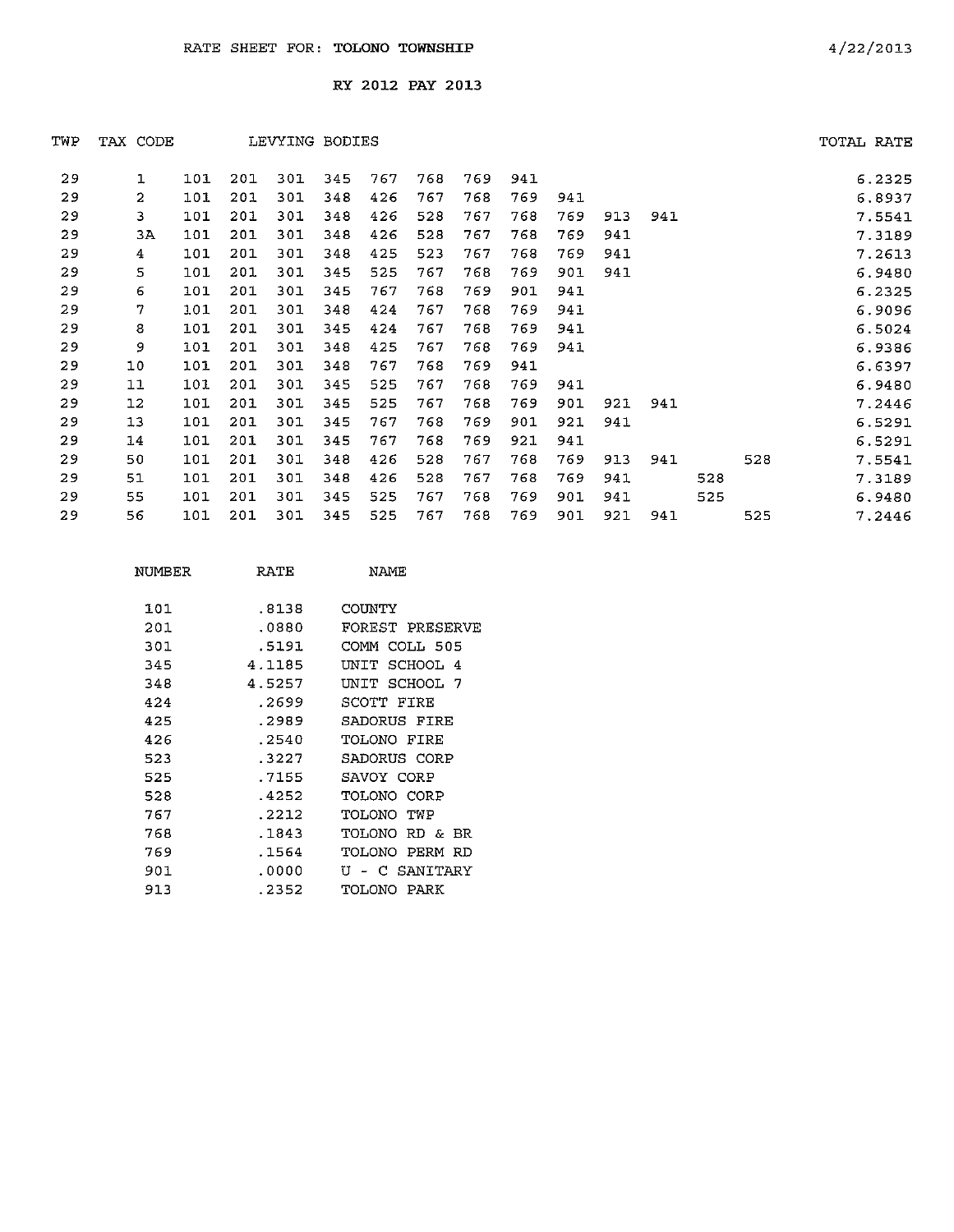| TWP | TAX CODE | LEVYING BODIES |                 | TOTAL RATE |  |
|-----|----------|----------------|-----------------|------------|--|
|     | 921      | .2966          | CU MASS TRANSIT |            |  |
|     | 941      | .1312          | TOLONO PUBL LIB |            |  |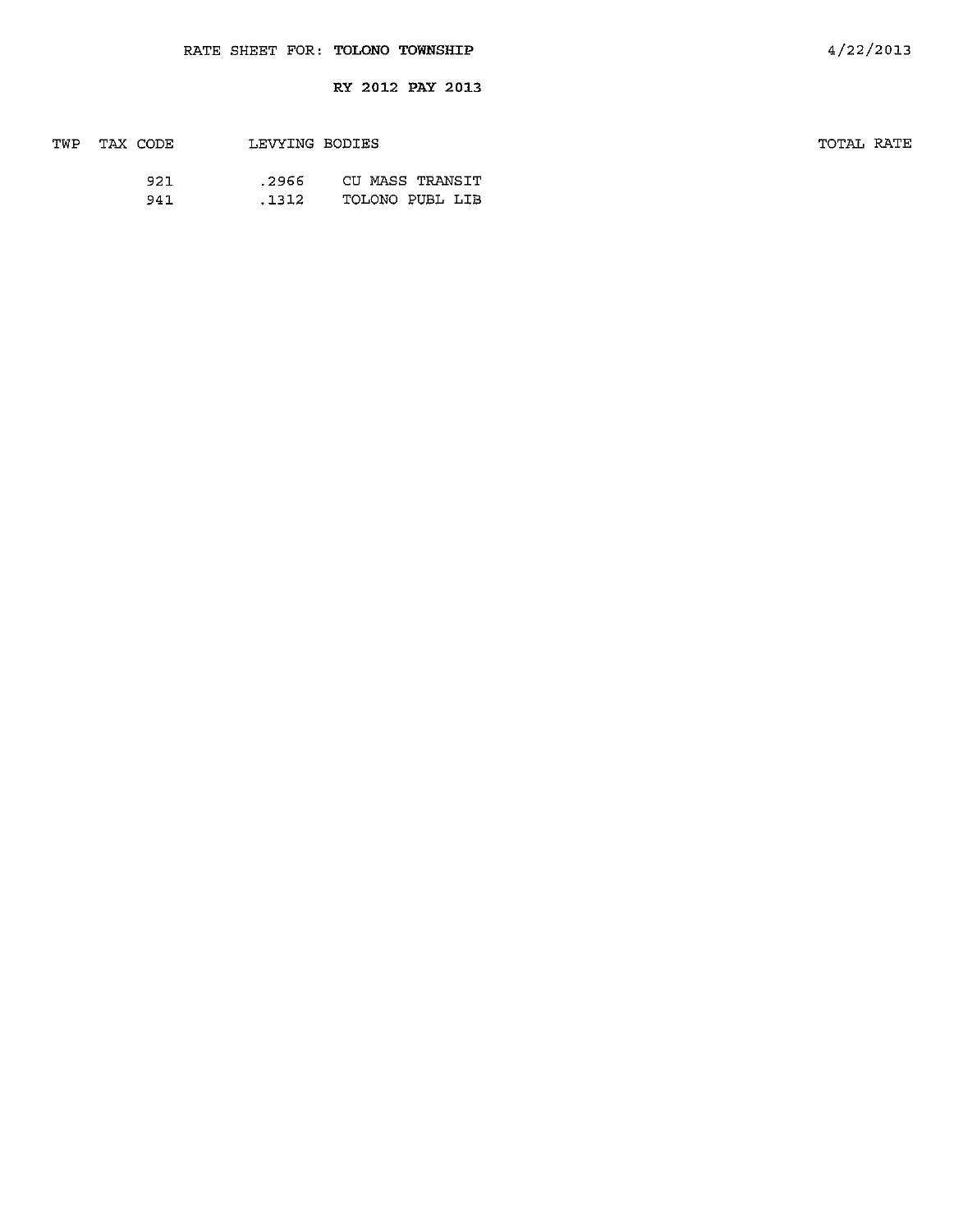| TWP | TAX CODE       |     |     | LEVYING BODIES |     |     |     |     |     |     |     |     | TOTAL RATE |
|-----|----------------|-----|-----|----------------|-----|-----|-----|-----|-----|-----|-----|-----|------------|
| 30  | 1              | 101 | 201 | 301            | 345 | 773 | 774 | 775 |     |     |     |     | 6.0513     |
| 30  | 4              | 101 | 201 | 301            | 351 | 419 | 773 | 774 | 775 |     |     |     | 7.0775     |
| 30  | 5              | 101 | 201 | 301            | 351 | 773 | 774 | 775 |     |     |     |     | 6.8865     |
| 30  | 5B             | 101 | 201 | 301            | 351 | 403 | 773 | 774 | 775 |     |     |     | 7.1642     |
| 30  | 5 <sub>C</sub> | 101 | 201 | 301            | 351 | 406 | 773 | 774 | 775 | 921 |     |     | 7.5816     |
| 30  | 5D             | 101 | 201 | 301            | 351 | 406 | 773 | 774 | 775 | 914 | 921 |     | 8.5931     |
| 30  | 6C             | 101 | 201 | 301            | 351 | 406 | 773 | 774 | 775 | 901 | 921 |     | 7.5816     |
| 30  | 6D             | 101 | 201 | 301            | 351 | 406 | 773 | 774 | 775 | 901 | 914 | 921 | 8.5931     |
| 30  | $\mathcal{I}$  | 101 | 201 | 301            | 351 | 415 | 773 | 774 | 775 | 914 |     |     | 8.1210     |
| 30  | 9              | 101 | 201 | 301            | 314 | 333 | 419 | 773 | 774 | 775 |     |     | 6.7276     |
| 30  | 10             | 101 | 201 | 301            | 351 | 415 | 773 | 774 | 775 |     |     |     | 7.1095     |
| 30  | 11             | 101 | 201 | 301            | 314 | 333 | 403 | 773 | 774 | 775 |     |     | 6.8143     |
| 30  | $12\,$         | 101 | 201 | 301            | 351 | 403 | 773 | 774 | 775 | 921 |     |     | 7.4608     |
| 30  | 14             | 101 | 201 | 301            | 351 | 403 | 773 | 774 | 775 | 901 | 921 |     | 7.4608     |
| 30  | 16             | 101 | 201 | 301            | 351 | 405 | 773 | 774 | 775 | 901 | 921 |     | 7.5572     |
| 30  | 18             | 101 | 201 | 301            | 314 | 333 | 406 | 773 | 774 | 775 |     |     | 6.9351     |
| 30  | 19             | 101 | 201 | 301            | 351 | 405 | 773 | 774 | 775 | 901 | 914 | 921 | 8.5687     |
| 30  | 22             | 101 | 201 | 301            | 351 | 773 | 774 | 775 | 921 |     |     |     | 7.1831     |
| 30  | 23             | 101 | 201 | 301            | 345 | 773 | 774 | 775 | 921 |     |     |     | 6.3479     |
| 30  | 24             | 101 | 201 | 301            | 351 | 773 | 774 | 775 | 901 | 921 |     |     | 7.1831     |
| 30  | 25             | 101 | 201 | 301            | 351 | 405 | 773 | 774 | 775 | 921 |     |     | 7.5572     |
| 30  | 26             | 101 | 201 | 301            | 345 | 405 | 773 | 774 | 775 | 901 | 921 |     | 6.7220     |
| 30  | 27             | 101 | 201 | 301            | 351 | 406 | 773 | 774 | 775 |     |     |     | 7.2850     |
| 30  | 28             | 101 | 201 | 301            | 351 | 403 | 773 | 774 | 775 | 901 | 914 | 921 | 8.4723     |
| 30  | 30             | 101 | 201 | 301            | 351 | 415 | 773 | 774 | 775 | 914 | 921 |     | 8.4176     |
| 30  | 31             | 101 | 201 | 301            | 351 | 406 | 773 | 774 | 775 | 914 |     |     | 8.2965     |
| 30  | 32             | 101 | 201 | 301            | 351 | 403 | 773 | 774 | 775 | 914 | 921 |     | 8.4723     |
| 30  | 33             | 101 | 201 | 301            | 345 | 405 | 773 | 774 | 775 | 901 |     |     | 6.4254     |
| 30  | 34             | 101 | 201 | 301            | 345 | 773 | 774 | 775 | 901 | 921 |     |     | 6.3479     |
| 30  | 35             | 101 | 201 | 301            | 351 | 415 | 773 | 774 | 775 | 901 | 914 |     | 8.1210     |
| 30  | 36             | 101 | 201 | 301            | 351 | 415 | 773 | 774 | 775 | 921 |     |     | 7.4061     |
| 30  | 37             | 101 | 201 | 301            | 351 | 406 | 773 | 774 | 775 | 901 |     |     | 7.2850     |

| NUMBER | <b>RATE</b> | <b>NAME</b>     |
|--------|-------------|-----------------|
| 101    | .8138       | COUNTY          |
| 201    | .0880       | FOREST PRESERVE |
| 301    | .5191       | COMM COLL 505   |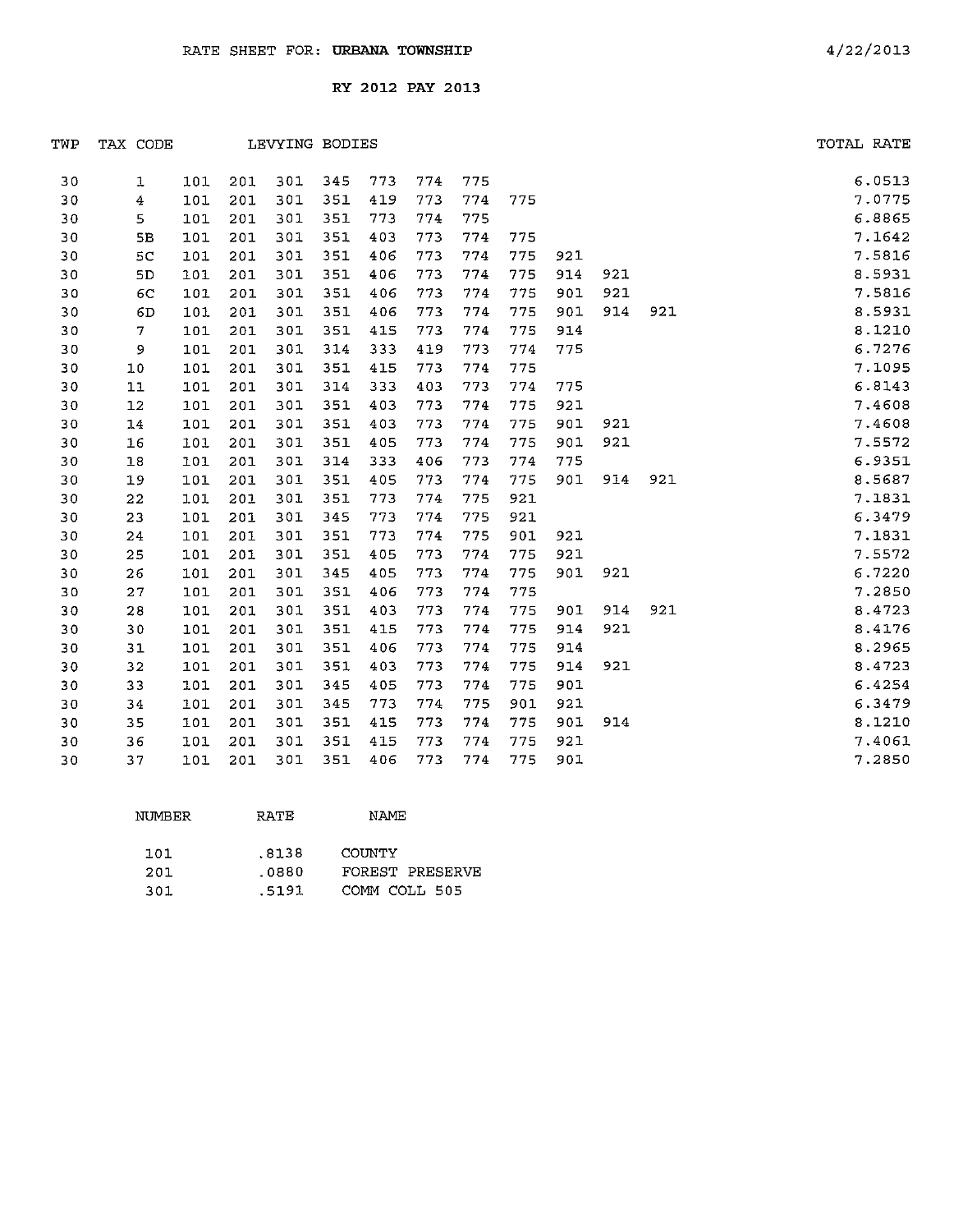| TWP | TAX CODE | LEVYING BODIES |                 | TOTAL RATE |
|-----|----------|----------------|-----------------|------------|
|     | 314      | 2.6692         | SCHOOL DIST 169 |            |
|     | 333      | 1.9346         | HIGH SCHOOL 305 |            |
|     | 345      | 4.1185         | UNIT SCHOOL 4   |            |
|     | 351      | 4.9537         | UNIT SCHOOL 116 |            |
|     | 403      | .2777          | CARROLL FIRE    |            |
|     | 405      | .3741          | E PRAIRIE FIRE  |            |
|     | 406      | .3985          | EDGE SCOTT FIRE |            |
|     | 415      | .2230          | PHILO FIRE      |            |
|     | 419      | .1910          | S JOE STAN FIRE |            |
|     | 773      | .1651          | URBANA TWP      |            |
|     | 774      | .1738          | URBANA RD & BR  |            |
|     | 775      | .1730          | URBANA PERM RD  |            |
|     | 901      | .0000.         | U - C SANITARY  |            |
|     | 914      | 1.0115         | URBANA PARK     |            |
|     | 921      | .2966          | CU MASS TRANSIT |            |
|     |          |                |                 |            |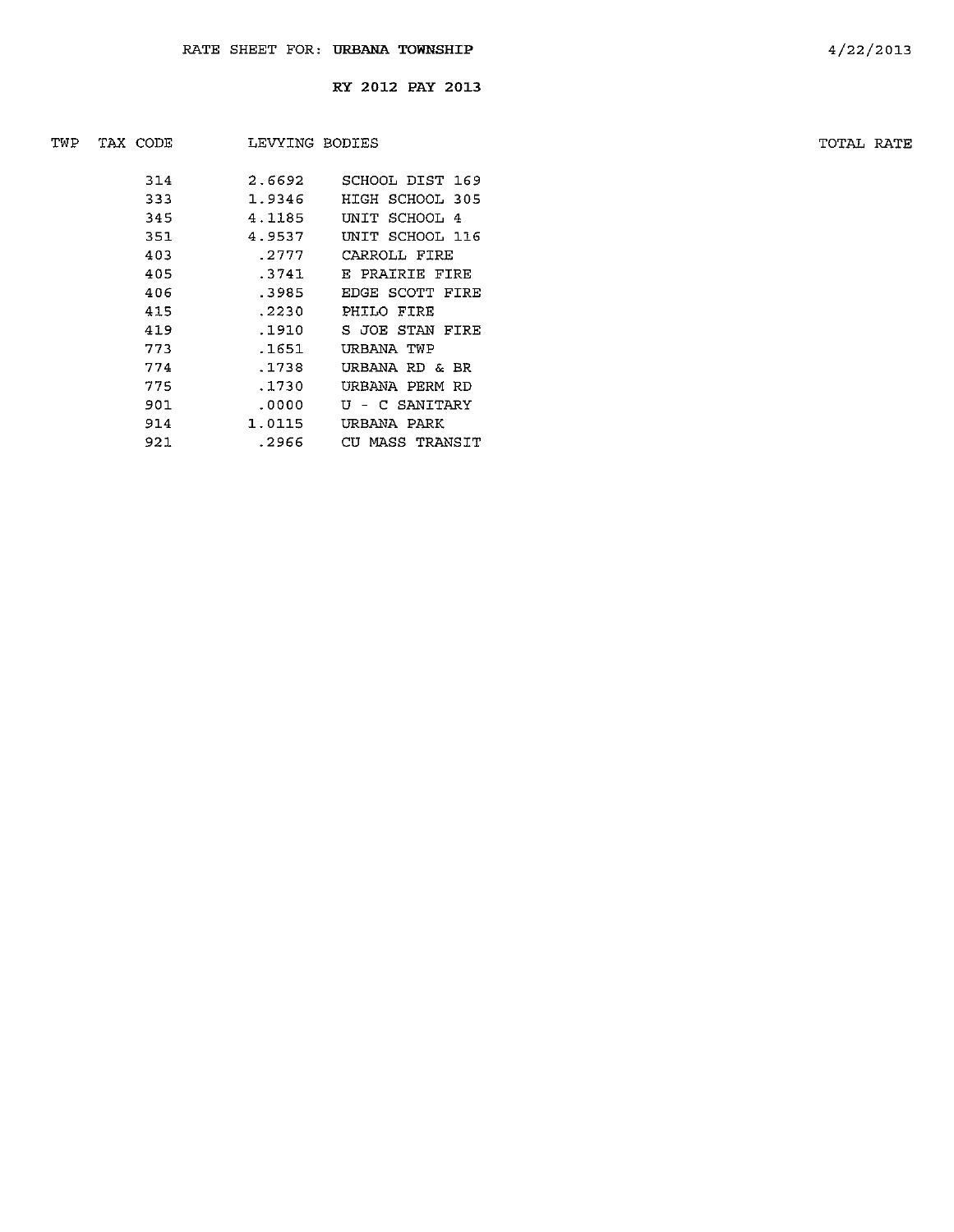|     |                    | <b>BOOK 41</b> |     |                |     |     | RY 2012 PAY 2013 |     |     |     |     |            |
|-----|--------------------|----------------|-----|----------------|-----|-----|------------------|-----|-----|-----|-----|------------|
| TWP | TAX CODE<br>$\sim$ |                |     | LEVYING BODIES |     |     |                  |     |     |     |     | TOTAL RATE |
| 41  |                    | 101            | 201 | 301            | 345 | 504 | 619              | 921 | 931 |     |     | 7.3079     |
| 41  | $\overline{2}$     | 101            | 201 | 301            | 345 | 504 | 619              | 901 | 911 | 921 | 931 | 8.0167     |
| 41  | 3                  | 101            | 201 | 301            | 345 | 504 | 619              | 901 | 911 | 931 |     | 7.7201     |
| 41  | 4                  | 101            | 201 | 301            | 345 | 504 | 619              | 931 |     |     |     | 7.0113     |
| 41  | 5                  | 101            | 201 | 301            | 345 | 504 | 619              | 901 | 931 |     |     | 7.0113     |
| 41  | 6                  | 101            | 201 | 301            | 345 | 504 | 619              | 911 | 921 | 931 |     | 8.0167     |
| 41  | 7                  | 101            | 201 | 301            | 345 | 504 | 619              | 911 | 931 |     |     | 7.7201     |
| 41  | 15                 | 101            | 201 | 301            | 345 | 504 | 619              | 901 | 921 | 931 |     | 7.3079     |
| 41  | 18                 | 101            | 201 | 301            | 345 | 504 | 619              | 911 | 931 |     |     | 7.7201     |
| 41  | 60                 | 101            | 201 | 301            | 345 | 504 | 619              | 901 | 911 | 921 | 931 | 8.0167     |
| 41  | 62                 | 101            | 201 | 301            | 345 | 504 | 619              | 901 | 911 | 931 |     | 7.7201     |
| 41  | 63                 | 101            | 201 | 301            | 345 | 504 | 619              | 911 | 921 | 931 |     | 8.0167     |
| 41  | 64                 | 101            | 201 | 301            | 345 | 504 | 619              | 911 | 931 |     |     | 7.7201     |
|     |                    |                |     |                |     |     |                  |     |     |     |     |            |

| NUMBER | RATE   | NAMF            |
|--------|--------|-----------------|
|        |        |                 |
| 101    | .8138  | COUNTY          |
| 201    | . 0880 | FOREST PRESERVE |
| 301    | .5191  | COMM COLL 505   |
| 345    | 4.1185 | UNIT SCHOOL 4   |
| 504    | 1.3152 | CHAMPAIGN CORP  |
| 619    | .0404  | C OF C TWP      |
| 901    | .0000  | U - C SANITARY  |
| 911    | .7088  | CHAMPATGN PARK  |
| 921    | . 2966 | CU MASS TRANSIT |
| 931    | .1163  | PUBLIC HEALTH   |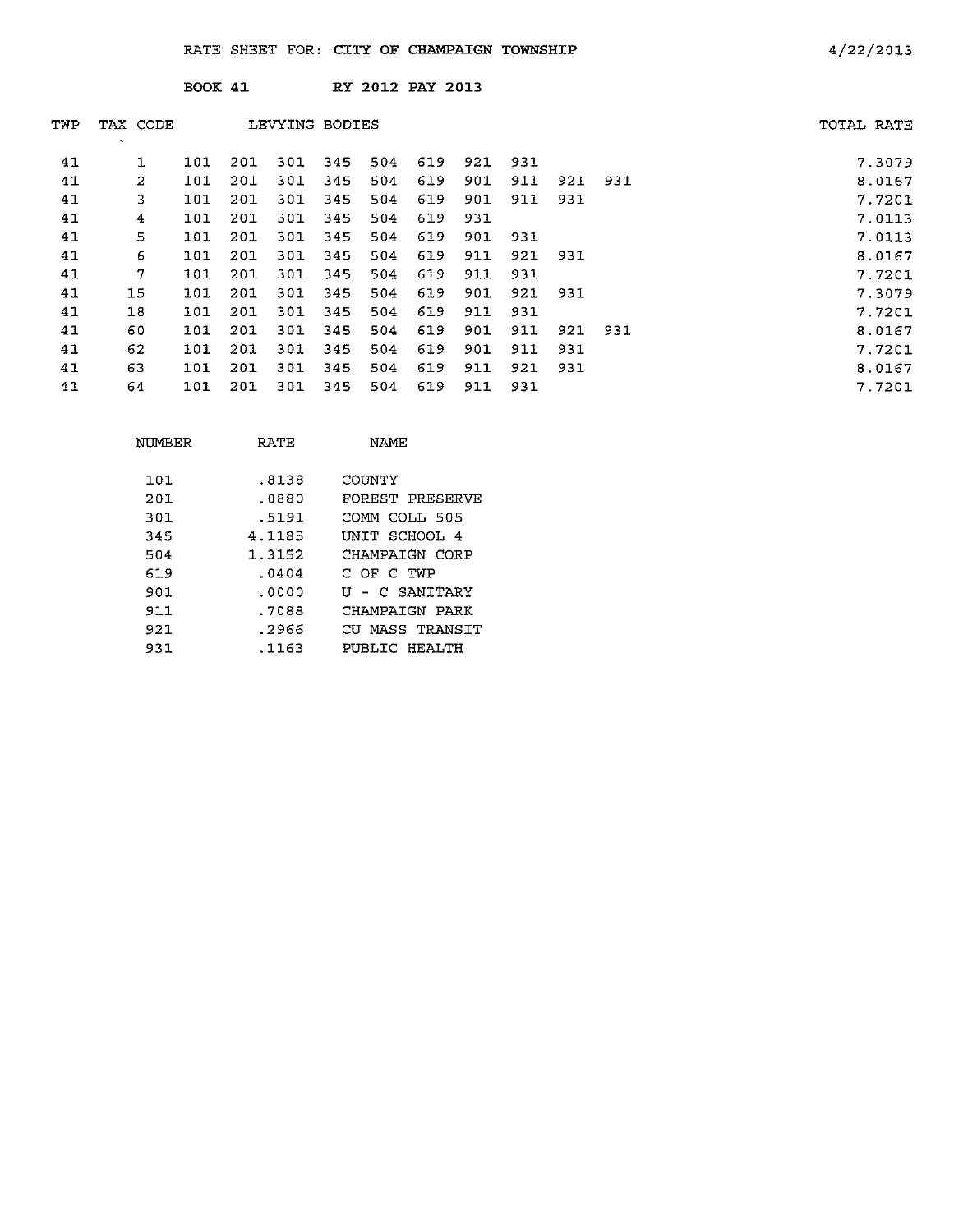| TOTAL RATE |
|------------|
| 8.0167     |
| 8.0167     |
| 8.0167     |
| 8.0167     |
|            |

| NUMBER | RATE   | NAME            |
|--------|--------|-----------------|
| 101    | .8138  | COUNTY          |
| 201    | .0880  | FOREST PRESERVE |
| 301    | .5191  | COMM COLL 505   |
| 345    | 4.1185 | INIT SCHOOL 4   |
| 504    | 1.3152 | CHAMPAIGN CORP  |
| 619    | .0404  | C OF C TWP      |
| 901.   | .0000  | II - C SANTTARY |
| 911    | .7088  | CHAMPAIGN PARK  |
| 921    | . 2966 | CU MASS TRANSIT |
| 931.   | .1163  | PUBLIC HEALTH   |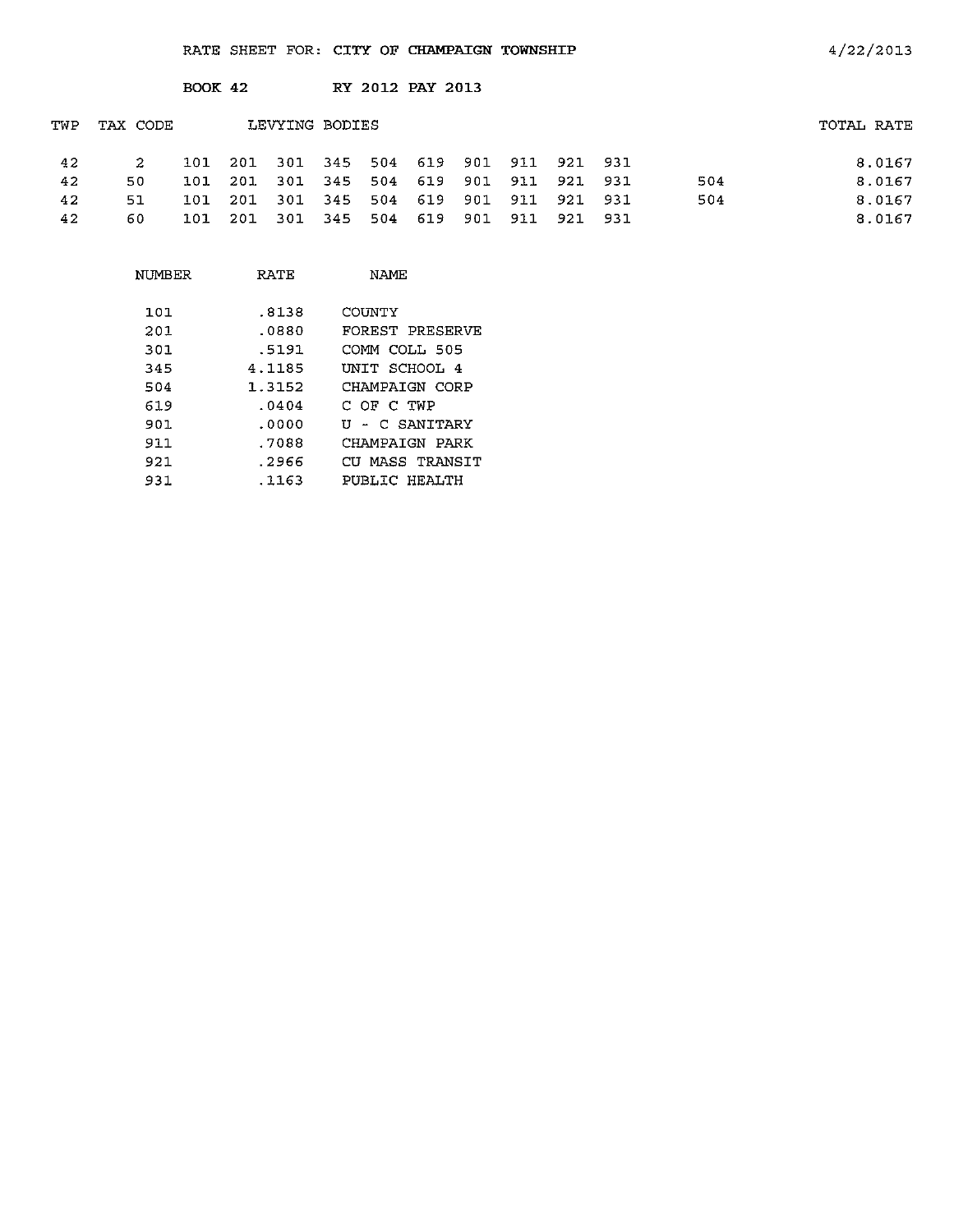|     |          | <b>BOOK 43</b> |     |                |     | RY 2012 PAY 2013                    |     |     |             |     |            |
|-----|----------|----------------|-----|----------------|-----|-------------------------------------|-----|-----|-------------|-----|------------|
| TWP | TAX CODE |                |     | LEVYING BODIES |     |                                     |     |     |             |     | TOTAL RATE |
| 43  | -2.      | 101            |     |                |     | 201 301 345 504 619 901 911 921 931 |     |     |             |     | 8.0167     |
| 43  | 51       | 101            | 201 | 301 345 504    |     | 619                                 | 901 |     | 911 921 931 | 504 | 8.0167     |
| 43  | 60       | 101            | 201 | 301 345        | 504 | 619                                 | 901 | 911 | 921 931     |     | 8.0167     |

| NUMBER | RATE   | NAMF            |
|--------|--------|-----------------|
| 101    | .8138  | <b>COUNTY</b>   |
| 201    | .0880  | FOREST PRESERVE |
| 301    | .5191  | COMM COLL 505   |
| 345    | 4.1185 | UNIT SCHOOL 4   |
| 504    | 1.3152 | CHAMPAIGN CORP  |
| 619    | .0404  | C OF C TWP      |
| 901    | .0000  | U - C SANITARY  |
| 911    | .7088  | CHAMPATGN PARK  |
| 921    | .2966  | CU MASS TRANSIT |
| 931    | .1163  | PUBLIC HEALTH   |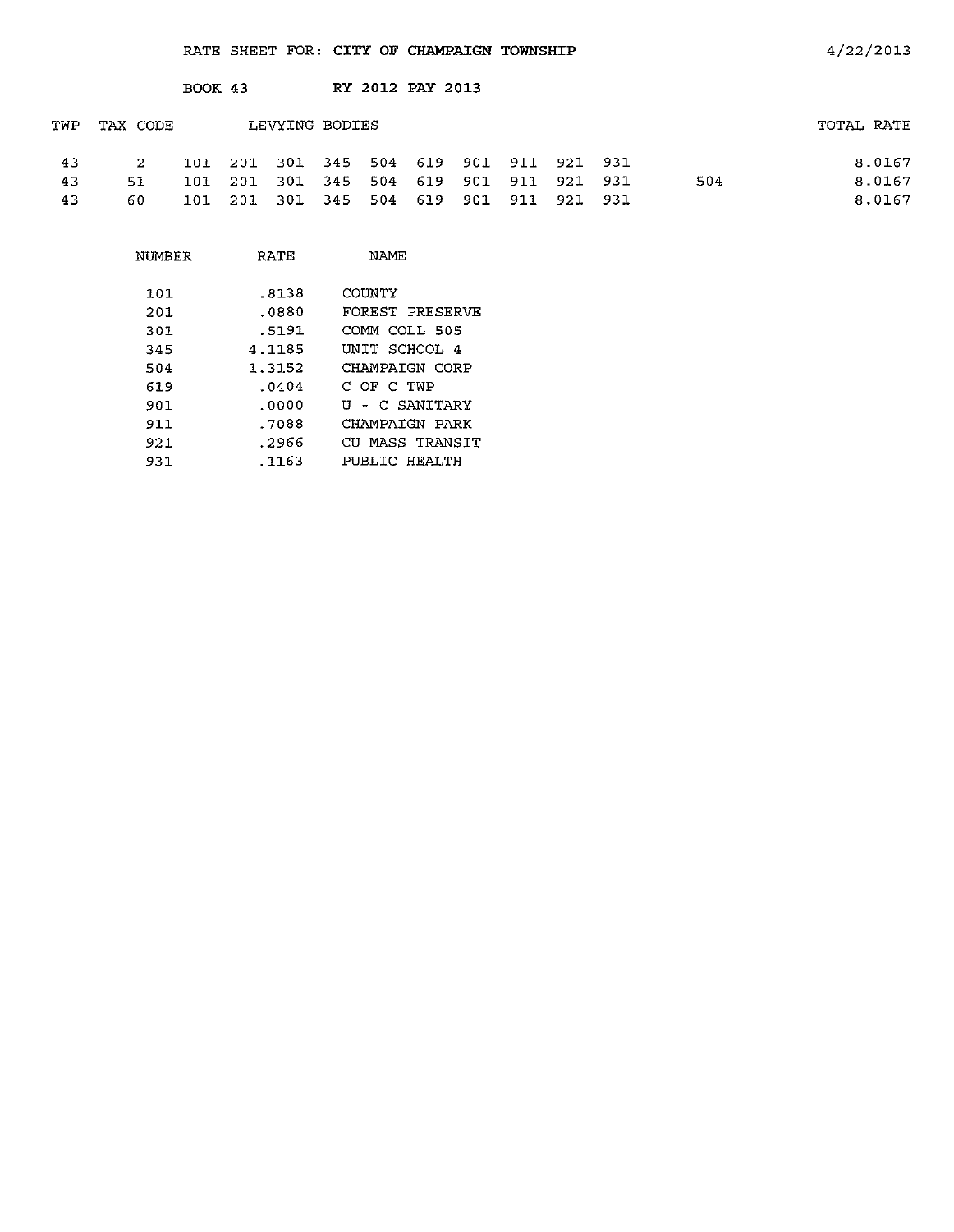|     |          | <b>BOOK 44</b> |     |                |     |     | RY 2012 PAY 2013 |     |     |     |     |     |            |        |
|-----|----------|----------------|-----|----------------|-----|-----|------------------|-----|-----|-----|-----|-----|------------|--------|
| TWP | TAX CODE |                |     | LEVYING BODIES |     |     |                  |     |     |     |     |     | TOTAL RATE |        |
| 44  | 2        | 101            | 201 | 301            | 345 | 504 | 619              | 901 | 911 | 921 | 931 |     |            | 8.0167 |
| 44  | 3        | 101            | 201 | 301            | 345 | 504 | 619              | 901 | 911 | 931 |     |     |            | 7.7201 |
| 44  | 6        | 101            | 201 | 301            | 345 | 504 | 619              | 911 | 921 | 931 |     |     |            | 8.0167 |
| 44  | 8        | 101            | 201 | 301            | 345 | 504 | 619              | 901 | 911 | 921 | 922 | 931 |            | 8.0167 |
| 44  | 10       | 101            | 201 | 301            | 345 | 504 | 619              | 911 | 921 | 922 | 931 |     |            | 8.0167 |
| 44  | 13       | 101            | 201 | 301            | 344 | 504 | 619              | 911 | 921 | 922 | 931 |     |            | 8.3918 |
| 44  | 14       | 101            | 201 | 301            | 344 | 504 | 619              | 911 | 922 | 931 |     |     |            | 8.0952 |
| 44  | 16       | 101            | 201 | 301            | 344 | 504 | 619              | 901 | 911 | 922 | 931 |     |            | 8.0952 |
| 44  | 17       | 101            | 201 | 301            | 345 | 504 | 619              | 901 | 911 | 922 | 931 |     |            | 7.7201 |
| 44  | 60       | 101            | 201 | 301            | 345 | 504 | 619              | 901 | 911 | 921 | 931 |     |            | 8.0167 |
| 44  | 62       | 101            | 201 | 301            | 345 | 504 | 619              | 901 | 911 | 931 |     |     |            | 7.7201 |
| 44  | 64       | 101            | 201 | 301            | 345 | 504 | 619              | 911 | 931 |     |     |     |            | 7.7201 |
| 44  | 66       | 101            | 201 | 301            | 345 | 504 | 619              | 901 | 911 | 921 | 922 | 931 |            | 8.0167 |
| 44  | 68       | 101            | 201 | 301            | 345 | 504 | 619              | 911 | 921 | 922 | 931 |     |            | 8.0167 |

| NUMBER | RATE   | NAME               |
|--------|--------|--------------------|
| 101    | .8138  | COUNTY             |
| 201    | .0880  | FOREST PRESERVE    |
| 301    | .5191  | COMM COLL 505      |
| 344    | 44936  | SCHOOL 3<br>UNIT   |
| 345    | 4.1185 | INIT SCHOOL 4      |
| 504    | 1.3152 | CHAMPAIGN CORP     |
| 619    | .0404  | C OF C TWP         |
| 901    | .0000  | U - C SANITARY     |
| 911    | .7088  | CHAMPAIGN<br>PARK  |
| 921.   | .2966  | CU MASS TRANSIT    |
| 922    | .0000  | MASS TRANSTT<br>SW |
| 931    | .1163  | PUBLIC HEALTH      |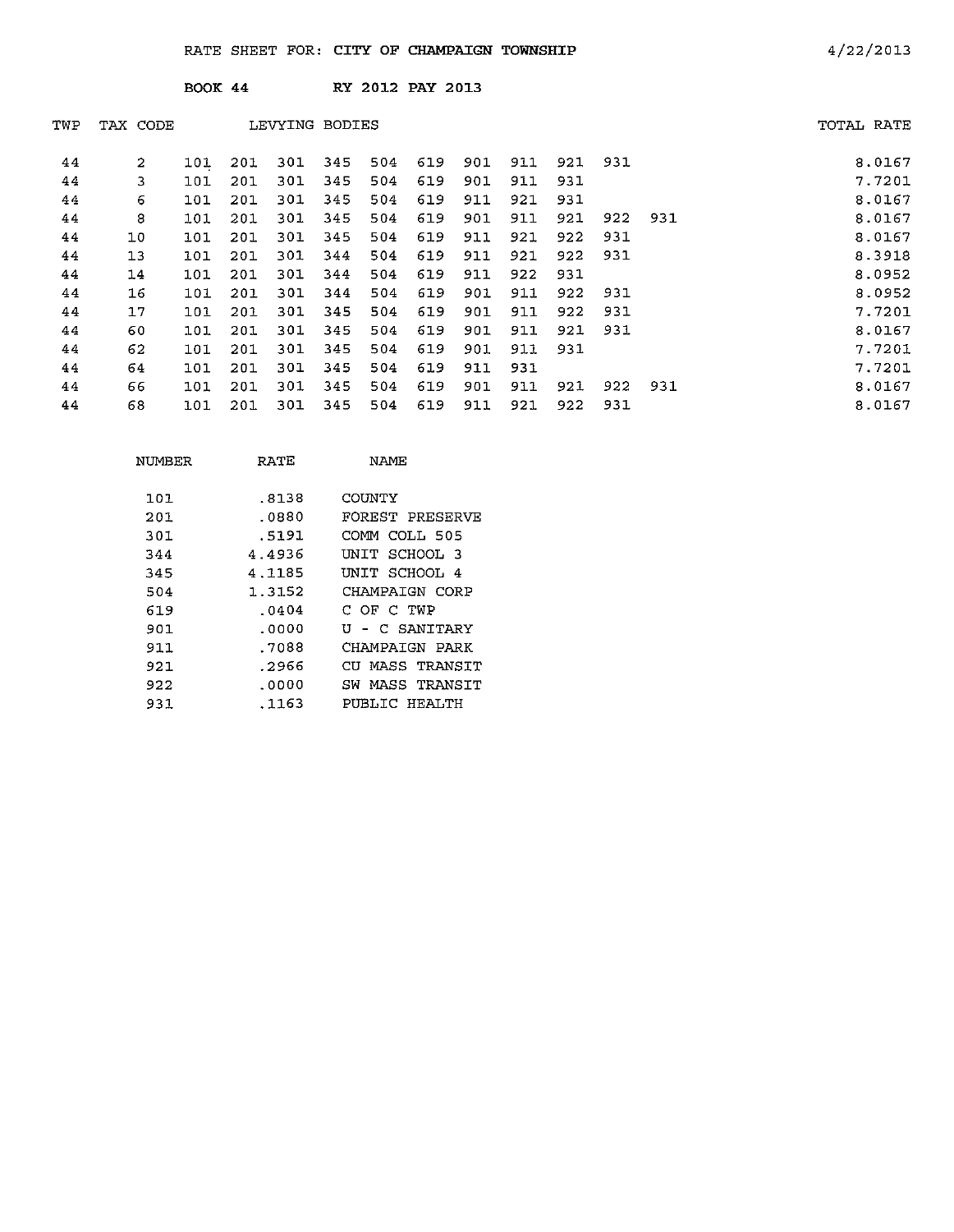|     |                   | <b>BOOK 45</b> |     |                |      |     | RY 2012 PAY 2013 |     |     |         |       |     |            |
|-----|-------------------|----------------|-----|----------------|------|-----|------------------|-----|-----|---------|-------|-----|------------|
| TWP | TAX CODE          |                |     | LEVYING BODIES |      |     |                  |     |     |         |       |     | TOTAL RATE |
| 45  | 2                 | 101            | 201 | 301            | -345 | 504 | 619              | 901 | 911 | 921 931 |       |     | 8.0167     |
| 45  | 3                 | 101            | 201 | -301           | 345  | 504 | 619              | 901 | 911 | 931     |       |     | 7.7201     |
| 45  | 6                 | 101            | 201 | 301            | 345  | 504 | 619              | 911 | 921 | 931     |       |     | 8.0167     |
| 45  | 8                 | 101            | 201 | 301            | 345  | 504 | 619              | 901 | 911 | 921     | 922   | 931 | 8.0167     |
| 45  | 9                 | 101            | 201 | 301            | 345  | 504 | 619              | 901 | 911 | 922     | - 931 |     | 7.7201     |
| 45  | 11                | 101            | 201 | 301            | 345  | 504 | 619              | 911 | 922 | 931     |       |     | 7.7201     |
| 45  | $12 \overline{ }$ | 101            | 201 | 301            | -345 | 504 | 619              | 922 | 931 |         |       |     | 7.0113     |
| 45  | 15                | 101            | 201 | 301            | 345  | 504 | 619              | 901 | 921 | -931    |       |     | 7.3079     |
| 45  | 60                | 101            | 201 | 301            | 345  | 504 | 619              | 901 | 911 | 921     | 931   |     | 8.0167     |
|     |                   |                |     |                |      |     |                  |     |     |         |       |     |            |

| NUMBER | RATE   | NAME               |
|--------|--------|--------------------|
| 101    | .8138  | COUNTY             |
| 201    | .0880  | FOREST PRESERVE    |
| 301    | .5191  | COMM COLL 505      |
| 345    | 4.1185 | INIT SCHOOL 4      |
| 504    | 1.3152 | CHAMPAIGN CORP     |
| 619    | .0404  | C OF C TWP         |
| 901    | . 0000 | U - C SANITARY     |
| 911    | .7088  | CHAMPAIGN PARK     |
| 921.   | .2966  | MASS TRANSTT<br>CU |
| 922    | .೧೧೦೦  | MASS TRANSTT<br>SW |
| 931    | .1163  | PUBLIC HEALTH      |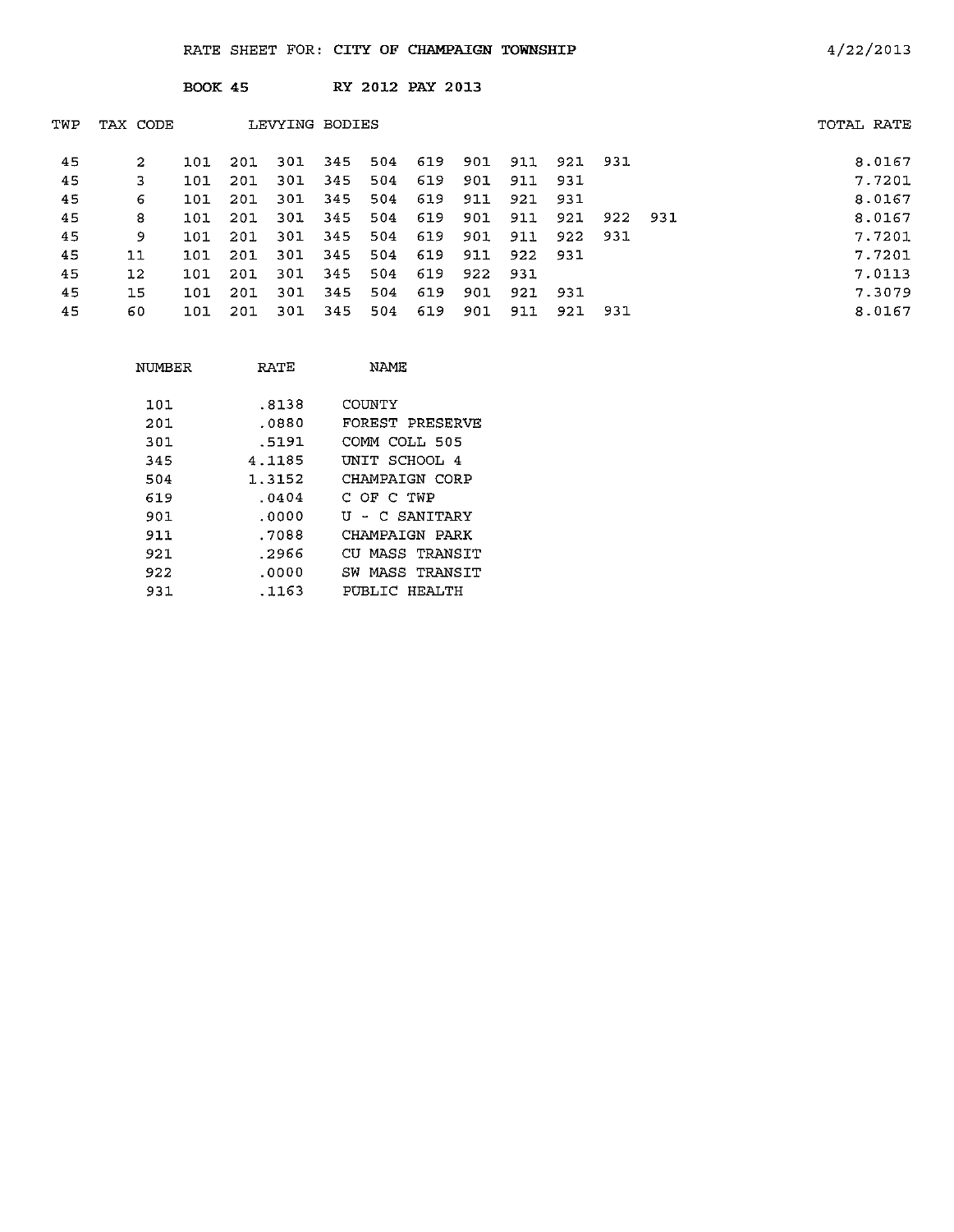|     |                | <b>BOOK 46</b> |     |                |     |     | RY 2012 PAY 2013 |     |     |     |     |     |            |
|-----|----------------|----------------|-----|----------------|-----|-----|------------------|-----|-----|-----|-----|-----|------------|
| TWP | TAX CODE       |                |     | LEVYING BODIES |     |     |                  |     |     |     |     |     | TOTAL RATE |
| 46  | $\overline{2}$ | 101            | 201 | 301            | 345 | 504 | 619              | 901 | 911 | 921 | 931 |     | 8.0167     |
| 46  | 3              | 101            | 201 | 301            | 345 | 504 | 619              | 911 | 931 |     |     |     | 7.7201     |
| 46  | 4              | 101            | 201 | 301            | 345 | 504 | 619              | 931 |     |     |     |     | 7.0113     |
| 46  | 6              | 101            | 201 | 301            | 345 | 504 | 619              | 911 | 921 | 931 |     |     | 8.0167     |
| 46  | 7              | 101            | 201 | 301            | 345 | 504 | 619              | 901 | 911 | 931 |     |     | 7.7201     |
| 46  | 9              | 101            | 201 | 301            | 345 | 504 | 619              | 901 | 911 | 922 | 931 |     | 7.7201     |
| 46  | 11             | 101            | 201 | 301            | 345 | 504 | 619              | 911 | 922 | 931 |     |     | 7.7201     |
| 46  | 18             | 101            | 201 | 301            | 345 | 504 | 619              | 911 | 931 |     |     |     | 7.7201     |
| 46  | 51             | 101            | 201 | 301            | 345 | 504 | 619              | 901 | 911 | 921 | 931 | 504 | 8.0167     |
| 46  | 52             | 101            | 201 | 301            | 345 | 504 | 619              | 901 | 911 | 921 | 931 | 504 | 8.0167     |
| 46  | 60             | 101            | 201 | 301            | 345 | 504 | 619              | 901 | 911 | 921 | 931 |     | 8.0167     |
| 46  | 63             | 101            | 201 | 301            | 345 | 504 | 619              | 911 | 921 | 931 |     |     | 8.0167     |

| NUMBER | RATE   | NAME                |
|--------|--------|---------------------|
| 101    | .8138  | COUNTY              |
| 201    | .0880  | FOREST PRESERVE     |
| 301    | .5191  | COMM COLL 505       |
| 345    | 4.1185 | UNIT SCHOOL 4       |
| 504    | 1.3152 | CHAMPAIGN CORP      |
| 619    | .0404  | C OF C TWP          |
| 901    | .0000  | U - C SANTTARY      |
| 911    | .7088  | CHAMPAIGN PARK      |
| 921    | .2966  | CU MASS TRANSIT     |
| 922    | .0000  | MASS TRANSIT<br>SW. |
| 931    | .1163  | PUBLIC HEALTH       |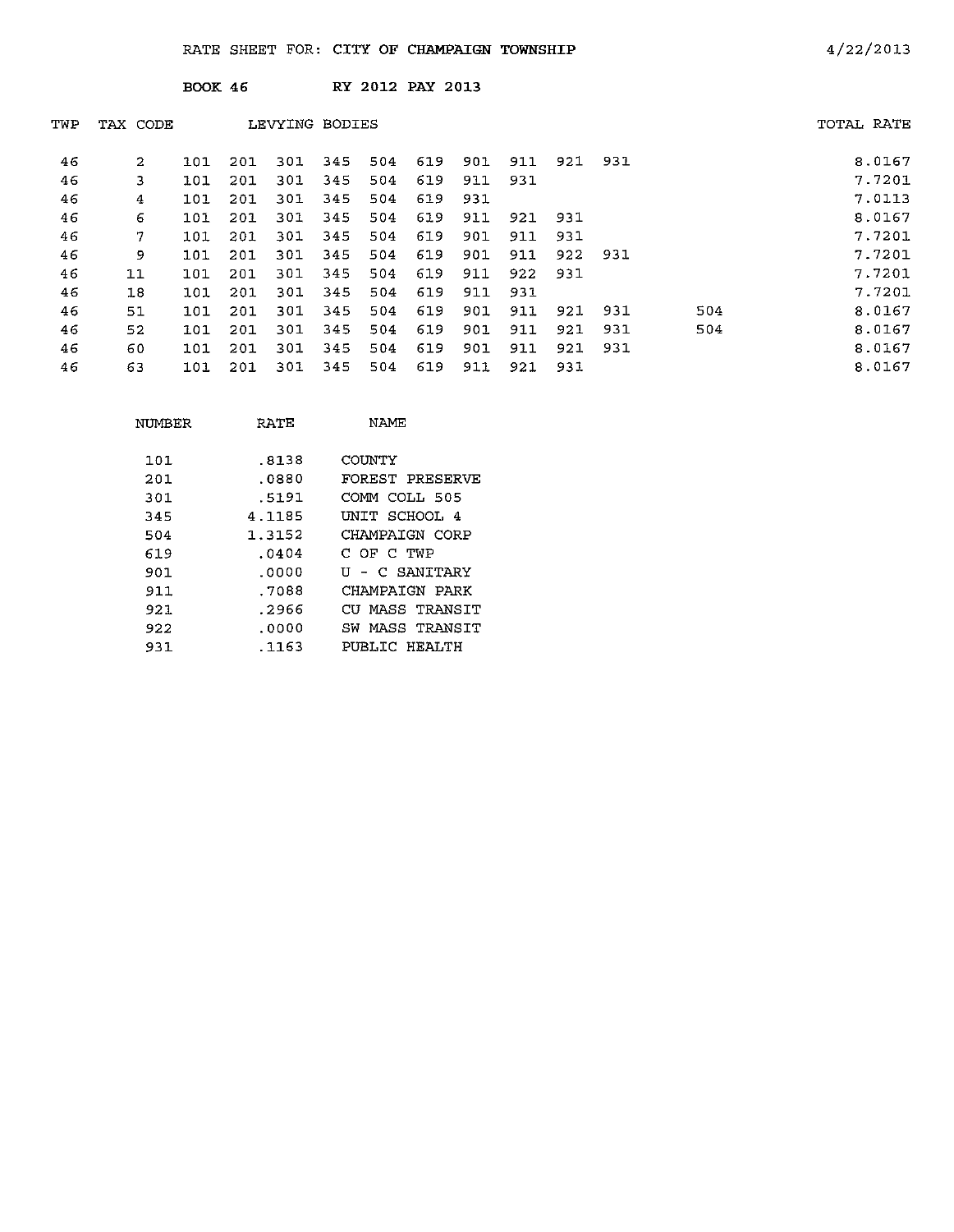|     |          | BOOK 91 |     |                |     |     | RY 2012 PAY 2013 |     |     |     |     |     |     |            |
|-----|----------|---------|-----|----------------|-----|-----|------------------|-----|-----|-----|-----|-----|-----|------------|
| TWP | TAX CODE |         |     | LEVYING BODIES |     |     |                  |     |     |     |     |     |     | TOTAL RATE |
| 91  | 1        | 101     | 201 | 301            | 345 | 529 | 648              | 914 | 921 | 931 |     |     |     | 8.5352     |
| 91  | 3        | 101     | 201 | 301            | 351 | 529 | 648              | 901 | 914 | 921 | 931 |     |     | 9.3704     |
| 91  | 4        | 101     | 201 | 301            | 351 | 529 | 648              | 914 | 931 |     |     |     |     | 9.0738     |
| 91  | 5        | 101     | 201 | 301            | 351 | 529 | 648              | 914 | 921 | 931 |     |     |     | 9.3704     |
| 91  | 6        | 101     | 201 | 301            | 351 | 529 | 648              | 901 | 914 | 931 |     |     |     | 9.0738     |
| 91  | 7        | 101     | 201 | 301            | 345 | 529 | 648              | 901 | 914 | 921 | 931 |     |     | 8.5352     |
| 91  | 8        | 101     | 201 | 301            | 351 | 529 | 648              | 901 | 921 | 931 |     |     |     | 8.3589     |
| 91  | 9        | 101     | 201 | 301            | 345 | 529 | 648              | 914 | 931 |     |     |     |     | 8.2386     |
| 91  | 10       | 101     | 201 | 301            | 351 | 529 | 648              | 921 | 931 |     |     |     |     | 8.3589     |
| 91  | 11       | 101     | 201 | 301            | 351 | 529 | 648              | 901 | 931 |     |     |     |     | 8.0623     |
| 91  | 12       | 101     | 201 | 301            | 345 | 529 | 648              | 901 | 914 | 931 |     |     |     | 8.2386     |
| 91  | 50       | 101     | 201 | 301            | 351 | 529 | 648              | 901 | 914 | 921 | 931 |     | 529 | 9.3704     |
| 91  | 51       | 101     | 201 | 301            | 351 | 529 | 648              | 901 | 914 | 921 | 931 |     | 529 | 9.3704     |
| 91  | 52       | 101     | 201 | 301            | 351 | 529 | 648              | 901 | 914 | 921 | 931 |     | 529 | 9.3704     |
| 91  | 53       | 101     | 201 | 301            | 351 | 529 | 648              | 901 | 914 | 921 | 931 |     | 529 | 9.3704     |
| 91  | 54       | 101     | 201 | 301            | 351 | 529 | 648              | 914 | 931 |     | 529 |     |     | 9.0738     |
| 91  | 55       | 101     | 201 | 301            | 351 | 529 | 648              | 914 | 921 | 931 |     | 529 |     | 9.3704     |
| 91  | 56       | 101     | 201 | 301            | 351 | 529 | 648              | 901 | 914 | 931 |     | 529 |     | 9.0738     |
| 91  | 60       | 101     | 201 | 301            | 351 | 529 | 648              | 901 | 914 | 921 | 931 |     |     | 9.3704     |
| 91  | 62       | 101     | 201 | 301            | 345 | 529 | 648              | 901 | 914 | 921 | 931 |     |     | 8.5352     |
| 91  | 63       | 101     | 201 | 301            | 351 | 529 | 648              | 914 | 921 | 931 |     |     |     | 9.3704     |
| 91  | 64       | 101     | 201 | 301            | 351 | 529 | 648              | 901 | 914 | 931 |     |     |     | 9.0738     |
| 91  | 66       | 101     | 201 | 301            | 345 | 529 | 648              | 901 | 914 | 931 |     |     |     | 8.2386     |

| NUMBER | RATE   | <b>NAME</b>     |
|--------|--------|-----------------|
| 101    | .8138  | COUNTY          |
| 201    | .0880  | FOREST PRESERVE |
| 301    | .5191  | COMM COLL 505   |
| 345    | 4.1185 | UNIT SCHOOL 4   |
| 351    | 4.9537 | UNIT SCHOOL 116 |
| 529    | 1.3550 | URBANA CORP     |
| 648    | .2164  | CUNNINGHAM TWP  |
| 901    | .0000  | U - C SANITARY  |
| 914    | 1.0115 | URBANA PARK     |
| 921    | .2966  | CU MASS TRANSIT |
| 931    | .1163  | PUBLIC HEALTH   |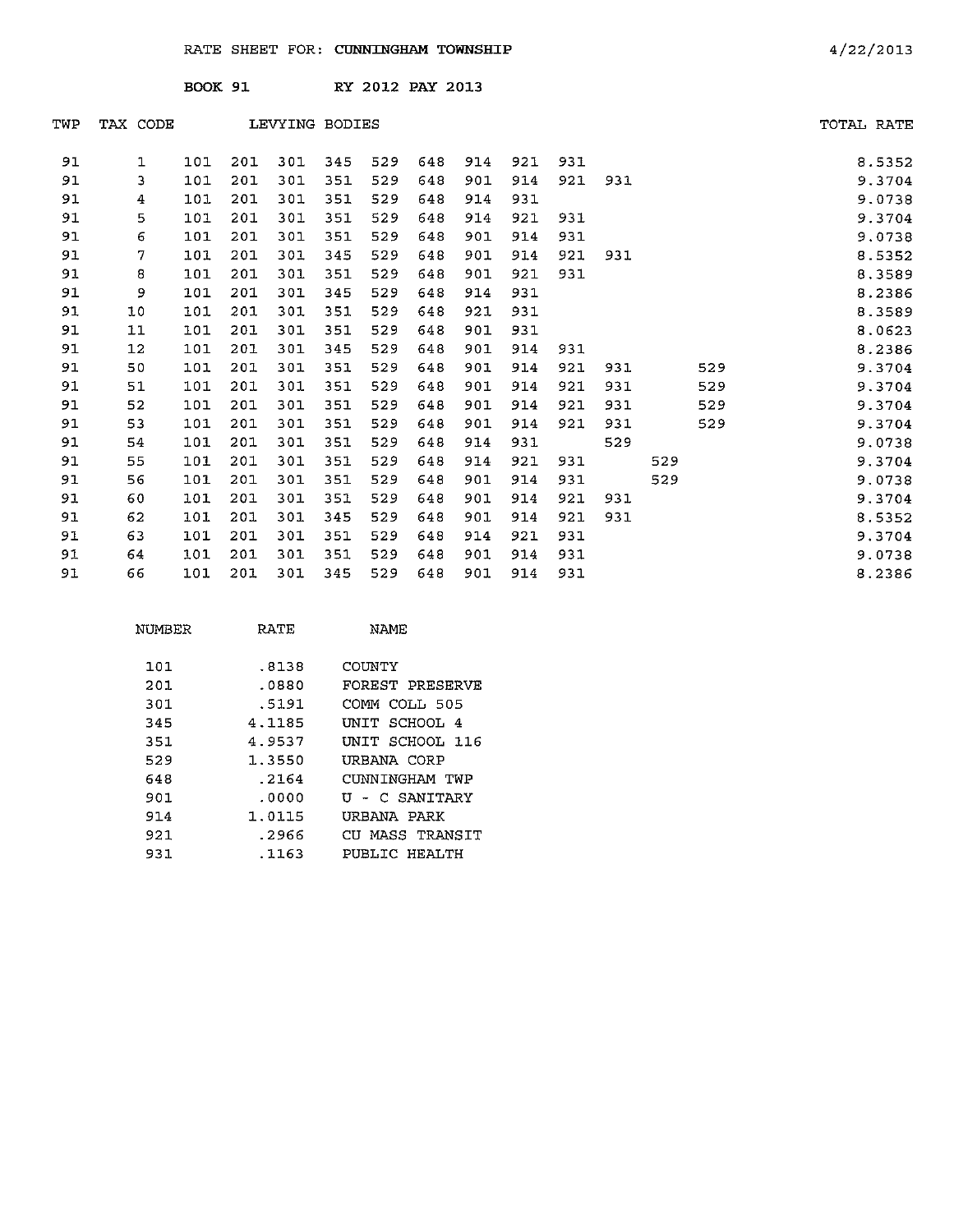|     |          | BOOK 92 |      |                |     |     | RY 2012 PAY 2013 |     |                 |         |     |            |        |
|-----|----------|---------|------|----------------|-----|-----|------------------|-----|-----------------|---------|-----|------------|--------|
| TWP | TAX CODE |         |      | LEVYING BODIES |     |     |                  |     |                 |         |     | TOTAL RATE |        |
| 92  |          | 101     | -201 | 301 351        |     |     | 529 648          |     | 901 914 921 931 |         |     |            | 9.3704 |
| 92  | 50       | 101     | -201 | -301           | 351 | 529 | 648              |     | 901 914 921 931 |         | 529 |            | 9.3704 |
| 92  | 51       | 101     | -201 | - 301          | 351 | 529 | 648              |     | 901 914 921 931 |         | 529 |            | 9.3704 |
| 92  | 60.      | 101     | -201 | -301           | 351 | 529 | 648              | 901 | 914             | 921 931 |     |            | 9.3704 |

| NUMBER | RATE   | NAME            |  |  |  |  |  |
|--------|--------|-----------------|--|--|--|--|--|
| 101    | .8138  | COUNTY          |  |  |  |  |  |
| 201    | .0880  | FOREST PRESERVE |  |  |  |  |  |
| 301    | .5191  | COMM COLL 505   |  |  |  |  |  |
| 351    | 4.9537 | INIT SCHOOL 116 |  |  |  |  |  |
| 529    | 1.3550 | URBANA CORP     |  |  |  |  |  |
| 648    | .2164  | CUNNINGHAM TWP  |  |  |  |  |  |
| 901.   | .0000  | U - C SANITARY  |  |  |  |  |  |
| 914    | 1.0115 | URBANA PARK     |  |  |  |  |  |
| 921    | . 2966 | CU MASS TRANSIT |  |  |  |  |  |
| 931    | .1163  | PUBLIC HEALTH   |  |  |  |  |  |